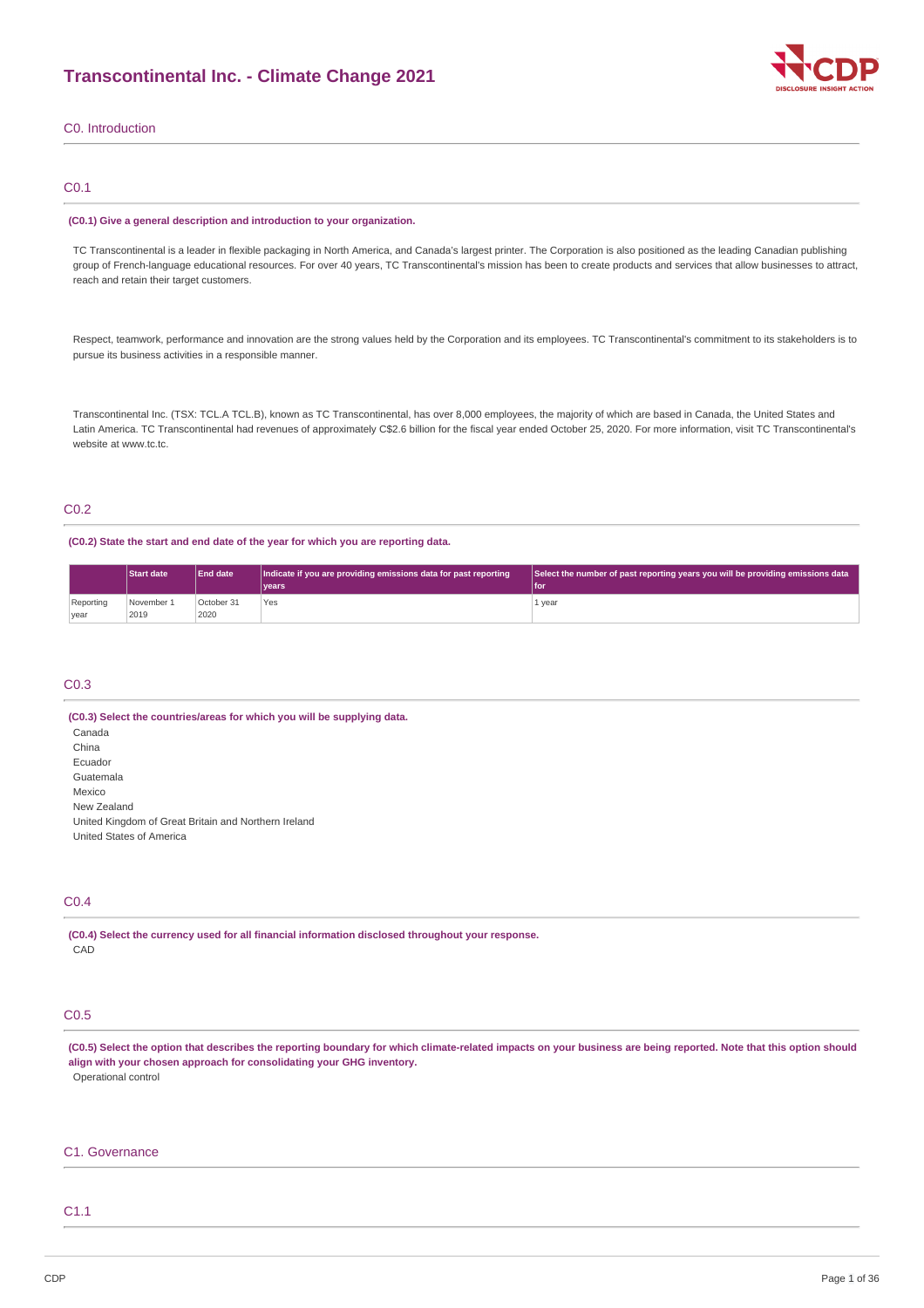### C1.1a

## (C1.1a) Identify the position(s) (do not include any names) of the individual(s) on the board with responsibility for climate-related issues.

| individual(s) | Position of Please explain                                                                                                                                                                     |
|---------------|------------------------------------------------------------------------------------------------------------------------------------------------------------------------------------------------|
| Board-level   | Board-level committee: The mandate of the Corporate Governance and Social Responsibility Committee, composed entirely of independent directors, consists in ensuring compliance with corporate |
| committee     | governance requirements and regulations, as well as overseeing the corporate social responsibility strategy of the company, which includes oversight of climate-related issues.                |

# C1.1b

### **(C1.1b) Provide further details on the board's oversight of climate-related issues.**

| <b>Frequency</b><br>with<br>which<br>climate-<br>related<br>issues are   integrated | Governance<br>mechanisms<br>into which<br>climate-related oversight<br>issues are                                                                                                                                                                                                                                                                                                                                                                                                                                                                                                                                                                                                                                     | Scope of<br>board-<br>level | Please explain                                                                                                                                                                                                                                                                                                                                                                                                                                                                                                                                                                                                                                                                                                                                                                                                                                                                                                                                                                                                                                                                                                                                                                                                                                                                                                                                                                                                                                                                                                                |
|-------------------------------------------------------------------------------------|-----------------------------------------------------------------------------------------------------------------------------------------------------------------------------------------------------------------------------------------------------------------------------------------------------------------------------------------------------------------------------------------------------------------------------------------------------------------------------------------------------------------------------------------------------------------------------------------------------------------------------------------------------------------------------------------------------------------------|-----------------------------|-------------------------------------------------------------------------------------------------------------------------------------------------------------------------------------------------------------------------------------------------------------------------------------------------------------------------------------------------------------------------------------------------------------------------------------------------------------------------------------------------------------------------------------------------------------------------------------------------------------------------------------------------------------------------------------------------------------------------------------------------------------------------------------------------------------------------------------------------------------------------------------------------------------------------------------------------------------------------------------------------------------------------------------------------------------------------------------------------------------------------------------------------------------------------------------------------------------------------------------------------------------------------------------------------------------------------------------------------------------------------------------------------------------------------------------------------------------------------------------------------------------------------------|
| a<br>scheduled<br>agenda<br>item                                                    |                                                                                                                                                                                                                                                                                                                                                                                                                                                                                                                                                                                                                                                                                                                       |                             |                                                                                                                                                                                                                                                                                                                                                                                                                                                                                                                                                                                                                                                                                                                                                                                                                                                                                                                                                                                                                                                                                                                                                                                                                                                                                                                                                                                                                                                                                                                               |
| Other,<br>please<br>specify<br>(Quarterly<br>meetings)                              | Reviewing and<br>guiding strategy<br>Reviewing and<br>guiding major<br>plans of action<br>Reviewing and<br>guiding risk<br>management<br>policies<br>Reviewing and<br>guiding annual<br>budgets<br>Reviewing and<br>guiding<br>business plans<br>Monitoring<br>implementation<br>and<br>performance of<br>objectives<br>Overseeing<br>major capital<br>expenditures,<br>acquisitions<br>and divestitures<br>Monitoring and<br>overseeing<br>progress<br>against goals<br>and targets for<br>addressing<br>climate-related<br>issues<br>Other, please<br>specify<br>(Reviewing and<br>advising on<br>performance<br>objectives;<br>Reviewing<br>major capital<br>expenditures,<br>acquisitions<br>and<br>divestitures) | $<$ Not<br>Applicabl<br>e   | The Governance and Social Responsibility Committee has the mandate to oversee TC Transcontinental's Corporate Social Responsibility Strategy. The Chief Strategy &<br>CSR Officer is in charge of the Corporate Social Responsibility Department, articulates the CSR strategy and oversees its implementation. A Corporate Social<br>Responsibility Steering Committee has been formed and supports the Chief Strategy & CSR Officer with the articulation of the CSR plan and its implementation across the<br>organization. The Chief Strategy & CSR Officer and Chair of the CSR Steering Committee present to the Board's Governance and Social Responsibility Committee<br>quarterly, to look over the deliverables, such as the annual CSR Report or three-year CSR plans, as well as discuss on emerging sustainability risks and opportunities. The<br>meetings also include discussions on the CSR goals and targets, long-term sustainability strategy, key projects and initiatives, as well as climate-related issues. As for<br>management of climate-related risks, the Audit and Finance Risk Committee's mandate and main responsibilities include, among others, to: • Oversee the development<br>and implementation of effective internal control procedures, including the disclosure control processes . Ensure compliance with legal and regulatory requirements .<br>Review significant risks that may affect the Corporation and ensure that appropriate measures are in place to manage these risks. |

# C1.2

**(C1.2) Provide the highest management-level position(s) or committee(s) with responsibility for climate-related issues.**

| Name of the position(s) and/or committee(s) Reporting line Responsibility |                        |                                                                        | Coverage of<br><i><u><b>I</b></u></i> responsibility | Frequency of reporting to the board on climate-related<br>lissues |
|---------------------------------------------------------------------------|------------------------|------------------------------------------------------------------------|------------------------------------------------------|-------------------------------------------------------------------|
| Other, please specify (Chief Strategy & CSR<br>Officer )                  | $<$ Not<br>Applicable> | Both assessing and managing climate-related risks and<br>opportunities | <not applicable=""></not>                            | Ouarterly                                                         |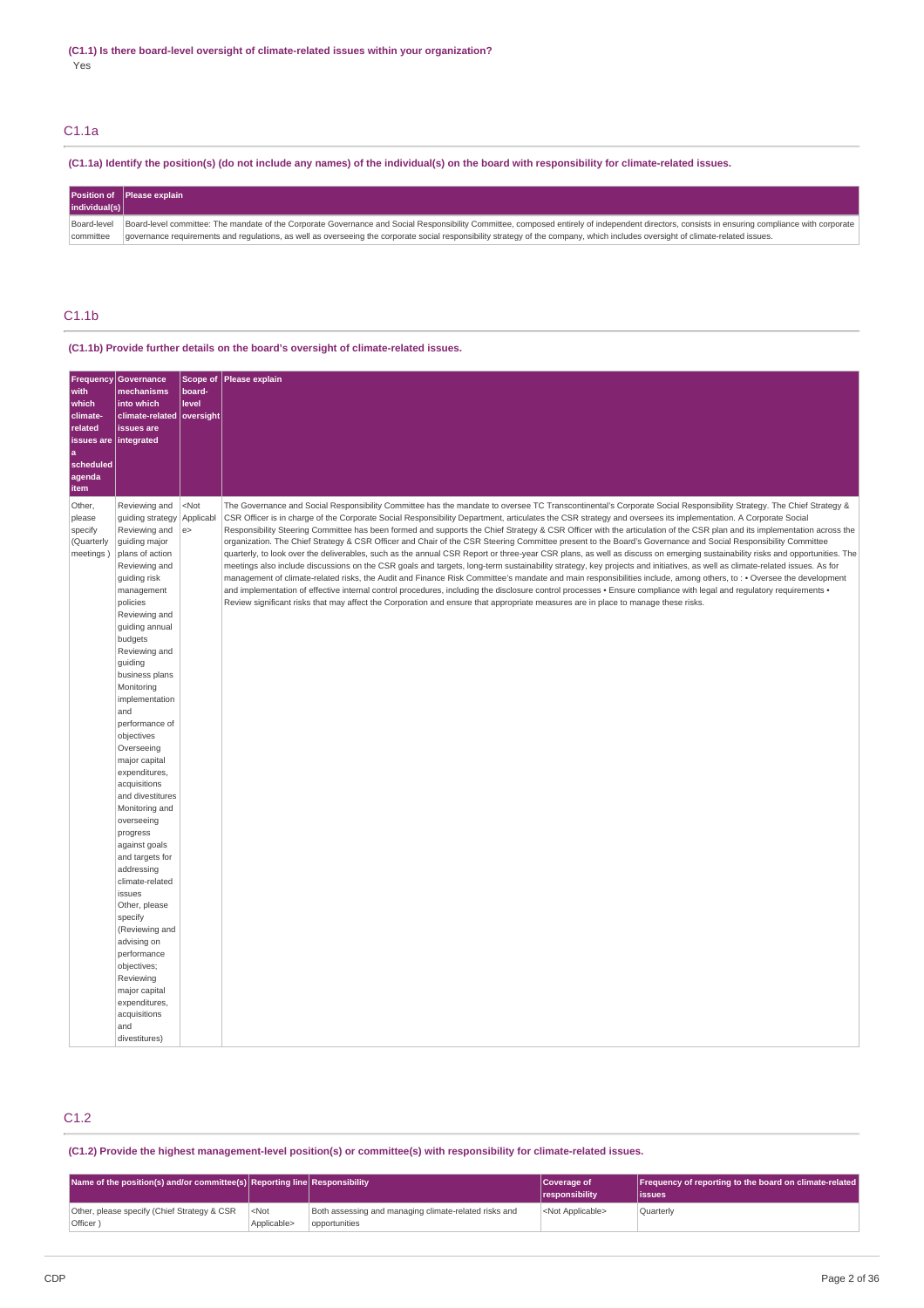#### C1.2a

(C1.2a) Describe where in the organizational structure this/these position(s) and/or committees lie, what their associated responsibilities are, and how climate**related issues are monitored (do not include the names of individuals).**

TC Transcontinental's corporate social responsibility commitment is framed within a well-defined CSR governance structure. In 2018, a Chief Strategy & CSR Officer of the Corporation was appointed. The Chief Strategy & CSR Officer leads the development of annual and long-term strategic plans. In support of the Corporation's commitment to operating its activities sustainably, the Chief Strategy & CSR Officer also oversees corporate social responsibility (CSR), including the Corporation's ambitions in developing sustainable products and solutions, and is tasked with articulating the CSR plan and aligning it with TC Transcontinental's business strategy. The Chief Strategy & CSR Officer also provides strategic guidance to the Corporation's Board of Directors and Leadership team on sustainability aspects of the business and emerging climate-related issues.

Moreover, objectives and plans are discussed and agreed upon by TC Transcontinental's Executive Management Committee, which also closely monitors the execution of all initiatives.

In 2017, the oversight of the CSR strategy was integrated into the mandate of the Corporate Governance Committee of the Board, which was renamed Governance and Social Responsibility Committee. By overseeing CSR, the Board of Directors further supports TC Transcontinental's commitment to pursuing business activities in a responsible manner and demonstrating proven leadership in this regard.

### C1.3

(C1.3) Do you provide incentives for the management of climate-related issues, including the attainment of targets?

|       | Provide incentives for the management of climate-related issues |  |
|-------|-----------------------------------------------------------------|--|
| Row 1 | Ye.                                                             |  |

### C1.3a

(C1.3a) Provide further details on the incentives provided for the management of climate-related issues (do not include the names of individuals).

| Entitled<br>  to<br>incentive                                 | Type of            | <b>Activity</b><br>incentive   inventivized                                                                                                                                                                                                                                                      | Comment                                                                                                                                                                                                                                                                                                                                                                                                                                                                                                                                                                                                                                                                                                                                                                                                                                                                                                                                                            |
|---------------------------------------------------------------|--------------------|--------------------------------------------------------------------------------------------------------------------------------------------------------------------------------------------------------------------------------------------------------------------------------------------------|--------------------------------------------------------------------------------------------------------------------------------------------------------------------------------------------------------------------------------------------------------------------------------------------------------------------------------------------------------------------------------------------------------------------------------------------------------------------------------------------------------------------------------------------------------------------------------------------------------------------------------------------------------------------------------------------------------------------------------------------------------------------------------------------------------------------------------------------------------------------------------------------------------------------------------------------------------------------|
| Other,<br>please<br>specify<br>(Managers<br>and<br>Operators) | Monetary<br>reward | Emissions<br>reduction<br>project<br>Emissions<br>reduction<br>target<br>Energy<br>reduction<br>project<br>Energy<br>reduction<br>target<br>Efficiency<br>project<br>Efficiency<br>target<br>Behavior<br>change<br>related<br>indicator<br>Environmental<br>criteria<br>included in<br>purchases | TC Transcontinental has put in place annual performance assessments for all salaried employees. Performance discussions are a powerful driver of corporate and individual<br>performance and represent a precious opportunity for managers and employees to stop and have a conversation on performance, individual development goals and career<br>interests. Attainment of personal objectives included in the performance evaluation process can affect monetary incentives received by the employee. Many individuals in the<br>organization have personal objectives related to climate-related issues included in their performance evaluation. For example, monetary savings from energy efficiency<br>projects are used, among others, to determine annual bonuses. Corporate and other positions related to sustainability and environmental compliance, also have specific<br>personal performance objectives directly or indirectly related to climate. |

#### C2. Risks and opportunities

# C2.1

(C2.1) Does your organization have a process for identifying, assessing, and responding to climate-related risks and opportunities? Yes

### C2.1a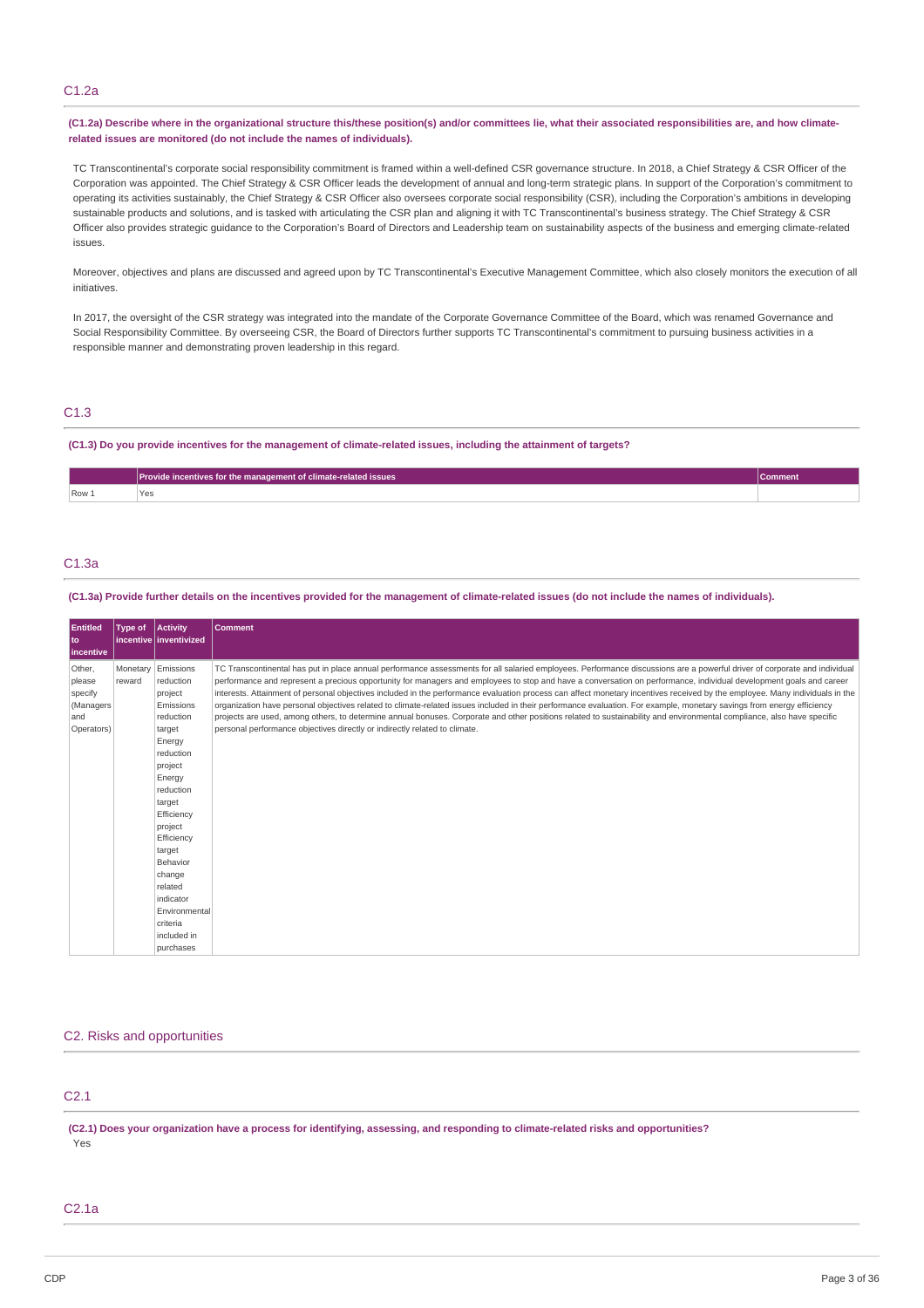**(C2.1a) How does your organization define short-, medium- and long-term time horizons?**

|             | From (years) | To (years) | Comment                                                |
|-------------|--------------|------------|--------------------------------------------------------|
| Short-term  |              |            |                                                        |
| Medium-term |              |            |                                                        |
| Long-term   |              | 100        | Long-term is defined as 5+ years, with no upper limit. |

# $C2.1<sub>b</sub>$

#### **(C2.1b) How does your organization define substantive financial or strategic impact on your business?**

As part of our enterprise risk management process, risk impacts have been defined in four categories:

1. Minor, could represent a reduction of EBITDA of \$1M,

2. Moderate, could represent a reduction of EBITDA between \$1M and \$5M,

3. Serious, could represent reduction of EBITDA between \$5M and \$20M,

4. Severe, could represent a reduction of EBITDA above \$20M.

Substantive financial impact is considered for the 'serious' and 'severe' categories, or more specifically, for risks that could have a financial impact of more than \$5M on EBITDA.

# C2.2

**(C2.2) Describe your process(es) for identifying, assessing and responding to climate-related risks and opportunities.**

**Value chain stage(s) covered** Direct operations Upstream Downstream

#### **Risk management process**

Integrated into multi-disciplinary company-wide risk management process

**Frequency of assessment** Annually

#### **Time horizon(s) covered**

Short-term Medium-term Long-term

#### **Description of process**

TC Transcontinental's current risk assessment process consists of our Internal Audit team interviewing members of the Executive Committee team to obtain their input, among others, on the risks that were caused by, could be caused by or accelerated by climate change. Interviewees were also asked to think about how climate change could impact TC's operations. Following the interviews, a survey was sent to members of the Executive Committee team, asking them to assess the impact and likelihood of all identified risks, including risks related to climate change. The survey results were compiled to obtain the rating score for each risk (rating score impact likelihood).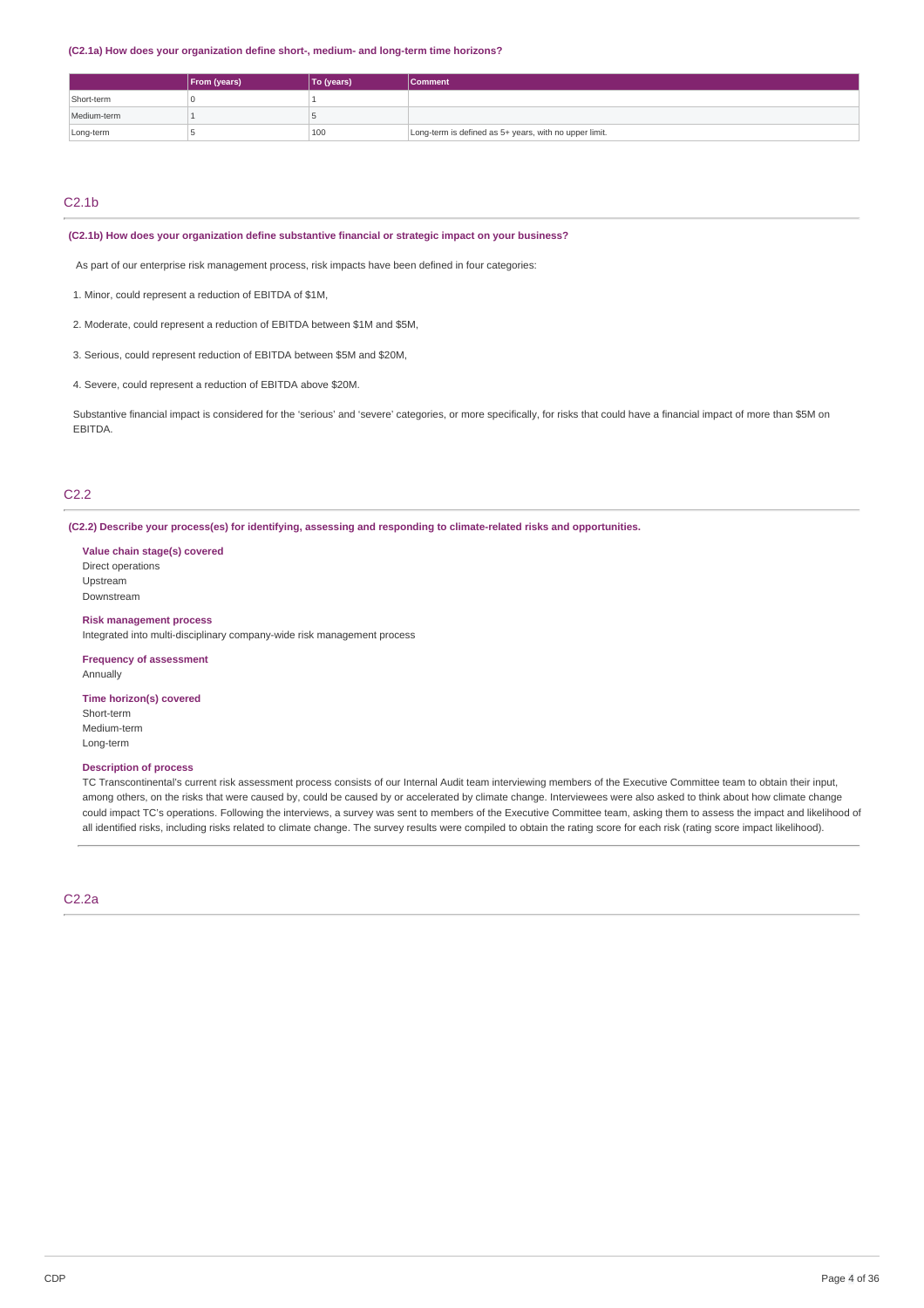#### **(C2.2a) Which risk types are considered in your organization's climate-related risk assessments?**

|                        | &<br>inclusion                              | Relevance   Please explain                                                                                                                                                                                                                                                                                                                                                                                                                                                                                                                                                                                                                                                       |
|------------------------|---------------------------------------------|----------------------------------------------------------------------------------------------------------------------------------------------------------------------------------------------------------------------------------------------------------------------------------------------------------------------------------------------------------------------------------------------------------------------------------------------------------------------------------------------------------------------------------------------------------------------------------------------------------------------------------------------------------------------------------|
| Current<br>regulation  | Relevant.<br>always<br>included             | TC Transcontinental does a quarterly watch of all environmental-related legislation to be aware of the current legislative framework in which it operates and ensure compliance. This<br>includes regulations linked to climate change, such as air pollution limits, cap and trade schemes, carbon taxes, etc., which might require large-scale technological investment in our<br>printing and packaging facilities, such as pollution abatement systems.                                                                                                                                                                                                                      |
| Emerging<br>regulation | Relevant,<br>always<br>included             | As part of the quarterly process described above, TC Transcontinental also includes an analysis of the proposed new laws and requlations related to environmental compliance. This<br>includes looking into geographical areas with more stringent climate-related and environmental legal frameworks to plan for the required adjustments to ensure conformity. For example,<br>products manufactured by TC Transcontinental are at risk of being included in plastic packaging regulations already seen in Europe or currently being discussed in Canada.                                                                                                                      |
| Technology Relevant,   | always<br>included                          | TC Transcontinental emits air contaminants (mostly volatile organic compounds-VOCs) as part of its operations. The Corporation is therefore always looking to ensure to have the best<br>available production equipment and pollution-abatement technologies. As new equipment is added, or current equipment is modified, governmental regulations can require large-scale<br>investment in newer, more effective anti-pollution technologies. For example, the Transcontinental Flexstar plant in British Columbia recently invested in a new and highly effective<br>regenerative thermal oxidizer following legislative changes related to VOCs in the Metro Vancouver area. |
| Legal                  | Not<br>relevant,<br>explanation<br>provided | As Transcontinental is not a significant emitter of greenhouse gases, we are not considering the risks of climate litigation claims to be of material relevance to our Corporation.                                                                                                                                                                                                                                                                                                                                                                                                                                                                                              |
| Market                 | Relevant.<br>always<br>included             | TC Transcontinental tracks the state of the multiple printing and packaging markets in which it operates. Changes in consumer behaviour due to higher awareness of environmental issues.<br>such as the zero-waste movement or the move to digital for printed products, are considered as climate-related risks.                                                                                                                                                                                                                                                                                                                                                                |
| Reputation             | Relevant,<br>always<br>included             | TC Transcontinental understands that a company's reputation can be tarnished by an environmental scandal or a public campaign. We are therefore always including these concerns<br>when reflecting on the climate-related risks linked to our industry. For example, NGO campaigns on large-scale deforestation or ocean plastic pollution could impact perception of business<br>segments in which we operate.                                                                                                                                                                                                                                                                  |
| Acute<br>physical      | Relevant.<br>always<br>included             | TC Transcontinental knows that climate change will bring more extreme weather events, which can affect both operations and supply chain. This risk is included in TC Transcontinental's<br>risk assessment and mitigation strategies are developed, like contingency plans or alternative procurement strategies. For example, hurricanes in the American southwest and southeast<br>have affected both our operations and plastic supply chain in 2018 and 2019.                                                                                                                                                                                                                |
| Chronic<br>physical    | Relevant,<br>always<br>included             | TC Transcontinental believes that long-term changes in weather patterns, such as heatwaves or sea-level rises, could impact operations by affecting employees' health or the integrity of<br>the facilities located in flooding zones. For example, our Transcontinental Flexstar facility is located in a flood zone along the Fraser river. We have therefore put contingency plans in place<br>to ensure continuity of operations in case of a major weather related incident.                                                                                                                                                                                                |

### C2.3

(C2.3) Have you identified any inherent climate-related risks with the potential to have a substantive financial or strategic impact on your business? Yes

### C2.3a

(C2.3a) Provide details of risks identified with the potential to have a substantive financial or strategic impact on your business.

#### **Identifier**

Risk 1

# **Where in the value chain does the risk driver occur?**

Direct operations

### **Risk type & Primary climate-related risk driver**

Market **Increased cost of raw materials** 

### **Primary potential financial impact**

Increased indirect (operating) costs

#### **Climate risk type mapped to traditional financial services industry risk classification** <Not Applicable>

### **Company-specific description**

Paper, ink, film, adhesives and plates are the primary raw materials used by the Corporation's printing and packaging sectors. Their supply chain and our own manufacturing operations consume energy sourced from electricity, natural gas and oil. Our purchasing, operations and distribution costs could be impacted by an oil price increase due to decrease in supply or new legislation. Furthermore, some of TC Transcontinental's suppliers are required to participate in GHG regulatory frameworks, such as cap and trade programs. Increased costs in the supply of raw materials have already been seen following the implementation of the Quebec cap and trade program. It is anticipated that more provinces, states and countries will implement similar programs in the future, thus increasing the magnitude of the impact of this risk. As a plastic packaging manufacturer, TC Transcontinental has been using virgin materials derived directly from fossil fuel feedstocks; variability in input costs is therefore expected if the price of plastic pellets and film increases due to potential additional taxes on fossil fuels.

**Time horizon**

Long-term

**Likelihood** Very likely

**Magnitude of impact** Medium

**Are you able to provide a potential financial impact figure?** Yes, a single figure estimate

**Potential financial impact figure (currency)** 185900000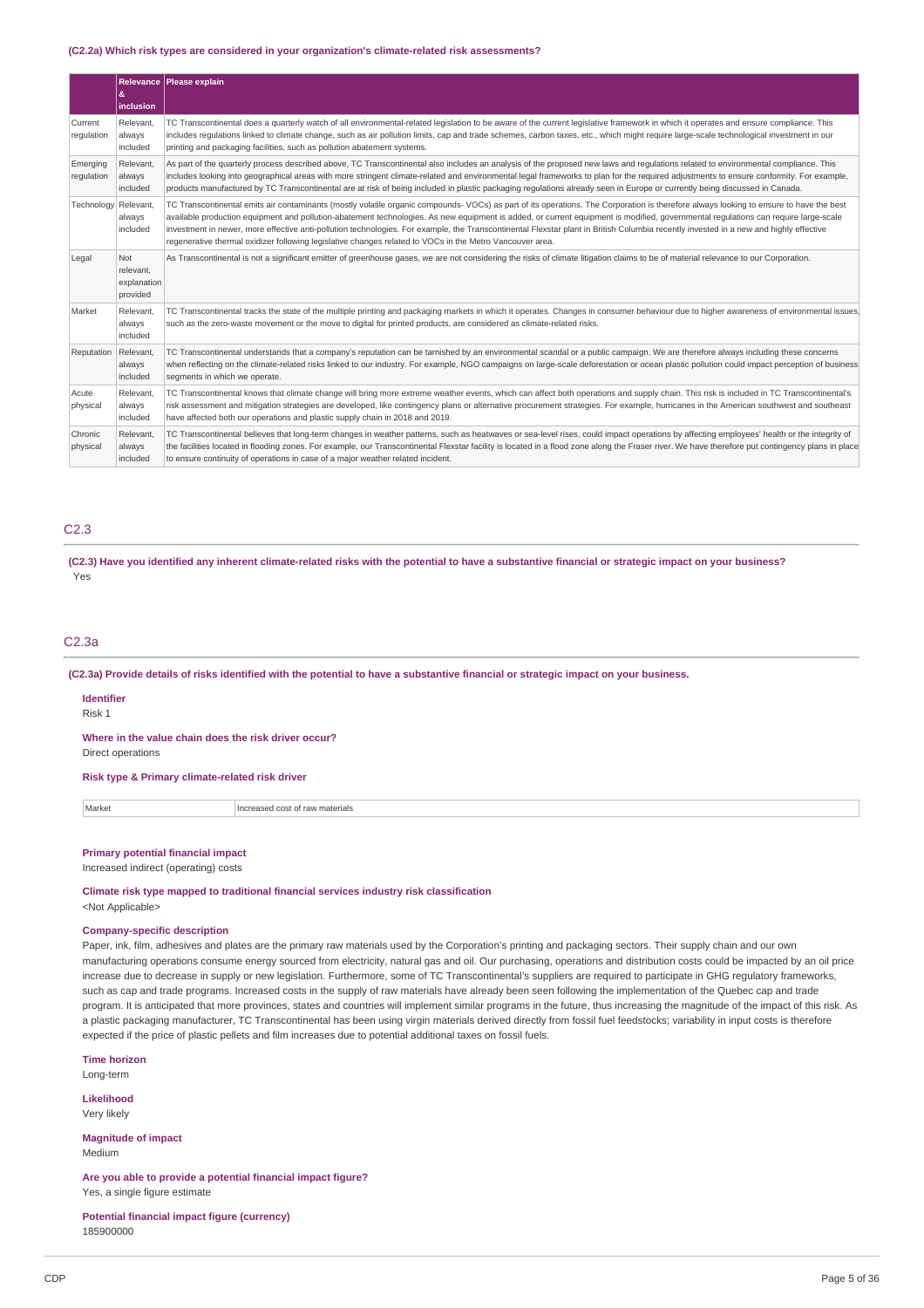#### **Potential financial impact figure – minimum (currency)**

<Not Applicable>

#### **Potential financial impact figure – maximum (currency)** <Not Applicable>

#### **Explanation of financial impact figure**

The Flexible Packaging Association estimates direct material costs at 52% of net sales. TC Transcontinental Packaging 2020 revenue was \$1,430M, at 52% this translates to roughly \$743,6M of direct material costs. TC Transcontinental has seen an increase of about 25% on raw materials when a cap and trade scheme was implemented in Quebec. A 25% increase of material cost across all our Packaging division would therefore represent \$185,9M of additional costs.

#### **Cost of response to risk**

 $\theta$ 

#### **Description of response and explanation of cost calculation**

TC Transcontinental usually includes in contractual agreements that increased raw material costs will be passed through directly to the customer. Furthermore, TC Transcontinental is constantly aiming to reduce our production costs through automation and manufacturing efficiency. The Corporation will also increase the volume of recycled plastics in its portfolio in order to replace virgin resins.

#### **Comment**

**Identifier**

Risk 2

**Where in the value chain does the risk driver occur?** Downstream

**Risk type & Primary climate-related risk driver**

Reputation Reputation Shifts in consumer preferences

#### **Primary potential financial impact**

Decreased revenues due to reduced demand for products and services

### **Climate risk type mapped to traditional financial services industry risk classification**

<Not Applicable>

#### **Company-specific description**

Media attention on plastic pollution, notably in the oceans, has created a wave of voluntary commitments and new regulatory frameworks related to plastic packaging. For example, single-use plastic bans or plastic packaging regulations are already seen in Europe or currently being discussed in Canada. These regulations could potentially include some products manufactured by TC Transcontinental (such as the Publisac, used for flyer distribution in Quebec or non-recyclable flexible packaging) and therefore could significantly affect our product basket and revenues.

#### **Time horizon**

Medium-term

## **Likelihood**

Very likely

#### **Magnitude of impact** High

**Are you able to provide a potential financial impact figure?** Yes, a single figure estimate

**Potential financial impact figure (currency)**

1979000000

**Potential financial impact figure – minimum (currency)** <Not Applicable>

#### **Potential financial impact figure – maximum (currency)** <Not Applicable>

#### **Explanation of financial impact figure**

In 2020, the revenues from TC Transcontinental Packaging were of \$1,430M, while the TC Transcontinental Printing revenues for flyers and distribution were \$549M, for a total of \$1,979M. Both divisions could be impacted by changes in consumer demand or if upcoming regulations (such as bans on single-use plastics or flyer distribution) are put in place.

### **Cost of response to risk**

10815000

#### **Description of response and explanation of cost calculation**

Through advocacy, consumer education campaigns and customer engagement, TC Transcontinental promotes the value of the products it manufactures and explains their usefulness to consumers, as well as why they shouldn't be included in regulatory frameworks (such as single-use plastic bans). These activities amount to approximately \$315 000 in annual expenses. In parallel, TC Transcontinental invests in R&D to develop new packaging structures that are considered as sustainable and low carbon (such as packaging that are compostable, recyclable or made from recycled content) and are unlikely to be included in said regulations. Both activities amount to approximately \$10.5M in annual expenses.

#### **Comment**

**Identifier**

#### Risk 3

**Where in the value chain does the risk driver occur?** Direct operations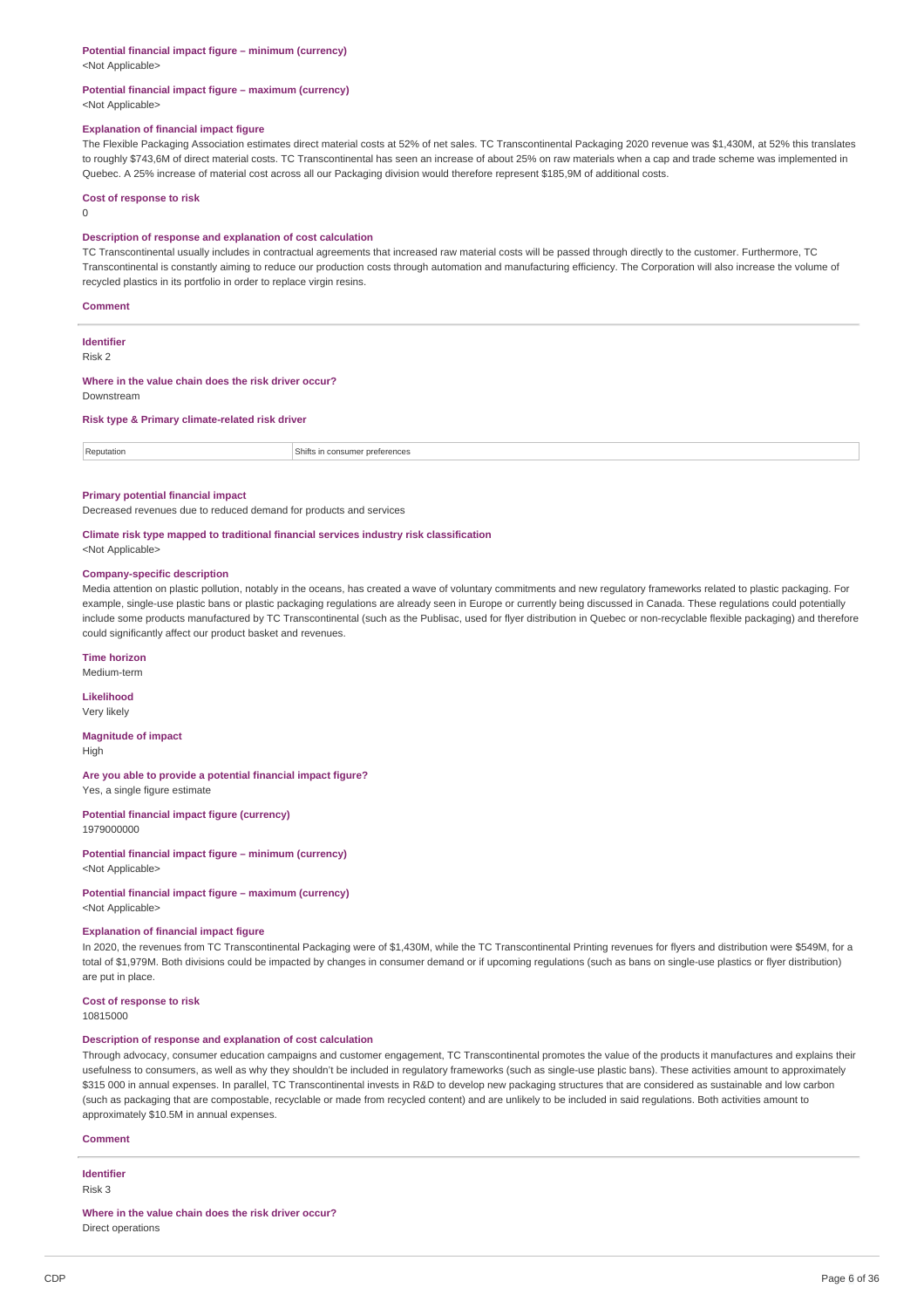Acute physical Other, please specify (Increase severity and frequency of extreme weather events such as cyclones, floods and increase likelihood and severity of wildfires)

#### **Primary potential financial impact**

Increased direct costs

### **Climate risk type mapped to traditional financial services industry risk classification**

<Not Applicable>

#### **Company-specific description**

Extreme weather events, such as heat waves, floods and hurricanes are expected to increase both in occurrence and severity due to climate change. These could lead to disruption in our facility operations, energy supply and/or the employees' ability to get to work. TC Transcontinental also increasingly concentrates the production of certain products in high-volume plants, which increases the risk of missing production deadlines due to a disaster at one of these facilities.

**Time horizon** Long-term

**Likelihood** Very likely

**Magnitude of impact** Medium-high

#### **Are you able to provide a potential financial impact figure?** Yes, a single figure estimate

**Potential financial impact figure (currency)** 2340000000

#### **Potential financial impact figure – minimum (currency)** <Not Applicable>

**Potential financial impact figure – maximum (currency)**

<Not Applicable>

### **Explanation of financial impact figure**

TC Transcontinental estimates that 90% of all its facilities are in areas with medium to high risk to be impacted by extreme weather events. This assessment was obtained by constructing a detailed map of all of TC Transcontinental's facilities, overlapped with maps showing regions at risk for multiple climate-related issues, such as heat stress, dangerous increase in temperatures, increases in hurricane or cyclone frequency and severity and drought risks.

#### **Cost of response to risk**

500000

#### **Description of response and explanation of cost calculation**

TC Transcontinental has built a business continuity strategy to mitigate the business impact related to major disruptions. This process ensures that facilities across the network can keep continuity in production and mitigate the financial impacts of lost production time. Through its acquisition strategy, TC Transcontinental has built a resilient coast-to-coast network of facilities. For facilities that deliver products daily, TC Transcontinental has implemented contingency plans. Finally, TC Transcontinental ensures that compatible production systems are installed across its network, to facilitate moving production jobs throughout the network.

#### **Comment**

# C2.4

(C2.4) Have you identified any climate-related opportunities with the potential to have a substantive financial or strategic impact on your business? Yes

#### C2.4a

(C2.4a) Provide details of opportunities identified with the potential to have a substantive financial or strategic impact on your business.

#### **Identifier** Opp1

**Where in the value chain does the opportunity occur?** Direct operations

**Opportunity type** Markets

**Primary climate-related opportunity driver** Access to new markets

**Primary potential financial impact**

Increased revenues resulting from increased demand for products and services

#### **Company-specific description**

Consumers are interested in low-carbon, environmentally friendly products and customers want to do business with corporations concerned about their environmental impact. The development of new, low carbon packaging alternatives (compostable, recyclable or with recycled content) can lead to a high market demand.

### **Time horizon**

Medium-term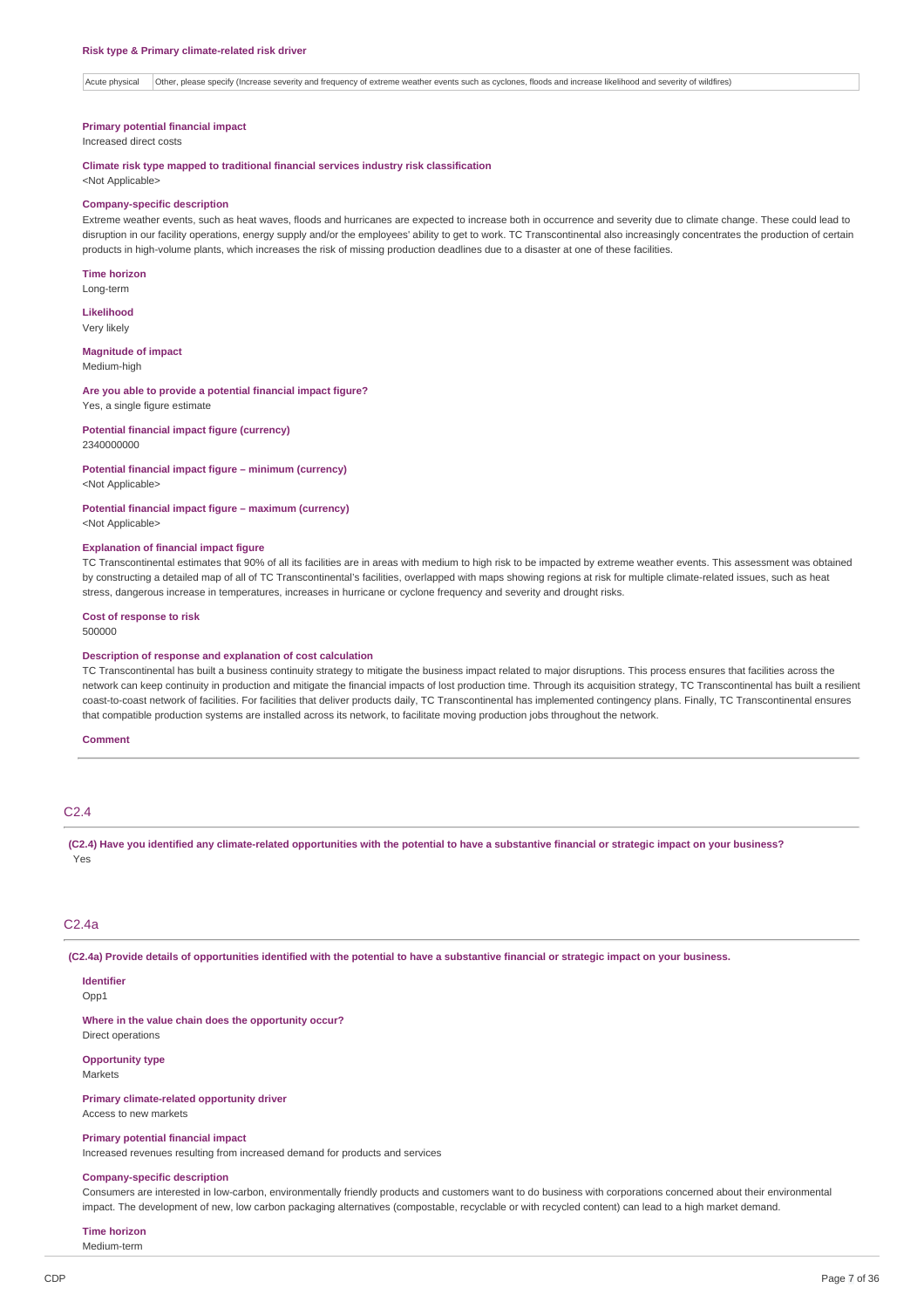#### **Likelihood**

Virtually certain

#### **Magnitude of impact** Medium

#### **Are you able to provide a potential financial impact figure?**

Yes, a single figure estimate

**Potential financial impact figure (currency)** 460000000

#### **Potential financial impact figure – minimum (currency)** <Not Applicable>

**Potential financial impact figure – maximum (currency)**

<Not Applicable>

#### **Explanation of financial impact figure**

The North American market size for sustainable flexible packaging is expected to reach 73 billion dollars in 2025 with a CAGR of 5.18% between 2020 and 2027 (Research Nester). Therefore, \$460M in growth can be expected by TC Transcontinental Packaging in the next 5 years.

#### **Cost to realize opportunity**

10500000

#### **Strategy to realize opportunity and explanation of cost calculation**

TC Transcontinental is committed to invest at least 1% of its revenues from its Packaging division in R&D efforts and has invested \$10.5M to do so in 2020. The R&D group oversees the development and commercialization of differentiated products and eco-responsible packaging solutions for customers. Specifically, TC Transcontinental focuses on growing its abilities to produce packaging that contains post-consumer recycled content or that is 100% recyclable or compostable.

#### **Comment**

#### **Identifier**

Opp<sub>2</sub>

**Where in the value chain does the opportunity occur?**

Direct operations **Opportunity type**

Resilience

**Primary climate-related opportunity driver** Other, please specify (Resilience to major disruptions)

#### **Primary potential financial impact**

Increased revenues resulting from increased production capacity

#### **Company-specific description**

Through its acquisition strategy, TC Transcontinental has built a strong network of printing and packaging facilities. As the occurrence and severity of extreme weather events increase due to climate change, the Corporation could benefit from its geographical spread in comparison to some of its competitors, as it can relocate print and packaging orders to approved facilities within its network.

#### **Time horizon**

Long-term **Likelihood**

About as likely as not

### **Magnitude of impact**

Low

### **Are you able to provide a potential financial impact figure?**

Yes, an estimated range

#### **Potential financial impact figure (currency)** <Not Applicable>

#### **Potential financial impact figure – minimum (currency)** 26000000

**Potential financial impact figure – maximum (currency)** 130000000

#### **Explanation of financial impact figure**

This figure is estimated considering the ability to secure our current customer base (and therefore not lose revenues), but also attract new customers (1 to 5% of our 2020 pro forma revenues).

### **Cost to realize opportunity**

 $\theta$ 

#### **Strategy to realize opportunity and explanation of cost calculation**

Transcontinental has built a business continuity mitigation strategy, where contingency plans have been developed to mitigate the business impact related to major disruptions. This process ensures that facilities across the network can keep continuity in production and mitigate the financial impacts of lost production time. Through its acquisition strategy, TC Transcontinental has built a resilient coast-to-coast network of facilities. For facilities that deliver products daily, TC Transcontinental has implemented contingency plans and holds insurance policies that could indemnify it against a portion of the costs related to certain disasters. Finally, TC Transcontinental ensures that compatible production systems are installed across its network, to facilitate moving production jobs throughout the network.

#### **Comment**

**Identifier**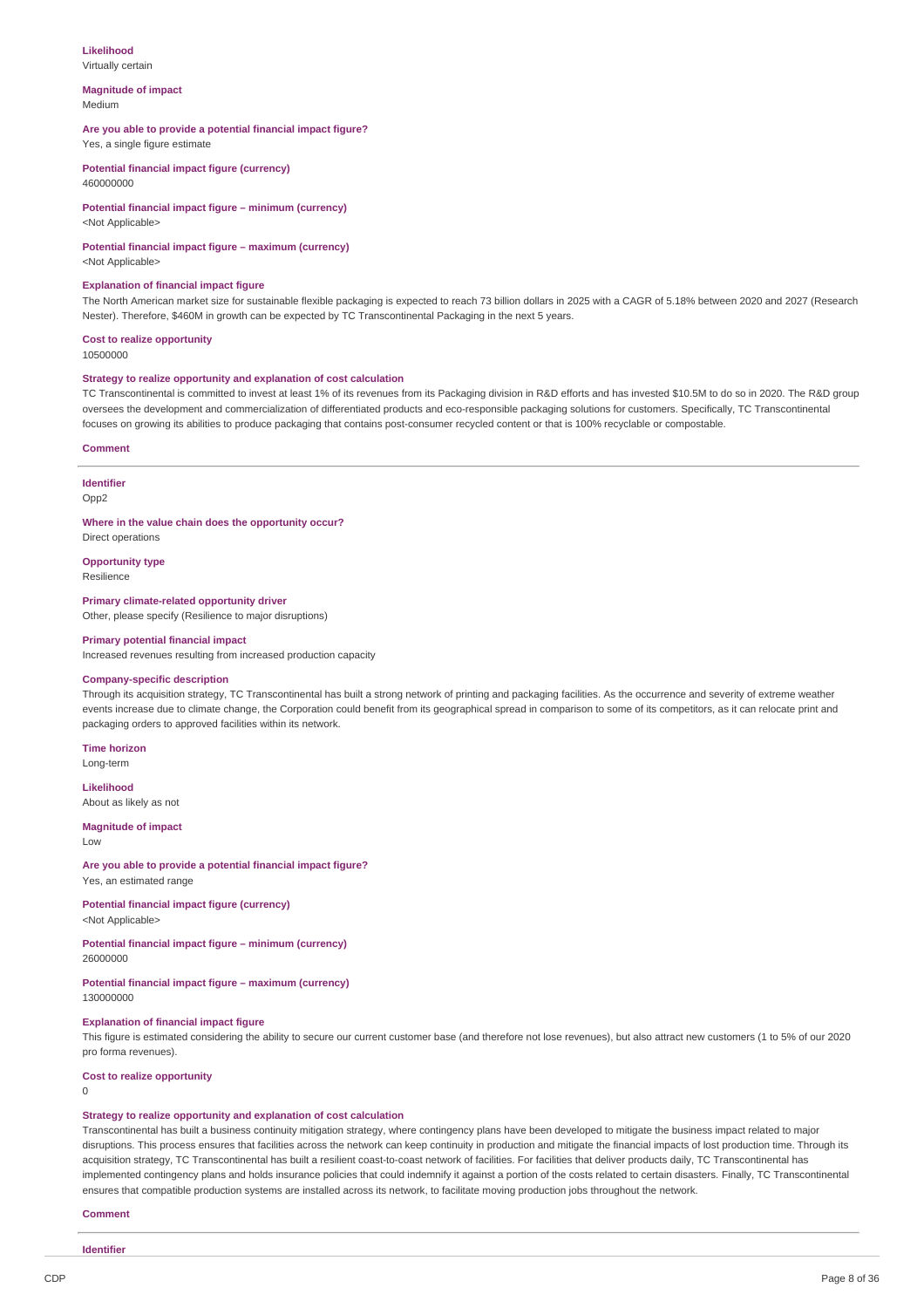#### $Onn3$

### **Where in the value chain does the opportunity occur?**

Direct operations

**Opportunity type** Products and services

**Primary climate-related opportunity driver**

Shift in consumer preferences

#### **Primary potential financial impact**

Increased revenues through access to new and emerging markets

#### **Company-specific description**

Compared to alternatives, flexible packaging optimizes resource use, while maintaining product integrity and extending product shelf-life. Its reduced weight and volume also lower the emissions related to transportation of the packaged goods, reducing the overall embedded carbon emissions of the package (reference: A Holistic View of the Role of Flexible Packaging in a Sustainable World, Flexible Packaging Association, 2018). Consumers are interested in low-carbon, environmentally friendly products: flexible multi-laminate plastic packaging can be seen as an eco-friendly alternative to rigid packaging due to its environmental advantages. Flexible packaging also plays an important role in preserving and protecting the product it contains throughout the supply chain, from production to consumers. For example, a study by the Flexible Packaging Association (FPA) showed that the use of flexible plastic packaging, such as that produced by TC Transcontinental, extends the shelf life of cheese by 90 days, grapes by 63 days, bananas by 21 days and mangoes by 20 days. A third of the food produced in the world is lost or wasted somewhere along the chain, and, as per the Food Agriculture Organization of the United Nations, global food loss and waste generate about 8% of total anthropogenic GHG emissions annually, or around 4.4 GtCO2 eq. By being one of the solutions to reduce food waste, packaging can therefore help reduce greenhouse gas emissions associated with global food production.

**Time horizon**

# Medium-term

**Likelihood** Likely

# **Magnitude of impact**

Medium

### **Are you able to provide a potential financial impact figure?**

Yes, a single figure estimate

**Potential financial impact figure (currency)** 418000000

# **Potential financial impact figure – minimum (currency)**

<Not Applicable>

#### **Potential financial impact figure – maximum (currency)** <Not Applicable>

### **Explanation of financial impact figure**

The global flexible packaging market size is estimated to grow at a CAGR of 4.7 from 2017 to 2022. Therefore, \$418M in growth can be expected by TC Transcontinental Packaging in the next 5 years.

#### **Cost to realize opportunity** 398000

### **Strategy to realize opportunity and explanation of cost calculation**

Through marketing strategies, new website content and consumer engagement, TC Transcontinental continuously educates its stakeholders on the value of flexible packaging, notably on its low environmental footprint and ability to reduce food waste.

#### **Comment**

### C3. Business Strategy

#### C3.1

**(C3.1) Have climate-related risks and opportunities influenced your organization's strategy and/or financial planning?** Yes

#### C3.1b

**(C3.1b) Does your organization intend to publish a low-carbon transition plan in the next two years?**

| Intention to publish a low-carbon transition plan | $\mid$  Intention to include the transition plan as a scheduled resolution item at Annual General Meetings (AGMs) |  |
|---------------------------------------------------|-------------------------------------------------------------------------------------------------------------------|--|
| Row 1 Yes, in the next two years                  | No, we do not intend to include it as a scheduled AGM resolution item                                             |  |

### C3.2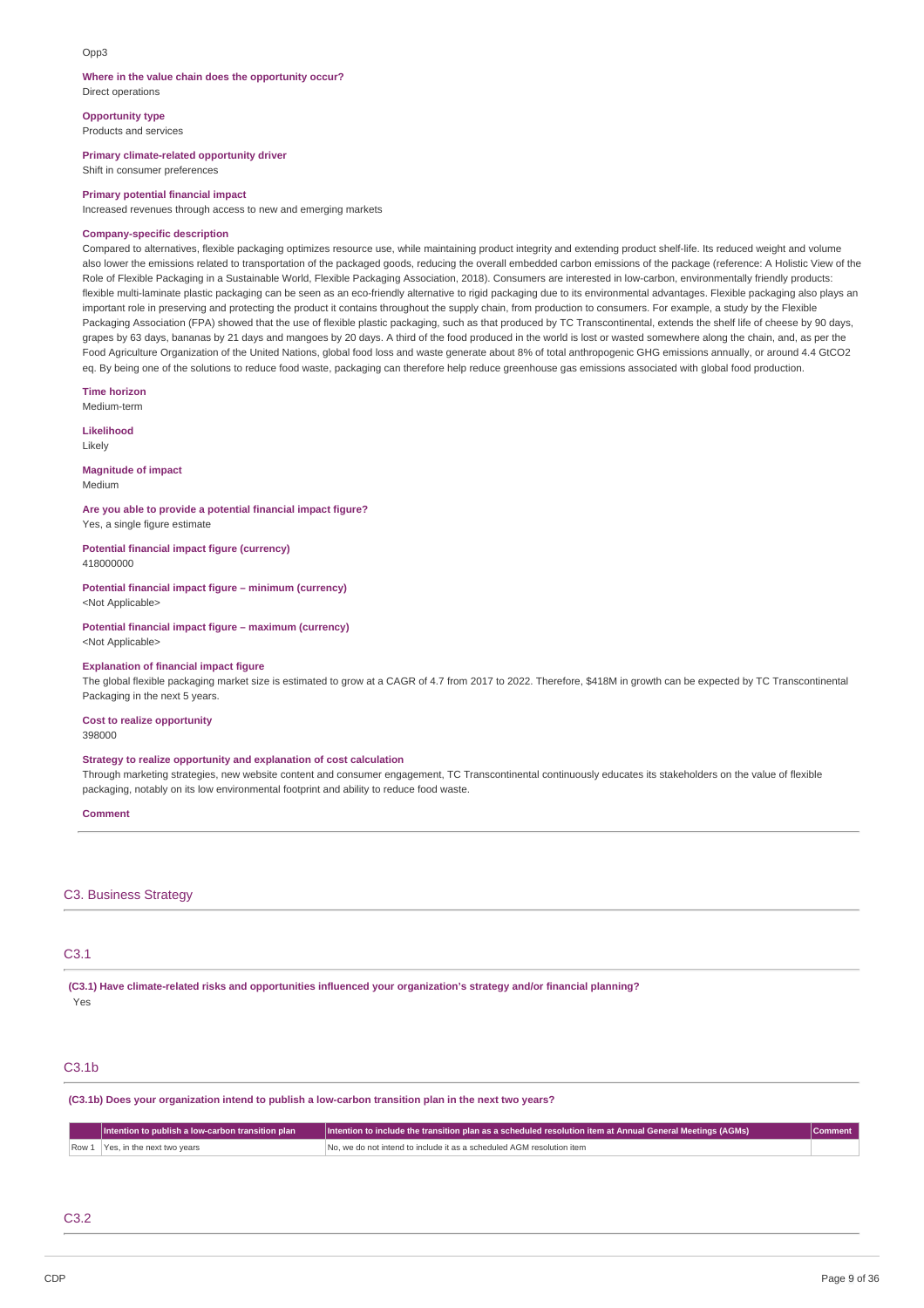#### **(C3.2) Does your organization use climate-related scenario analysis to inform its strategy?**

No, but we anticipate using qualitative and/or quantitative analysis in the next two years

### C3.2b

#### **(C3.2b) Why does your organization not use climate-related scenario analysis to inform its strategy?**

Amid our transformation, TC Transcontinental released its 2019-2021 Corporate Social Responsibility plan in July 2019. For the first time, this plan includes a greenhouse gas reduction target that covers both our Printing and Packaging divisions. Now that our activities have stabilized, TC Transcontinental will aim at linking GHG reduction targets to a globally accepted science-based goal in the upcoming years. This will provide us with a clear route to reduce greenhouse gas emissions. We also plan to incorporate elements required by the SASB and TCFD standards into our annual disclosures.

### C3.3

### **(C3.3) Describe where and how climate-related risks and opportunities have influenced your strategy.**

|                                             | related risks<br>and<br>opportunities<br>influenced<br>your strategy<br>in this area? | Have climate-Description of influence                                                                                                                                                                                                                                                                                                                                                                                                                                                                                                                                                                                                                                                                                                                                                                                                                                                                                                                                                                                                                                                                                                                                                                                                                                                                                   |
|---------------------------------------------|---------------------------------------------------------------------------------------|-------------------------------------------------------------------------------------------------------------------------------------------------------------------------------------------------------------------------------------------------------------------------------------------------------------------------------------------------------------------------------------------------------------------------------------------------------------------------------------------------------------------------------------------------------------------------------------------------------------------------------------------------------------------------------------------------------------------------------------------------------------------------------------------------------------------------------------------------------------------------------------------------------------------------------------------------------------------------------------------------------------------------------------------------------------------------------------------------------------------------------------------------------------------------------------------------------------------------------------------------------------------------------------------------------------------------|
| Products<br>and<br>services                 | Yes                                                                                   | Risks and opportunities related to the growing demand from customers for products with low carbon footprint and better end-of-life management have influenced our packaging division's<br>product development strategy and portfolio. In March 2019, TC Transcontinental became the first Canadian-based manufacturer to join Ellen MacArthur Foundation's New Plastics<br>Economy Global Commitment and committed, by 2025, for 100% of our plastic packaging to be reusable, recyclable or compostable, on top of achieving a 10% use of post-consumer<br>recycled content on average by weight, across all plastics in our product basket. In addition, in 2019, TC Packaging launched the vieVERTe sustainable product portfolio, which includes<br>its compostable and recyclable product line, as well as applications containing post-consumer resins. vieVERTe sustainable products offer all the benefits of flexible packaging, including<br>barriers, durability, performance, shelf stability and visual appeal, while providing a responsible end-of-life solution and lower embedded carbon footprint. This line will be enhanced as<br>our research and development team continue to develop new innovative eco-friendly products.                                                                       |
| Supply<br>chain<br>and/or<br>value<br>chain | Yes                                                                                   | The risks associated with the increase frequency and severity of extreme weather events due to climate change has impacted our supply chain. In recent years, some of TC<br>Transcontinental's suppliers have been impacted by hurricanes, forest fires and other weather-related disruptions, which have led to operational delays in some of our facilities. This has<br>put forward the need to invest in contingency plans for each facility, to maintain a diverse supply chain and to ensure adequate inventories for key direct materials. As most of TC<br>Transcontinental's climate impact lies in its supply chain, as well as to identify other risks and opportunities related to climate in our supply chain, TC Transcontinental joined Ecovadis in<br>the Fall of 2019 to assess the quality of its suppliers' CSR management system, including governance on climate-related issues and emission management. This tool will allow us to<br>gather important information about our supply chain and identify areas of higher risks and opportunities for improvement. The results from the assessment of our first tier of suppliers will<br>be available in September 2020 and will be key in informing our supply chain strategy going forward. A second wave of assessments will be started in 2021. |
| Investment Yes<br>in R&D                    |                                                                                       | Risks and opportunities related to the growing demand from customers for products with low carbon footprint and better end-of-life management have influenced our investments in<br>R&D. Indeed, we know that innovation is key to achieving our ambitious targets for sustainable packaging and this is why we are committed to investing at least 1% of our Packaging<br>sector's annual revenues in research and development (R&D) by 2021. The acceleration of our expansion in the packaging sector following the transformational acquisition of Coveris<br>Americas has led to the deployment of a new innovation strategy. Indeed, our commitment to the circular economy and the ambitious objectives we have set ourselves required a<br>strengthening of our research and development capabilities. With the arrival of new leadership and a renewed innovation strategy, we have been able to drive additional investments in<br>R&D and to launch several research and development initiatives meeting the needs of our markets for ecoresponsible products.                                                                                                                                                                                                                                               |
| Operations Yes                              |                                                                                       | The risks associated with the increase frequency and severity of extreme weather events due to climate change has impacted our operational strategy. In recent years, some of TC<br>Transcontinental's operational facilities have been impacted by flooding, tornadoes, hurricanes, forest fires and electricity supply disruptions, which have led to temporary loss in<br>production time. This has put forward the need to invest in strong mitigation strategies, such as contingency plans for each facility, compatible production IT systems (to facilitate moving<br>job orders from one plant to another) and increasing our geographical footprint through M&A, with multiple plant acquisitions since 2018. Similarly, the risk associated to more stringent<br>air quality requlations in communities where we operate has led to an increase in capital expenditures for pollution control devices, such as new energy efficient regenerative thermal<br>oxidizers installations in our facilities. In our printing sector, it also led to rationalization of our production sites, in order to maintain only more energy efficient, state-of-the-art facilities with<br>best available pollution prevention controls.                                                                                    |

### C3.4

#### **(C3.4) Describe where and how climate-related risks and opportunities have influenced your financial planning.**

| Financial          | <b>Description of influence</b>                                                                                                                                                                     |
|--------------------|-----------------------------------------------------------------------------------------------------------------------------------------------------------------------------------------------------|
| planning           |                                                                                                                                                                                                     |
| lelements          |                                                                                                                                                                                                     |
| that have          |                                                                                                                                                                                                     |
| l been             |                                                                                                                                                                                                     |
| <b>linfluenced</b> |                                                                                                                                                                                                     |
| Row Revenues       | Climate-related risks and opportunities influences multiple aspects of our financial planning. For example, the growing demand from customers for products with low carbon footprint and better     |
| Direct costs       | end-of-life management led to reallocation of 1% of our packaging sector revenues to investments in R&D, as well opened opportunities for new revenue streams. To differentiate ourselves with      |
| Indirect           | an offering of eco-responsible packaging products containing recycled plastic, we also announced in early 2020 our new vertical integration strategy, with the creation of a Recycling Group        |
| costs              | within TC Transcontinental Packaging. This group purchased equipment in June 2020 for converting flexible plastics recovered from sorting facilities and other commercial, industrial and           |
| Capital            | agricultural sources into recycled plastic granules, ensuring a stable procurement for TC Transcontinental. TC Transcontinental is aiming at developing its recycling activities in all geographies |
|                    | expenditures where it operates.                                                                                                                                                                     |
| Acquisitions       |                                                                                                                                                                                                     |
| and                |                                                                                                                                                                                                     |
| divestments        |                                                                                                                                                                                                     |

### C3.4a

(C3.4a) Provide any additional information on how climate-related risks and opportunities have influenced your strategy and financial planning (optional).

VOID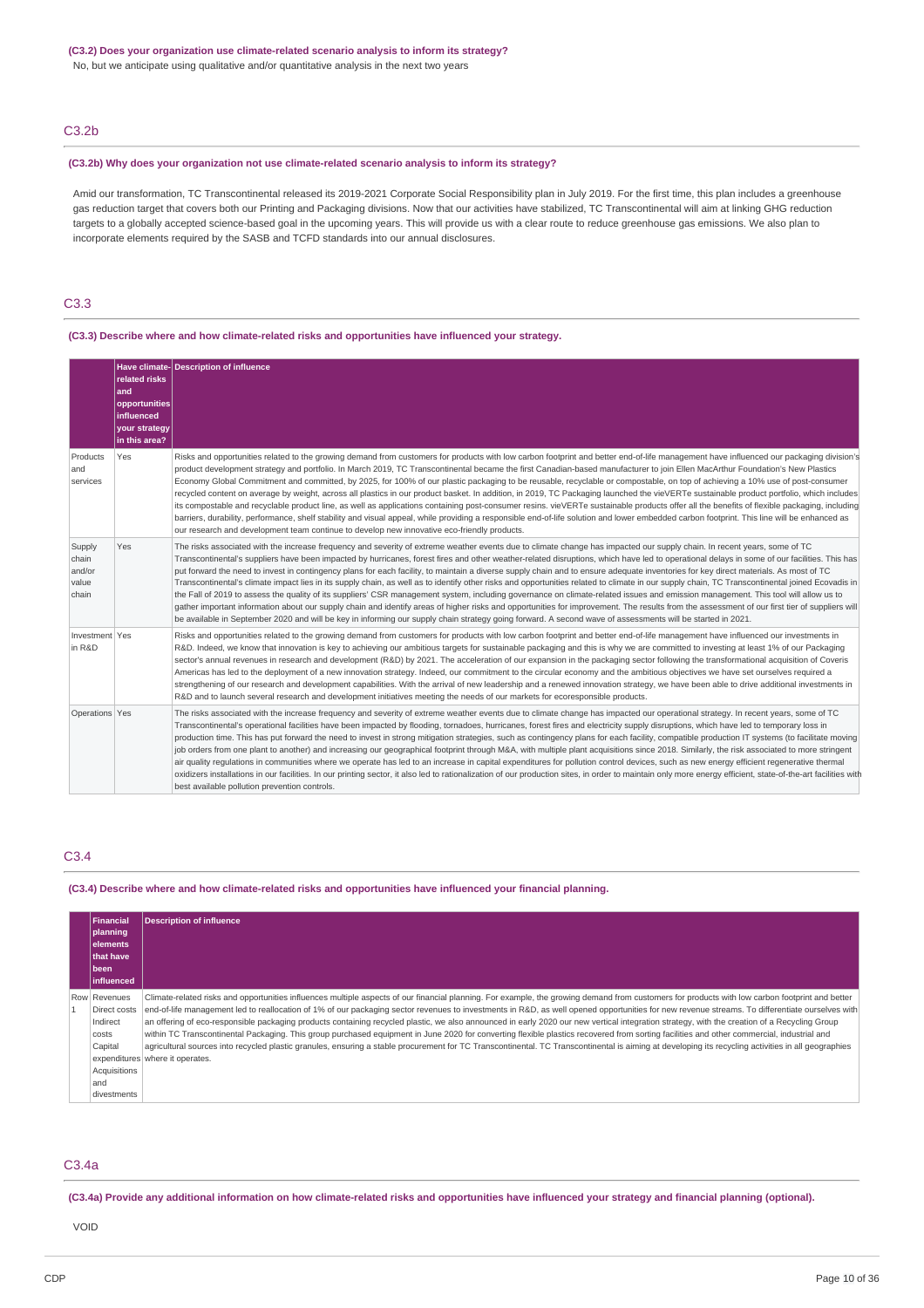# C4.1

**(C4.1) Did you have an emissions target that was active in the reporting year?** Absolute target

# C4.1a

**(C4.1a) Provide details of your absolute emissions target(s) and progress made against those targets.**

**Target reference number** Abs 1

**Year target was set** 2019

**Target coverage** Company-wide

**Scope(s) (or Scope 3 category)** Scope 1+2 (location-based)

**Base year** 2018

**Covered emissions in base year (metric tons CO2e)** 207097

Covered emissions in base year as % of total base year emissions in selected Scope(s) (or Scope 3 category) 100

**Target year** 2021

5

**Targeted reduction from base year (%)**

**Covered emissions in target year (metric tons CO2e) [auto-calculated]** 196742.15

**Covered emissions in reporting year (metric tons CO2e)** 191889

**% of target achieved [auto-calculated]** 146.868375688687

**Target status in reporting year** Achieved

**Is this a science-based target?** No, but we anticipate setting one in the next 2 years

**Target ambition**

<Not Applicable>

### **Please explain (including target coverage)**

This target includes all of TC Transcontinental operational facilities. Our printing and packaging plants use electricity and fossil fuels to operate their production equipment and to heat, ventilate and cool buildings. Each year, electricity, natural gas, and propane consumption data from our business units is used to calculate our Scope 1 (direct emissions from owned or controlled sources) and Scope 2 (indirect emissions from the generation of purchased energy) emissions. The COVID-19 pandemic significantly affected our operations in 2020 and is reflected in our annual greenhouse gas (GHG) emissions. The decrease is notably attributable to the temporary closure of some of our printing facilities in Canada. The marked reduction in GHGs in 2020 is therefore mainly caused by the effects of the COVID19 pandemic on our operations. To better understand the variations in our GHG emissions, we began a relative analysis of our GHG emissions in 2020, linking them to our production volumes. This new KPI will now be reported annually in our CSR Progress Reports.

# C4.2

**(C4.2) Did you have any other climate-related targets that were active in the reporting year?** No other climate-related targets

C4.3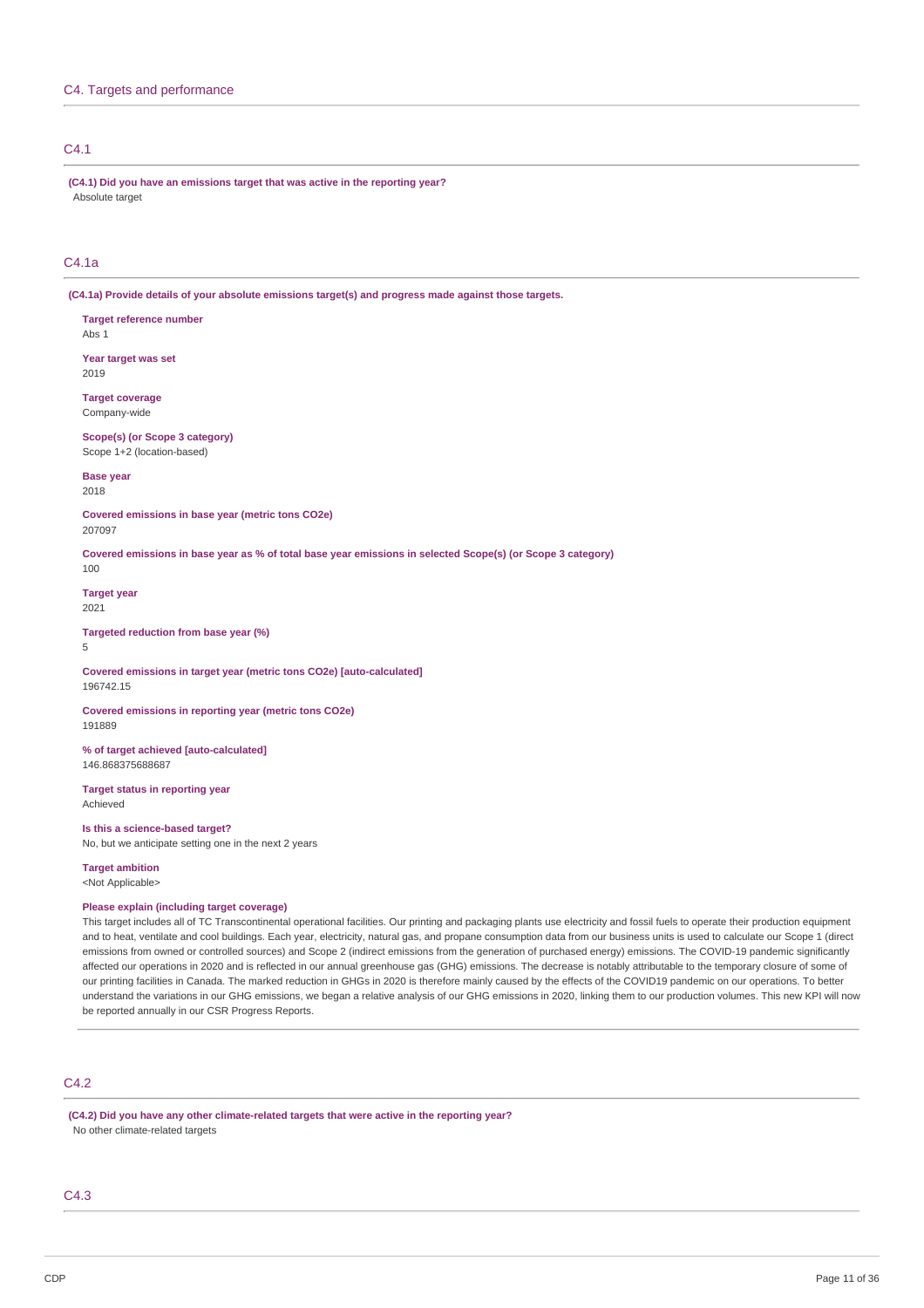#### (C4.3) Did you have emissions reduction initiatives that were active within the reporting year? Note that this can include those in the planning and/or **implementation phases.**

Yes

### C4.3a

### (C4.3a) Identify the total number of initiatives at each stage of development, and for those in the implementation stages, the estimated CO2e savings.

|                           | Number of initiatives | Total estimated annual CO2e savings in metric tonnes CO2e (only for rows marked *) |
|---------------------------|-----------------------|------------------------------------------------------------------------------------|
| Under investigation       |                       |                                                                                    |
| To be implemented*        | 14                    | 2500                                                                               |
| Implementation commenced* |                       | 1125                                                                               |
| Implemented*              | 25                    | 3200                                                                               |
| Not to be implemented     |                       |                                                                                    |

### C4.3b

**(C4.3b) Provide details on the initiatives implemented in the reporting year in the table below.**

#### **Initiative category & Initiative type**

Energy efficiency in production processes Process optimization

#### **Estimated annual CO2e savings (metric tonnes CO2e)**

42

# **Scope(s)**

Scope 1

#### **Voluntary/Mandatory** Voluntary

**Annual monetary savings (unit currency – as specified in C0.4)** 181000

**Investment required (unit currency – as specified in C0.4)** 0

# **Payback period**

<1 year

### **Estimated lifetime of the initiative** 3-5 years

### **Comment**

**Initiative category & Initiative type**

Energy efficiency in buildings **Insulation Insulation Insulation Insulation** 

#### **Estimated annual CO2e savings (metric tonnes CO2e)** 349

**Scope(s)** Scope 2 (location-based)

# **Voluntary/Mandatory**

Voluntary

### **Annual monetary savings (unit currency – as specified in C0.4)** 163853

**Investment required (unit currency – as specified in C0.4)** 46500

# **Payback period**

<1 year

#### **Estimated lifetime of the initiative** 6-10 years

**Comment**

### **Initiative category & Initiative type**

Energy efficiency in production processes Waste heat recovery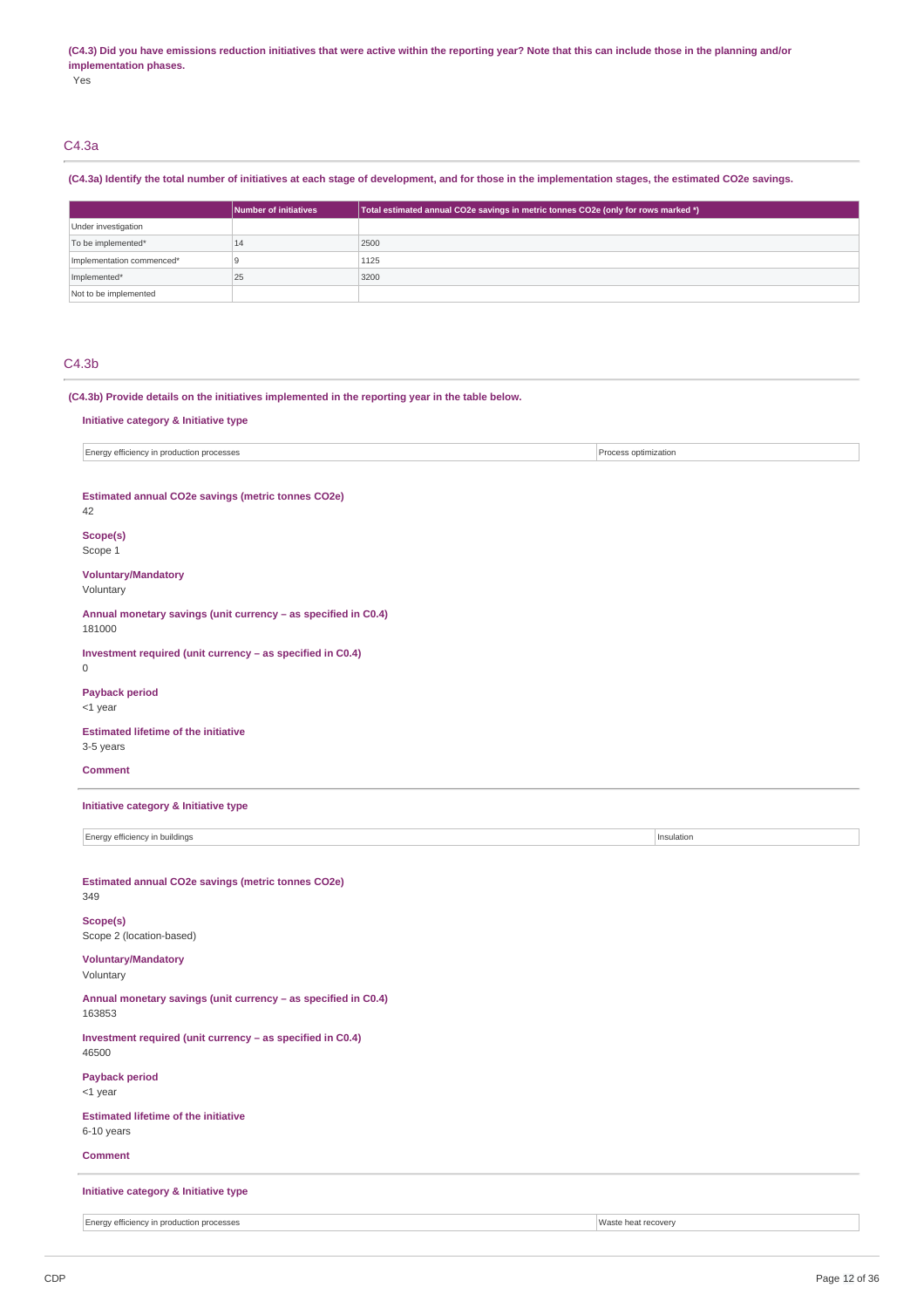**Estimated annual CO2e savings (metric tonnes CO2e)** 1346

**Scope(s)** Scope 1

### **Voluntary/Mandatory** Voluntary

**Annual monetary savings (unit currency – as specified in C0.4)** 248995

**Investment required (unit currency – as specified in C0.4)** 1542300

**Payback period** 4-10 years

**Estimated lifetime of the initiative** 6-10 years

**Comment**

#### **Initiative category & Initiative type**

Energy efficiency in buildings **Lighting** Lighting **Lighting** 

**Estimated annual CO2e savings (metric tonnes CO2e)** 402

**Scope(s)** Scope 2 (location-based)

**Voluntary/Mandatory** Voluntary

**Annual monetary savings (unit currency – as specified in C0.4)** 194031

**Investment required (unit currency – as specified in C0.4)** 592077

**Payback period** 1-3 years

**Estimated lifetime of the initiative** 16-20 years

### **Comment**

**Initiative category & Initiative type**

Other, please specify Other, please specify (Energy Conservation and Greenhouse Gas Reduction Plan 2021-2024)

**Estimated annual CO2e savings (metric tonnes CO2e)** 9500

# **Scope(s)**

Scope 1 Scope 2 (location-based)

### **Voluntary/Mandatory**

Voluntary

 $\overline{0}$ 

**Annual monetary savings (unit currency – as specified in C0.4)**

**Investment required (unit currency – as specified in C0.4)** 5000000

**Payback period** 1-3 years

**Estimated lifetime of the initiative** 6-10 years

#### **Comment**

We have continued to implement initiatives to reduce our greenhouse gas emissions in a sustainable manner. In recent months, our packaging sector has developed its 2021-2024 Energy Savings and Greenhouse Gas Reduction Plan. The goal of this plan is to promote a culture of energy awareness among our employees and to determine common energy-saving measures to be implemented throughout the network. To this end, energy audits of our business units will be conducted in the short term, and customized reduction plans will then be established to implement the identified improvements in the coming years.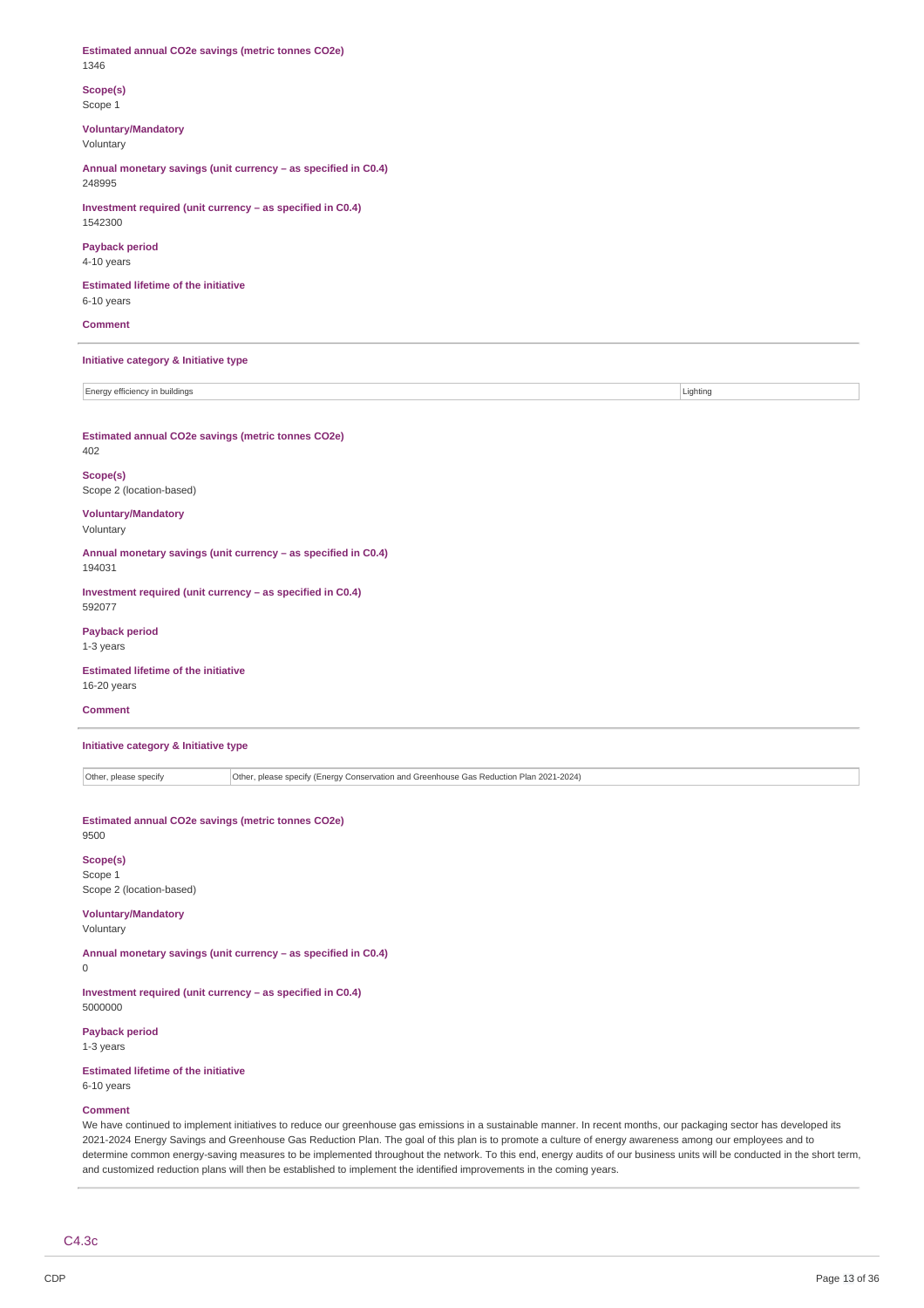**(C4.3c) What methods do you use to drive investment in emissions reduction activities?**

| <b>Method</b>                    | Comment                                                                                                                                                           |
|----------------------------------|-------------------------------------------------------------------------------------------------------------------------------------------------------------------|
| Lower return on investment (ROI) | The Simple Payback Period is calculated; projects with a payback under three years are preferred. Governmental grants are sometimes required in order to make the |
| specification                    | projects financially acceptable.                                                                                                                                  |

# C4.5

(C4.5) Do you classify any of your existing goods and/or services as low-carbon products or do they enable a third party to avoid GHG emissions? Yes

### C4.5a

(C4.5a) Provide details of your products and/or services that you classify as low-carbon products or that enable a third party to avoid GHG emissions.

#### **Level of aggregation**

Group of products

### **Description of product/Group of products**

Flexible plastic packaging

**Are these low-carbon product(s) or do they enable avoided emissions?** Avoided emissions

**Taxonomy, project or methodology used to classify product(s) as low-carbon or to calculate avoided emissions** Other, please specify (Life cycle analysis)

**% revenue from low carbon product(s) in the reporting year** 55

#### **% of total portfolio value**

<Not Applicable>

#### **Asset classes/ product types**

<Not Applicable>

#### **Comment**

Compared to alternatives, flexible packaging optimizes resource use, while maintaining product integrity and extending product shelf-life. Its reduced weight and volume also lower the emissions related to transportation of the packaged goods, reducing the overall embedded carbon emissions of the package (reference: A Holistic View of the Role of Flexible Packaging in a Sustainable World, Flexible Packaging Association, 2018). Most of the revenues from TC Transcontinental's packaging division come from flexible packaging.

# **Level of aggregation**

Product

#### **Description of product/Group of products**

Publisac

**Are these low-carbon product(s) or do they enable avoided emissions?** Avoided emissions

**Taxonomy, project or methodology used to classify product(s) as low-carbon or to calculate avoided emissions** Other, please specify (Life cycle analysis)

**% revenue from low carbon product(s) in the reporting year**

50

# **% of total portfolio value**

<Not Applicable>

### **Asset classes/ product types**

<Not Applicable>

#### **Comment**

Publisac is TC Transcontinental's flyer distribution system. In 2019, TC Transcontinental introduced a new Publisac made from 100% recycled plastics. A life-cycle analysis showed that the new Publisac emits 79 % less GHG emissions than the original.

### C5. Emissions methodology

### C5.1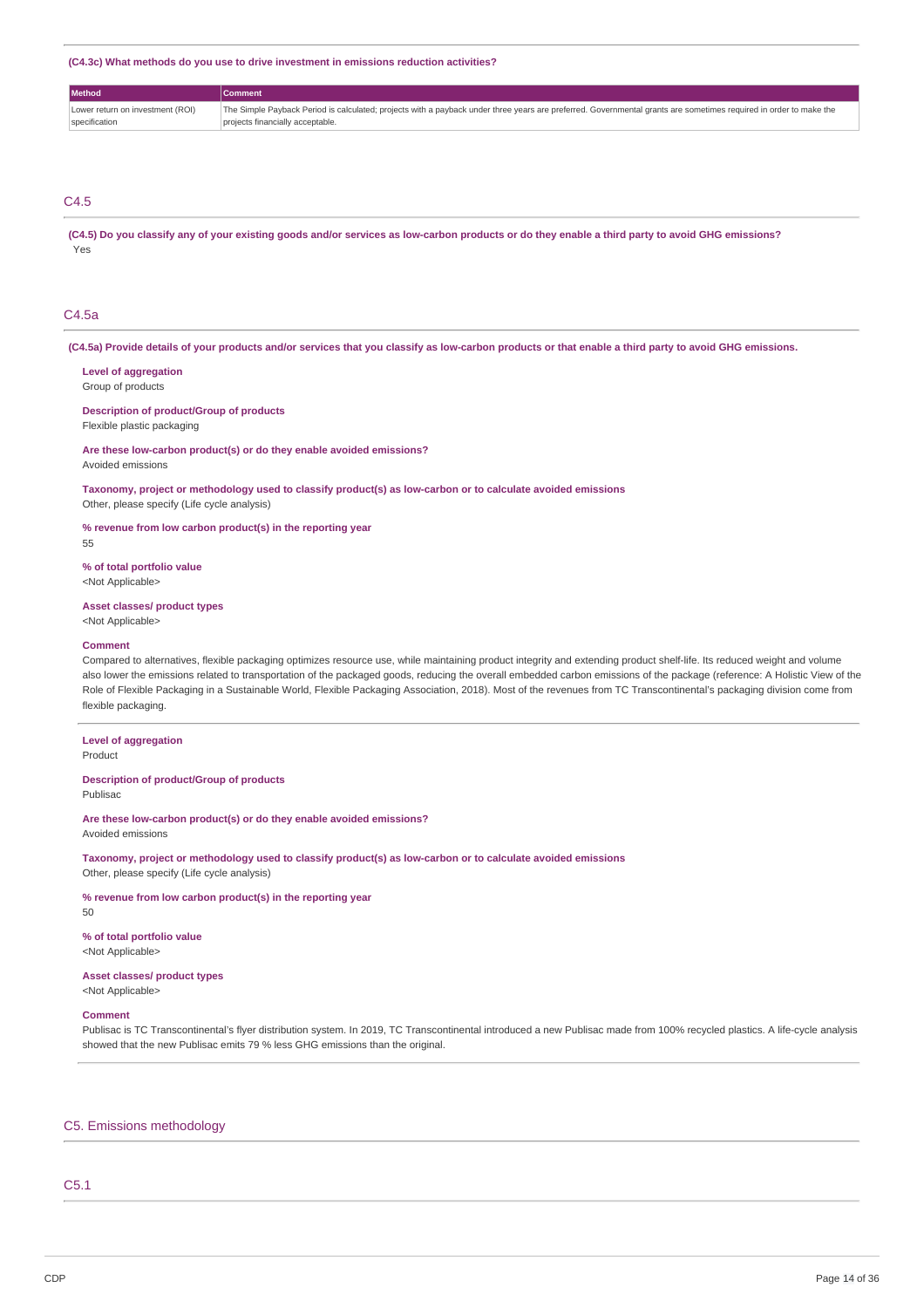### **(C5.1) Provide your base year and base year emissions (Scopes 1 and 2).**

#### **Scope 1**

**Base year start**

November 1 2017

**Base year end** October 31 2018

**Base year emissions (metric tons CO2e)** 109820

**Comment**

**Scope 2 (location-based)**

**Base year start** November 1 2017

**Base year end** October 31 2018

**Base year emissions (metric tons CO2e)** 97278

**Comment**

**Scope 2 (market-based)**

**Base year start**

**Base year end**

**Base year emissions (metric tons CO2e)**

**Comment**

### C5.2

(C5.2) Select the name of the standard, protocol, or methodology you have used to collect activity data and calculate emissions. The Greenhouse Gas Protocol: A Corporate Accounting and Reporting Standard (Revised Edition)

### C6. Emissions data

### C6.1

**(C6.1) What were your organization's gross global Scope 1 emissions in metric tons CO2e?**

**Reporting year**

**Gross global Scope 1 emissions (metric tons CO2e)** 102603

**Start date** November 1 2019

**End date**

October 31 2020

**Comment**

# **Past year 1**

**Gross global Scope 1 emissions (metric tons CO2e)** 113218

**Start date** November 1 2018

**End date** October 31 2019

**Comment**

C6.2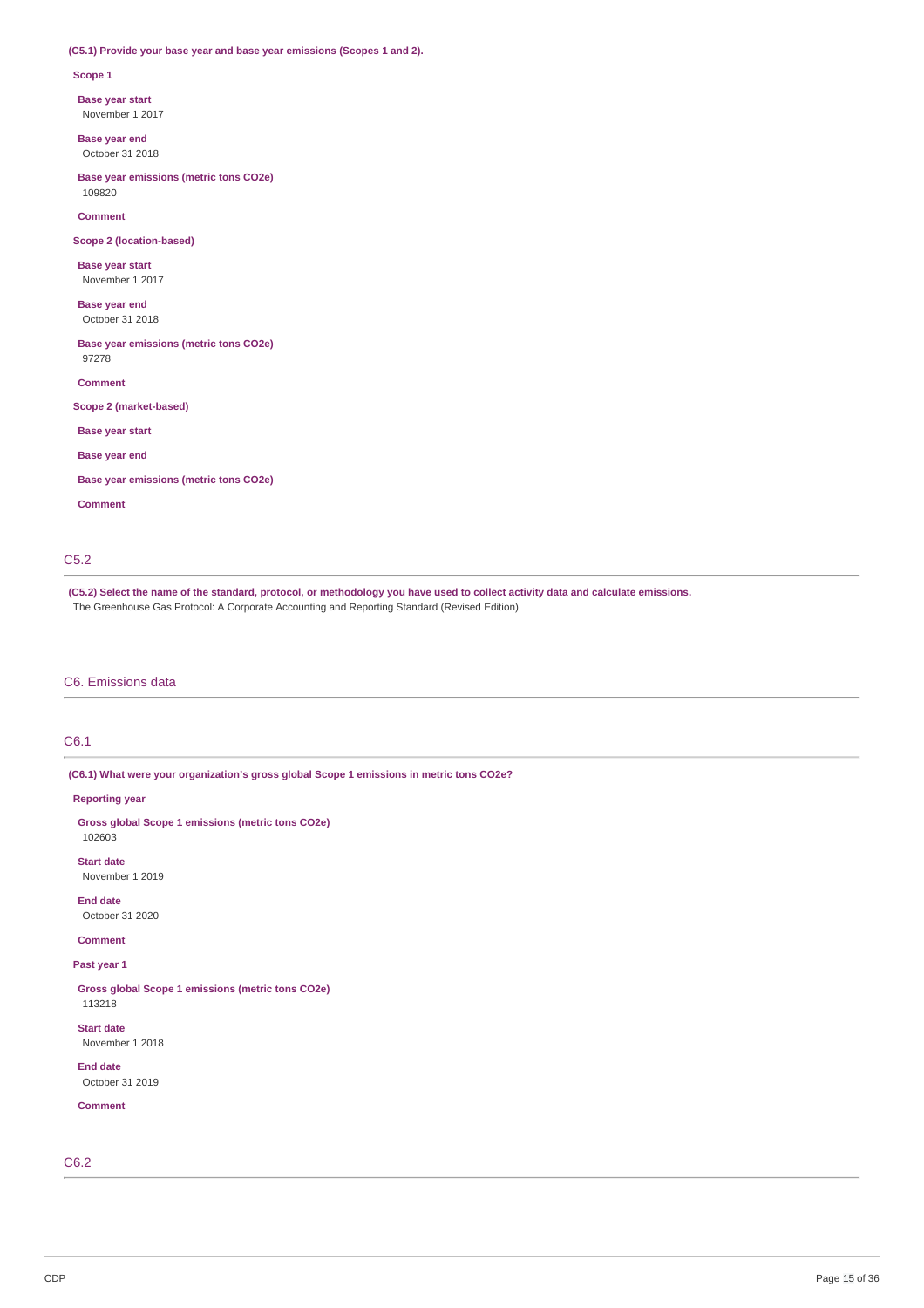#### **(C6.2) Describe your organization's approach to reporting Scope 2 emissions.**

#### **Row 1**

### **Scope 2, location-based**

We are reporting a Scope 2, location-based figure

#### **Scope 2, market-based**

We have operations where we are able to access electricity supplier emission factors or residual emissions factors, but are unable to report a Scope 2, market-based figure

### **Comment**

C6.3

**(C6.3) What were your organization's gross global Scope 2 emissions in metric tons CO2e?**

#### **Reporting year**

**Scope 2, location-based** 89286

**Scope 2, market-based (if applicable)** <Not Applicable>

**Start date** November 1 2019

**End date** October 31 2020

**Comment**

**Past year 1**

**Scope 2, location-based** 97482

**Scope 2, market-based (if applicable)** <Not Applicable>

**Start date**

November 1 2018

**End date** October 31 2019

**Comment**

### C6.4

(C6.4) Are there any sources (e.g. facilities, specific GHGs, activities, geographies, etc.) of Scope 1 and Scope 2 emissions that are within your selected reporting **boundary which are not included in your disclosure?** Yes

# C6.4a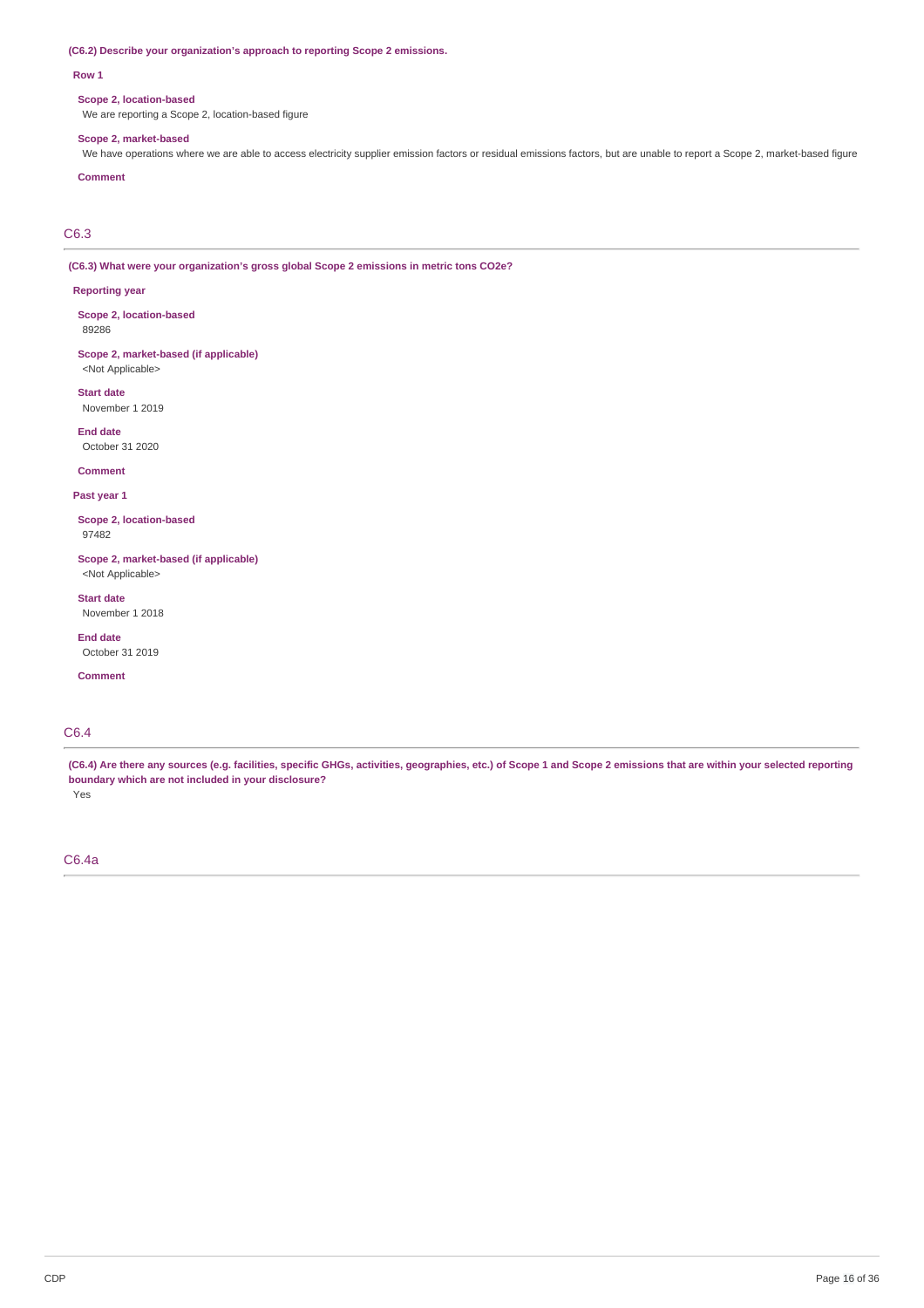(C6.4a) Provide details of the sources of Scope 1 and Scope 2 emissions that are within your selected reporting boundary which are not included in your **disclosure.**

**Source**

Refrigerant leaks

**Relevance of Scope 1 emissions from this source**

Emissions are relevant but not yet calculated

**Relevance of location-based Scope 2 emissions from this source**

No emissions from this source

**Relevance of market-based Scope 2 emissions from this source (if applicable)**

No emissions from this source

#### **Explain why this source is excluded**

Companies that report to the Greenhouse Gas Reporting Program should follow the EPA's prescribed methodologies and must include GHG emissions from other sources, such as refrigerant leaks. TC Transcontinental currently does include refrigerant leaks in our Scope 1 calculations: we are evaluating our ability to do so in order to include it in our future reporting.

#### **Source**

Non-operational business units

### **Relevance of Scope 1 emissions from this source**

No emissions from this source

#### **Relevance of location-based Scope 2 emissions from this source**

Emissions are not relevant

**Relevance of market-based Scope 2 emissions from this source (if applicable)** Emissions are not relevant

#### **Explain why this source is excluded**

An evaluation of the electricity consumption of our offices was done in previous years: emissions were deemed negligible compared to our operational business units.

### C6.5

**(C6.5) Account for your organization's gross global Scope 3 emissions, disclosing and explaining any exclusions.**

#### **Purchased goods and services**

**Evaluation status** Relevant, not yet calculated

#### **Metric tonnes CO2e** <Not Applicable>

#### **Emissions calculation methodology**

<Not Applicable>

**Percentage of emissions calculated using data obtained from suppliers or value chain partners**

## <Not Applicable> **Please explain**

TC Transcontinental is aware that its purchases, notably for paper, plastic and chemicals, involve embedded GHG emissions, and has some procedures in place to mitigate them. On the other hand, the Corporation has yet to delve further into quantifying this aspect of Scope 3 calculations.

#### **Capital goods**

**Evaluation status** Relevant, not yet calculated

**Metric tonnes CO2e** <Not Applicable>

# **Emissions calculation methodology**

<Not Applicable>

#### **Percentage of emissions calculated using data obtained from suppliers or value chain partners**

<Not Applicable>

#### **Please explain**

As a manufacturing company, TC Transcontinental purchases capital goods, such as plants, properties, and equipment (PP&E). The Corporation has yet to delve further into quantifying this aspect of Scope 3 calculations.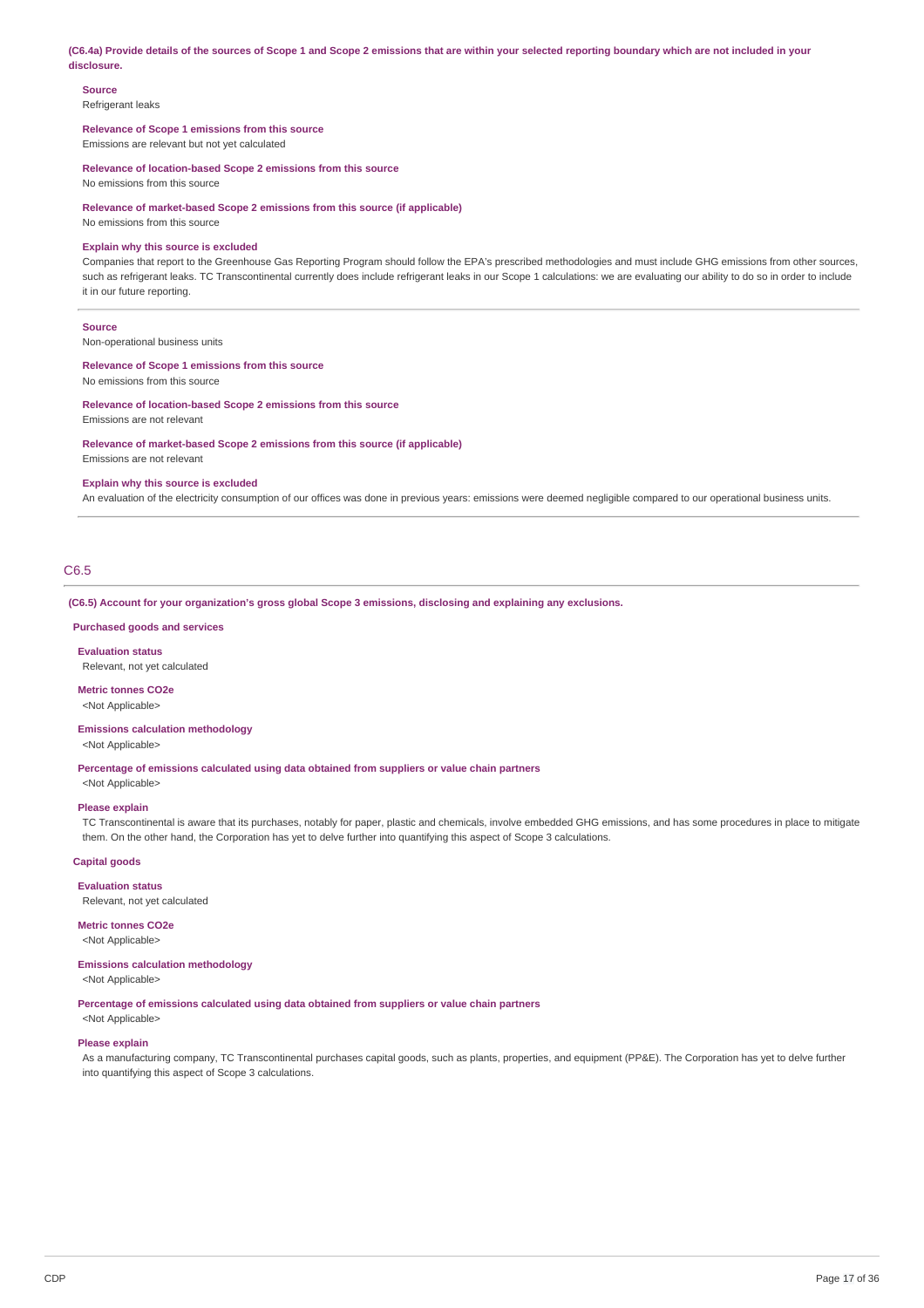#### **Fuel-and-energy-related activities (not included in Scope 1 or 2)**

**Evaluation status** Relevant, not yet calculated

**Metric tonnes CO2e**

<Not Applicable>

### **Emissions calculation methodology**

<Not Applicable>

**Percentage of emissions calculated using data obtained from suppliers or value chain partners**

<Not Applicable>

### **Please explain**

Because the energy consumption of our office buildings is directly included in our leases, this source of scope 3 emissions is currently not calculated.

#### **Upstream transportation and distribution**

**Evaluation status** Relevant, not yet calculated

**Metric tonnes CO2e**

<Not Applicable>

#### **Emissions calculation methodology**

<Not Applicable>

**Percentage of emissions calculated using data obtained from suppliers or value chain partners**

<Not Applicable>

#### **Please explain**

TC Transcontinental knows that the transport and distribution of its purchased goods create GHG emissions. On the other hand, the Corporation has yet to delve further into quantifying this aspect of Scope 3 calculations.

#### **Waste generated in operations**

**Evaluation status** Relevant, not yet calculated

**Metric tonnes CO2e**

<Not Applicable>

### **Emissions calculation methodology**

<Not Applicable>

**Percentage of emissions calculated using data obtained from suppliers or value chain partners**

<Not Applicable>

#### **Please explain**

The Corporation's recovery rate is calculated as part of our annual Corporate Responsibility Report. All our waste streams are known and quantified, but not looked at through the GHG emission lens.

### **Business travel**

**Evaluation status** Relevant, calculated

### **Metric tonnes CO2e**

237.2

#### **Emissions calculation methodology**

Emissions are calculated for all air travel. The CO2 kg emissions per kilometre flown is calculated using the benchmark from the GHG Protocol Mobile Combustion Tool.

**Percentage of emissions calculated using data obtained from suppliers or value chain partners**

# **Please explain**

64

Air travel data is obtained through our third-party suppliers. Because of COVID-19, employees worked from home, so the metric tonnes emitted from business travel decreased from last year.

### **Employee commuting**

**Evaluation status**

Relevant, not yet calculated

# **Metric tonnes CO2e**

<Not Applicable>

# **Emissions calculation methodology**

<Not Applicable>

**Percentage of emissions calculated using data obtained from suppliers or value chain partners**

<Not Applicable>

### **Please explain**

TC Transcontinental has estimated the impact of employee commuting on its Scope 3 emissions in the past through surveys, but the data is not representative of the new structure of the company.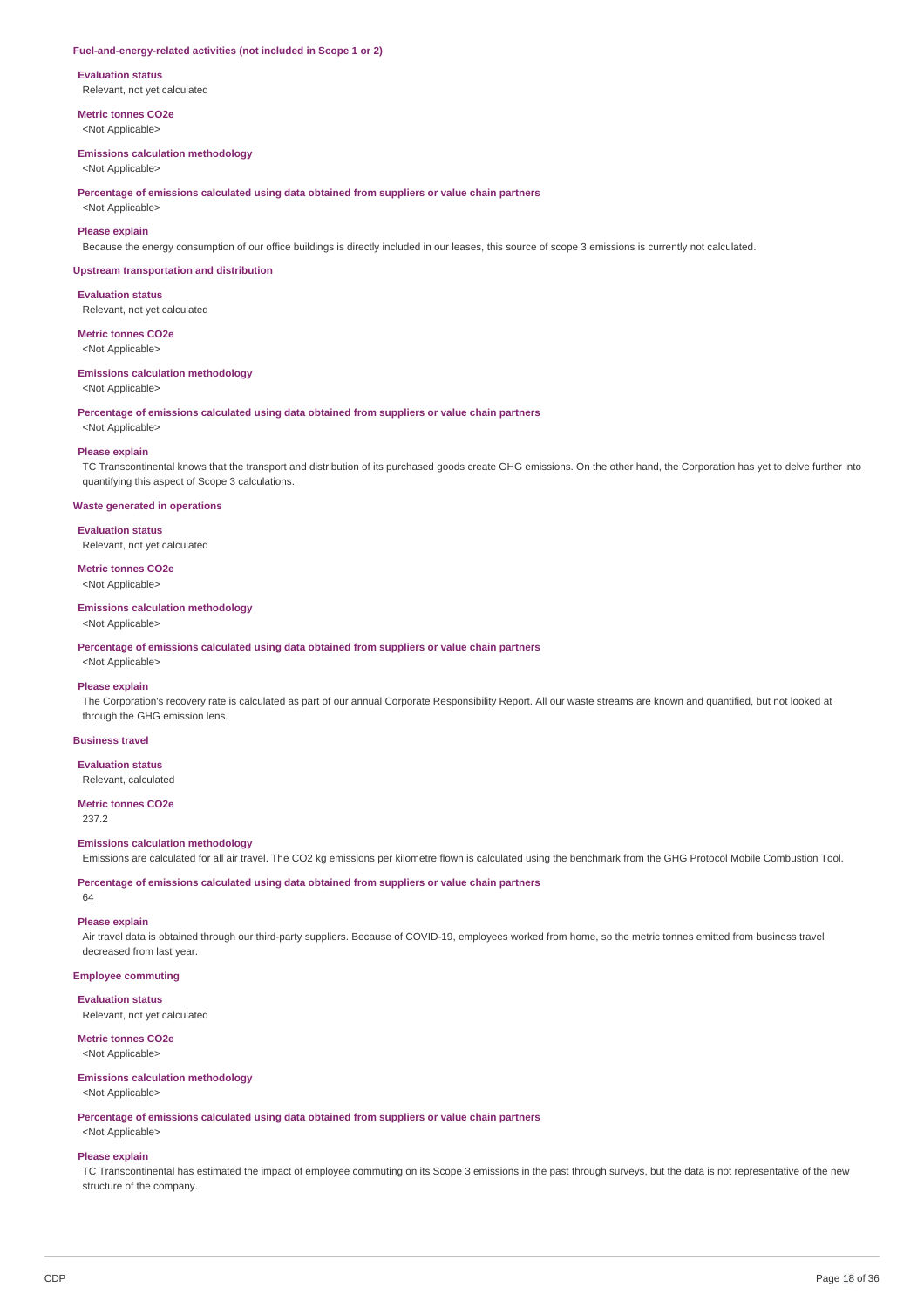#### **Upstream leased assets**

#### **Evaluation status** Not relevant, explanation provided

**Metric tonnes CO2e**

<Not Applicable>

#### **Emissions calculation methodology**

<Not Applicable>

**Percentage of emissions calculated using data obtained from suppliers or value chain partners**

<Not Applicable>

### **Please explain**

An evaluation of the electricity consumption of our offices was done in previous years: emissions were deemed negligible compared to our operational business units.

#### **Downstream transportation and distribution**

**Evaluation status** Relevant, not yet calculated

**Metric tonnes CO2e**

<Not Applicable>

#### **Emissions calculation methodology**

<Not Applicable>

**Percentage of emissions calculated using data obtained from suppliers or value chain partners**

# <Not Applicable> **Please explain**

TC Transcontinental's distribution of finished goods is an important aspect of the business and creates GHG emissions. The scope of this calculation is very large and needs to be determined, and the use of third-party suppliers for distribution adds to the challenge of obtaining data.

#### **Processing of sold products**

**Evaluation status** Relevant, not yet calculated

# **Metric tonnes CO2e**

<Not Applicable>

### **Emissions calculation methodology**

<Not Applicable>

**Percentage of emissions calculated using data obtained from suppliers or value chain partners**

<Not Applicable>

#### **Please explain**

The products manufactured by TC Transcontinental Packaging do require further processing; TC Transcontinental has yet to calculate the emissions related to this area.

#### **Use of sold products**

**Evaluation status** Not relevant, explanation provided

# **Metric tonnes CO2e**

<Not Applicable>

### **Emissions calculation methodology**

<Not Applicable>

**Percentage of emissions calculated using data obtained from suppliers or value chain partners** <Not Applicable>

#### **Please explain**

The use of printed materials and packaging doesn't require any energy or create any emissions.

### **End of life treatment of sold products**

**Evaluation status** Relevant, not yet calculated

# **Metric tonnes CO2e**

<Not Applicable>

### **Emissions calculation methodology**

<Not Applicable>

#### **Percentage of emissions calculated using data obtained from suppliers or value chain partners** <Not Applicable>

#### **Please explain**

Printed products and packaging required end-of-life treatment, such as recycling, composting or landfilling. The GHG emissions related to these processes are not currently evaluated.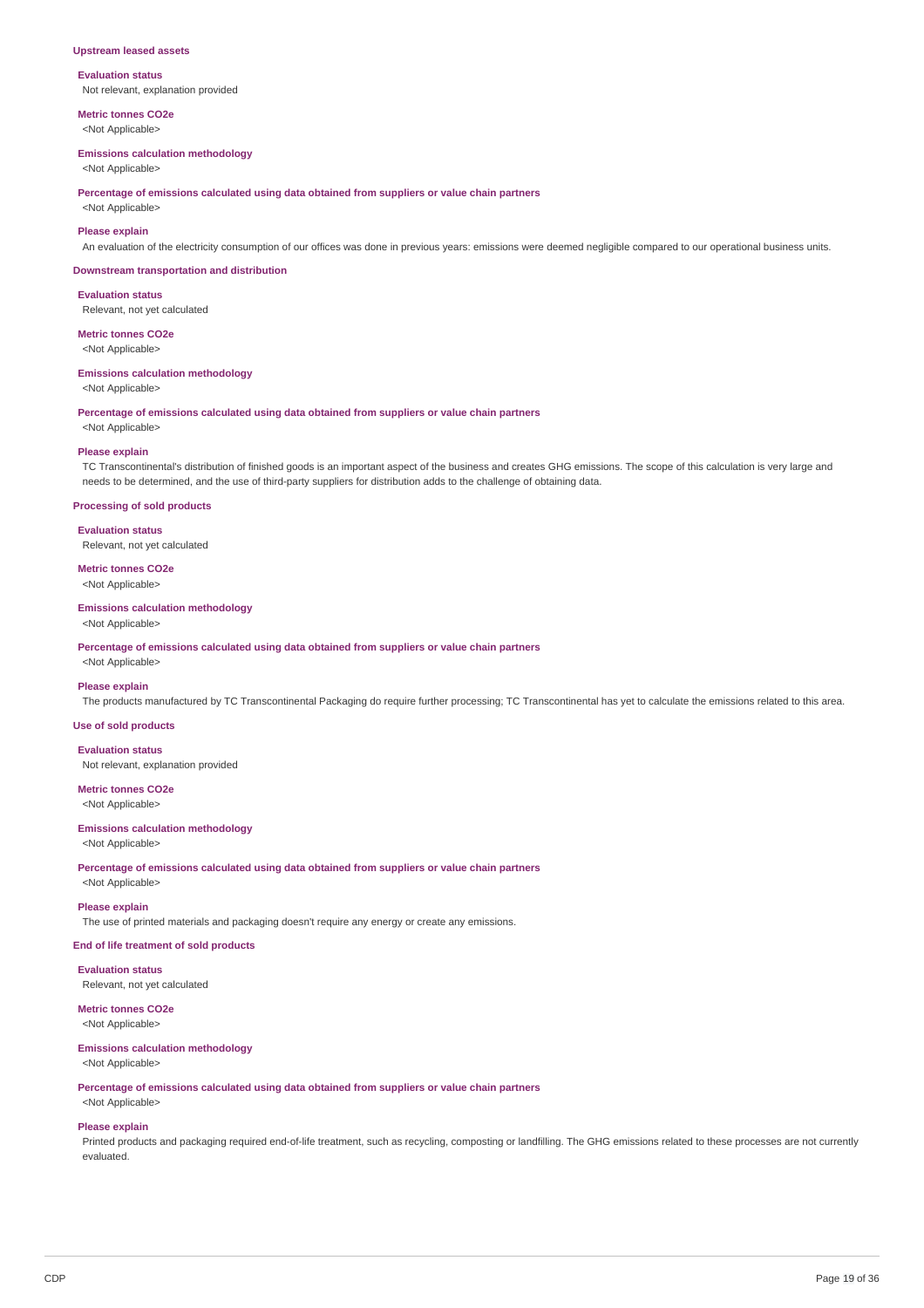#### **Downstream leased assets**

**Evaluation status** Not relevant, explanation provided

**Metric tonnes CO2e** <Not Applicable>

#### **Emissions calculation methodology**

<Not Applicable>

**Percentage of emissions calculated using data obtained from suppliers or value chain partners**

<Not Applicable> **Please explain**

All the buildings owned by TC Transcontinental but leased by external lessees are included in our Scope 1 and 2 reporting.

#### **Franchises**

**Evaluation status** Not relevant, explanation provided

**Metric tonnes CO2e** <Not Applicable>

### **Emissions calculation methodology**

<Not Applicable>

**Percentage of emissions calculated using data obtained from suppliers or value chain partners** <Not Applicable>

#### **Please explain**

TC Transcontinental does not own franchises.

#### **Investments**

**Evaluation status** Not relevant, explanation provided

**Metric tonnes CO2e** <Not Applicable>

#### **Emissions calculation methodology**

<Not Applicable>

**Percentage of emissions calculated using data obtained from suppliers or value chain partners** <Not Applicable>

#### **Please explain**

TC Transcontinental is not defined as an investor, as per the Greenhouse Gas Protocol definitions.

#### **Other (upstream)**

**Evaluation status**

**Metric tonnes CO2e** <Not Applicable>

#### **Emissions calculation methodology**

<Not Applicable>

**Percentage of emissions calculated using data obtained from suppliers or value chain partners** <Not Applicable>

**Please explain**

#### **Other (downstream)**

**Evaluation status**

**Metric tonnes CO2e** <Not Applicable>

# **Emissions calculation methodology**

<Not Applicable>

**Percentage of emissions calculated using data obtained from suppliers or value chain partners** <Not Applicable>

#### **Please explain**

# C6.7

**(C6.7) Are carbon dioxide emissions from biogenic carbon relevant to your organization?** No

C6.10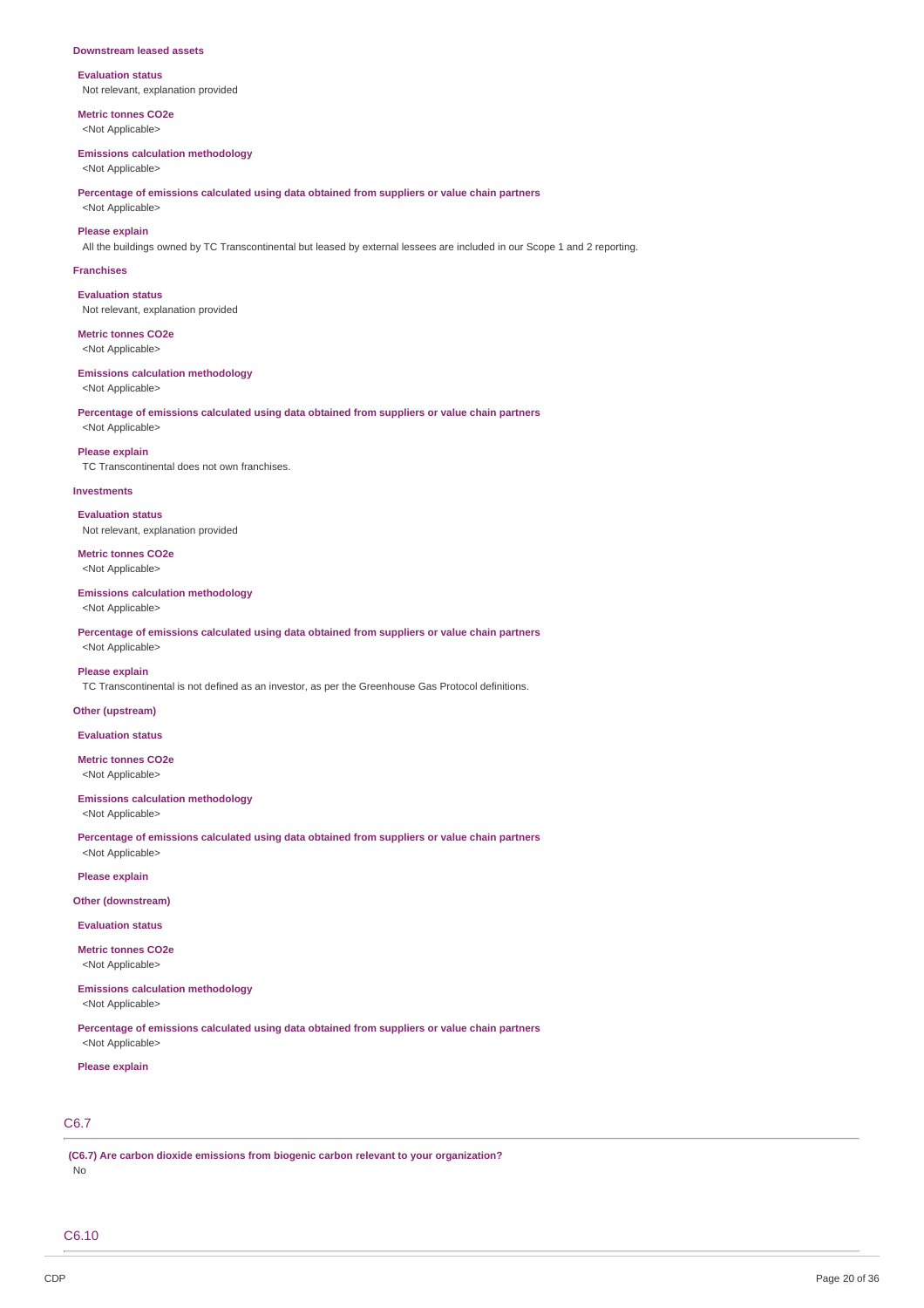(C6.10) Describe your gross global combined Scope 1 and 2 emissions for the reporting year in metric tons CO2e per unit currency total revenue and provide any **additional intensity metrics that are appropriate to your business operations.**

#### **Intensity figure**

**Metric numerator (Gross global combined Scope 1 and 2 emissions, metric tons CO2e)** 191889

**Metric denominator** unit total revenue

**Metric denominator: Unit total** 2574000

**Scope 2 figure used** Location-based

**% change from previous year**

**Direction of change** <Not Applicable>

**Reason for change**

#### **Intensity figure**

0.35

**Metric numerator (Gross global combined Scope 1 and 2 emissions, metric tons CO2e)** 154795

**Metric denominator** Other, please specify (Metric ton of product)

**Metric denominator: Unit total** 443286

**Scope 2 figure used** Location-based

**% change from previous year**  $\Omega$ 

**Direction of change** No change

**Reason for change**

### C7. Emissions breakdowns

### C7.1

**(C7.1) Does your organization break down its Scope 1 emissions by greenhouse gas type?** Yes

### C7.1a

(C7.1a) Break down your total gross global Scope 1 emissions by greenhouse gas type and provide the source of each used greenhouse warming potential **(GWP).**

| Greenhouse gas | Scope 1 emissions (metric tons of CO2e) | <b>GWP Reference</b>                         |  |
|----------------|-----------------------------------------|----------------------------------------------|--|
| CO2            | 67169.115                               | IPCC Fifth Assessment Report (AR5 - 20 year) |  |
| CH4            | 1.37                                    | IPCC Fifth Assessment Report (AR5 - 20 year) |  |
| N2O            | 0.676                                   | IPCC Fifth Assessment Report (AR5 - 20 year) |  |

# C7.2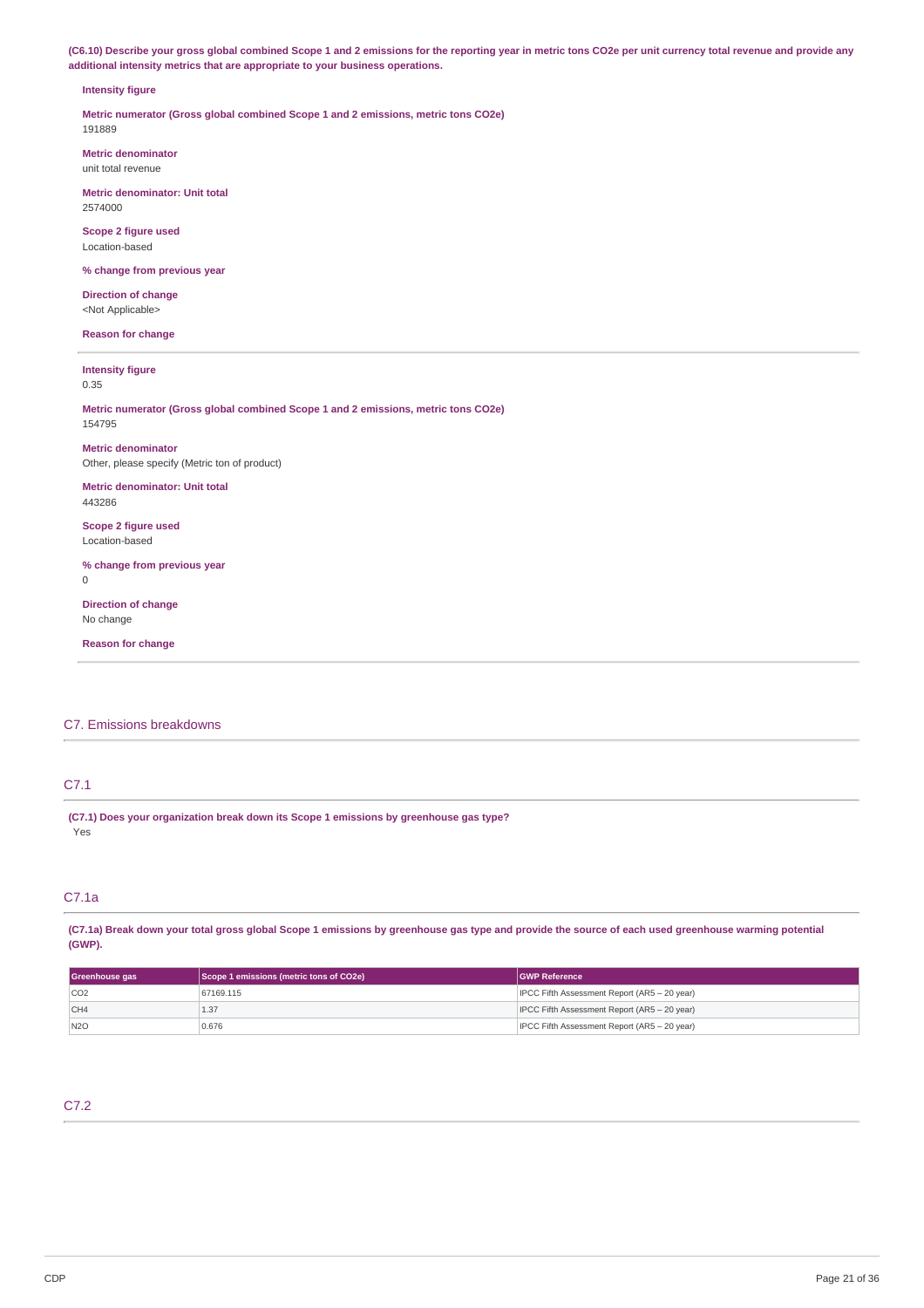### **(C7.2) Break down your total gross global Scope 1 emissions by country/region.**

| Country/Region                                       | Scope 1 emissions (metric tons CO2e) |  |
|------------------------------------------------------|--------------------------------------|--|
| Canada                                               | 43601                                |  |
| United States of America                             | 52255                                |  |
| China                                                | U                                    |  |
| Ecuador                                              | 4                                    |  |
| Guatemala                                            | 163                                  |  |
| Mexico                                               | 24                                   |  |
| New Zealand                                          |                                      |  |
| United Kingdom of Great Britain and Northern Ireland | 6556                                 |  |

# C7.3

**(C7.3) Indicate which gross global Scope 1 emissions breakdowns you are able to provide.** By business division

By facility

### C7.3a

### **(C7.3a) Break down your total gross global Scope 1 emissions by business division.**

| <b>Business division</b>            | Scope 1 emissions (metric ton CO2e) |  |
|-------------------------------------|-------------------------------------|--|
| <b>TC Transcontinental Printing</b> | 3781                                |  |
| TC Transcontinental Packaging       | 64786                               |  |

### C7.3b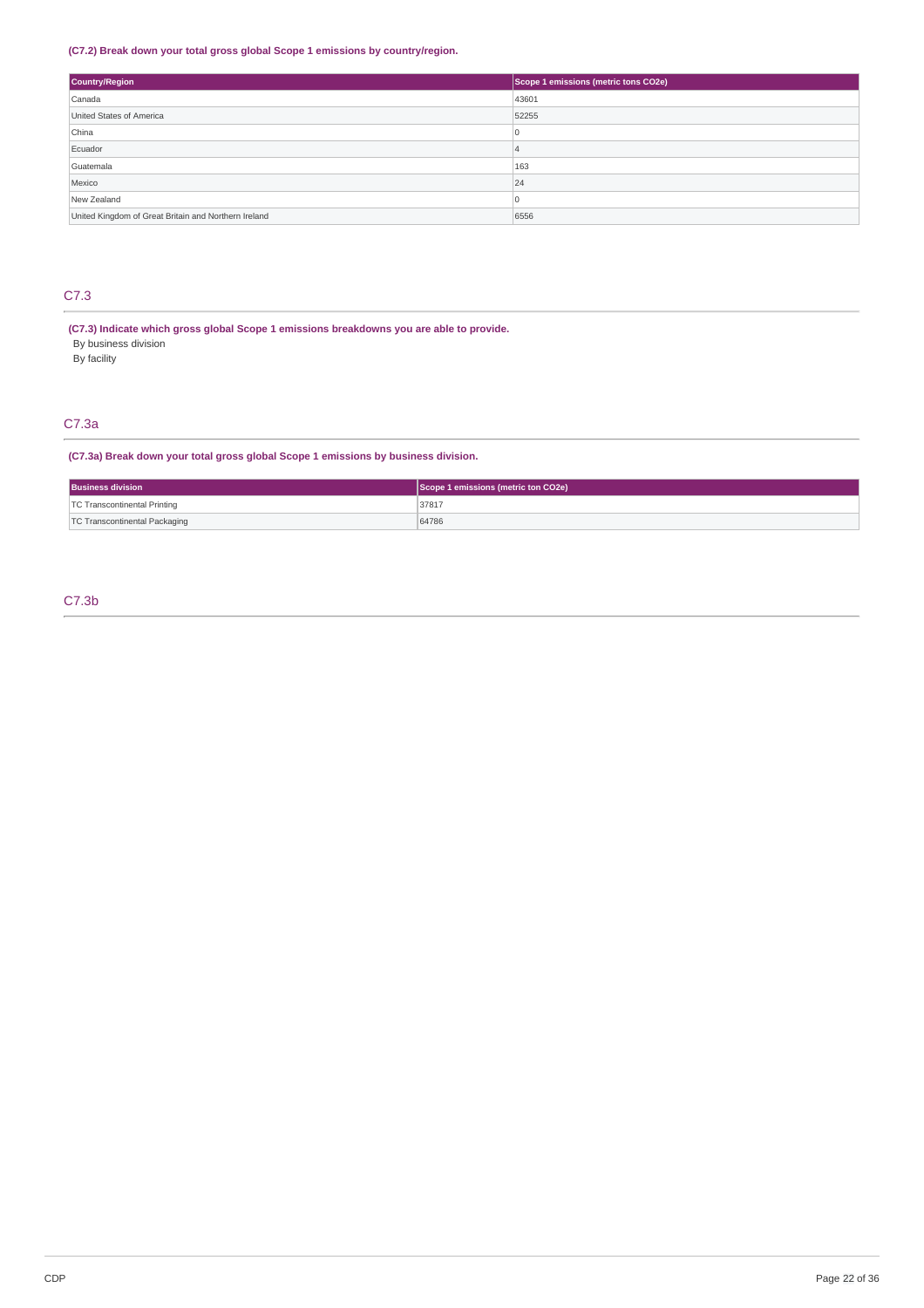### **(C7.3b) Break down your total gross global Scope 1 emissions by business facility.**

| <b>Facility</b>                                                    | Scope 1 emissions (metric tons CO2e) | Latitude | Longitude |
|--------------------------------------------------------------------|--------------------------------------|----------|-----------|
| <b>Transcontinental Halifax</b>                                    | 1544                                 | 44.62    | $-63.66$  |
| Transcontinental St-Hyacinthe                                      | 6178                                 | 45.63    | $-72.97$  |
| Transcontinental Interglobe                                        | 2360                                 | 46.22    | $-70.78$  |
| Transcontinental Interweb                                          | 2778                                 | 45.56    | $-73.4$   |
| <b>Transcontinental Ross-Ellis</b>                                 | 59                                   | 45.42    | $-73.63$  |
| <b>Transcontinental Transmag</b>                                   | 1493                                 | 45.61    | $-73.58$  |
| Transcontinental Aurora (PLM)                                      | 1079                                 | 43.84    | $-79.31$  |
| Transcontinental Vaughan                                           | 4657                                 | 43.76    | $-79.62$  |
| <b>Transcontinental RBW Graphics</b>                               | 5699                                 | 44.58    | $-80.9$   |
| <b>Transcontinental Calgary</b>                                    | 6008                                 | 51       | $-114.05$ |
| <b>Transcontinental Vancouver</b>                                  | 3459                                 | 49.19    | $-122.96$ |
| <b>Transcontinental Capri</b>                                      | 3590                                 | 33.39    | $-93.76$  |
| Transcontinental Ultra Flex                                        | 9811                                 | 40.66    | $-73.86$  |
| <b>Transcontinental Robbie</b>                                     | 2943                                 | 38.96    | $-94.8$   |
| Transcontinental Premedia Montreal (Transmedia)                    | 0                                    | 45.53    | $-73.68$  |
| Transcontinental O'Keefe Montréal (RDP)                            | 298                                  | 45.63    | $-73.58$  |
| Centre de distribution - Éducation (Transcontinental Boucherville) | 322                                  | 45.56    | $-73.43$  |
| <b>Transcontinental Flexstar</b>                                   | 2731                                 | 49.17    | $-123.13$ |
| <b>Transcontinental Flexipak</b>                                   | 2017                                 | 45.49    | $-73.72$  |
| <b>Transcontinental Multifilm</b>                                  | 2482                                 | 42.05    | $-88.31$  |
| Transcontinental Ontario                                           | 67                                   | 34.05    | $-117.52$ |
| <b>Transcontinental Albany</b>                                     | 2562                                 | 31.52    | $-84.18$  |
| <b>Transcontinental Griffin</b>                                    | 3533                                 | 33.23    | $-84.23$  |
| <b>Transcontinental Battle Creek</b>                               | 4162                                 | 42.32    | $-85.18$  |
| <b>Transcontinental Matthews</b>                                   | 11292                                | 35.11    | $-80.7$   |
| Transcontinental Thomasville                                       | 19                                   | 35.89    | $-80.05$  |
| <b>Transcontinental Tulsa</b>                                      | 18                                   | 36.24    | $-95.74$  |
| Transcontinental Spartanburg                                       | 2001                                 | 34.92    | $-81.86$  |
| Transcontinental Menasha                                           | 6310                                 | 44.19    | $-88.45$  |
| <b>Transcontinental Tomah</b>                                      | 3261                                 | 43.98    | $-90.51$  |
| <b>Transcontinental Whitby</b>                                     | 1039                                 | 43.85    | $-78.91$  |
| Transcontinental Premedia Toronto                                  | 114                                  | 43.65    | $-79.61$  |
| Transcontinental China                                             | O                                    | 24.13    | 120.64    |
| <b>Transcontinental Ecuador</b>                                    | $\overline{4}$                       | $-1.87$  | $-79.98$  |
| Transcontinental Guatemala                                         | 163                                  | 14.56    | $-90.56$  |
| Transcontinental Holland & Crosby                                  | 191                                  | 43.64    | $-79.69$  |
| <b>Transcontinental Mexico</b>                                     | 24                                   | 22.04    | $-100.87$ |
| Transcontinental New Zealand                                       | $\overline{0}$                       | $-43.49$ | 172.53    |
| <b>Transcontinental Trilex</b>                                     | 0                                    | $-1.87$  | $-79.98$  |
| Transcontinental United Kingdom                                    | 6556                                 | 53.04    | $-2.92$   |
| Transcontinental Artisan Complete                                  | 214                                  | 43.83    | $-79.33$  |
| <b>Transcontinental Brampton</b>                                   | 1365                                 | 43.71    | $-79.68$  |

# C7.5

### **(C7.5) Break down your total gross global Scope 2 emissions by country/region.**

| <b>Country/Region</b>                                   | Scope 2, location-based Scope 2, market-based<br>(metric tons CO2e) | (metric tons CO2e) | Purchased and consumed electricity,<br>heat, steam or cooling (MWh) | Purchased and consumed low-carbon electricity, heat, steam or cooling<br>accounted for in Scope 2 market-based approach (MWh) |
|---------------------------------------------------------|---------------------------------------------------------------------|--------------------|---------------------------------------------------------------------|-------------------------------------------------------------------------------------------------------------------------------|
| Canada                                                  | 16185                                                               |                    | 189735                                                              |                                                                                                                               |
| United States of America                                | 59608                                                               |                    | 134451                                                              |                                                                                                                               |
| China                                                   | 57                                                                  |                    | 58                                                                  |                                                                                                                               |
| Ecuador                                                 | 647                                                                 |                    | 2394                                                                |                                                                                                                               |
| Guatemala                                               | 6366                                                                |                    | 18572                                                               |                                                                                                                               |
| Mexico                                                  | 3337                                                                |                    | 7359                                                                |                                                                                                                               |
| New Zealand                                             | 706                                                                 |                    | 3565                                                                |                                                                                                                               |
| United Kingdom of Great<br>Britain and Northern Ireland | 1189                                                                |                    | 4653                                                                |                                                                                                                               |

# C7.6

**<sup>(</sup>C7.6) Indicate which gross global Scope 2 emissions breakdowns you are able to provide.** By business division By facility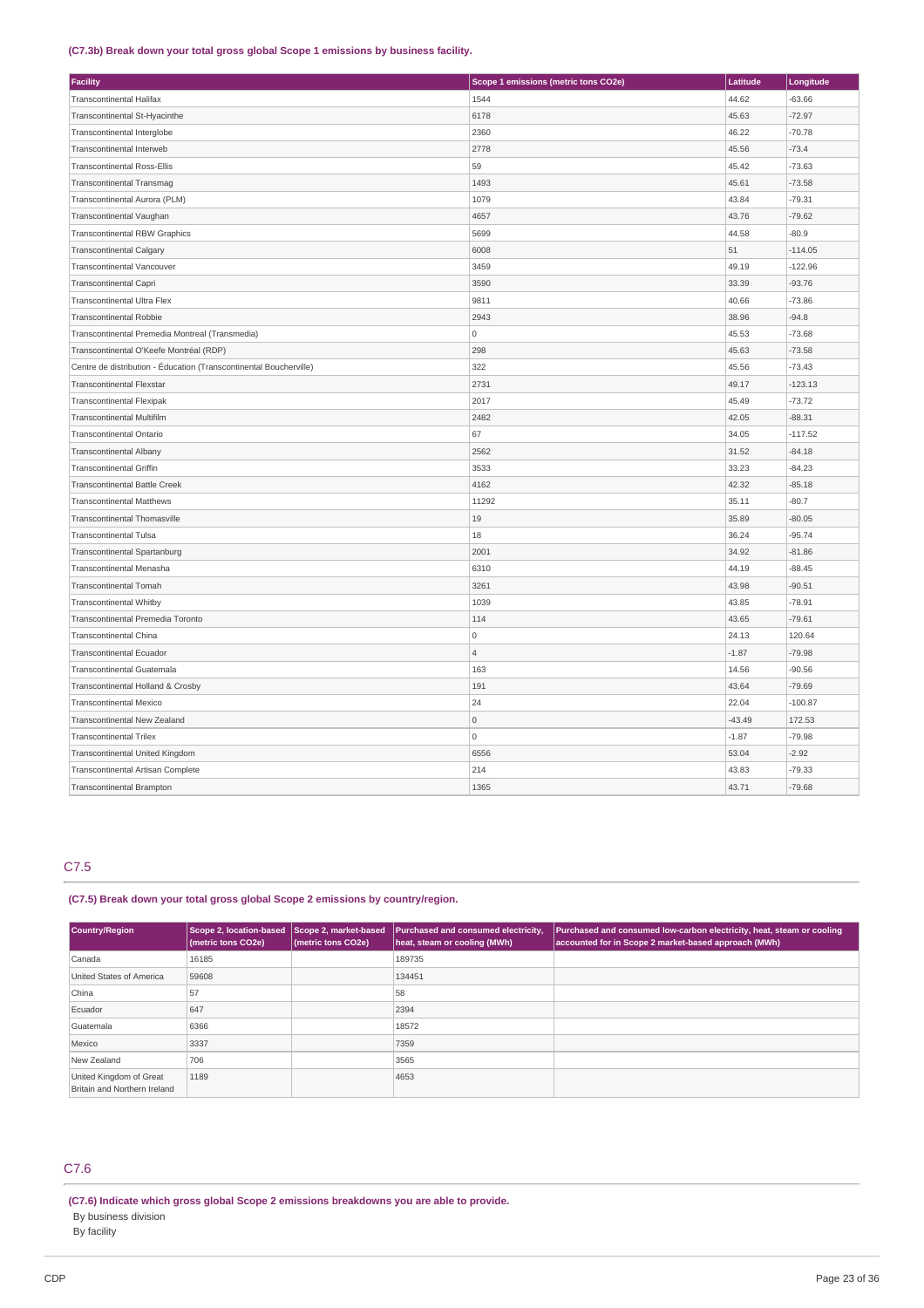**(C7.6a) Break down your total gross global Scope 2 emissions by business division.**

| <b>Business division</b>      | Scope 2, location-based (metric tons CO2e) | Scope 2, market-based (metric tons CO2e) |
|-------------------------------|--------------------------------------------|------------------------------------------|
| TC Transcontinental Printing  | 15273                                      |                                          |
| TC Transcontinental Packaging | 74013                                      |                                          |

# C7.6b

## **(C7.6b) Break down your total gross global Scope 2 emissions by business facility.**

| <b>Facility</b>                                                    | Scope 2, location-based (metric tons CO2e) | Scope 2, market-based (metric tons CO2e) |
|--------------------------------------------------------------------|--------------------------------------------|------------------------------------------|
| Transcontinental Interglobe                                        | 19                                         |                                          |
| Transcontinental Interweb                                          | 19                                         |                                          |
| <b>Transcontinental RBW Graphics</b>                               | 674                                        |                                          |
| Transcontinental Aurora (PLM)                                      | 284                                        |                                          |
| <b>Transcontinental Ross-Ellis</b>                                 | $\overline{c}$                             |                                          |
| <b>Transcontinental Halifax</b>                                    | 3805                                       |                                          |
| Transcontinental Transmag                                          | $11\,$                                     |                                          |
| Transcontinental Vaughan                                           | 535                                        |                                          |
| <b>Transcontinental Calgary</b>                                    | 9543                                       |                                          |
| Transcontinental Saint-Hyacinthe                                   | 23                                         |                                          |
| Transcontinental Vancouver                                         | 141                                        |                                          |
| Transcontinental Capri 1                                           | 3696                                       |                                          |
| Transcontinental Ultra Flex                                        | 1643                                       |                                          |
| Transcontinental Robbie                                            | 2961                                       |                                          |
| <b>Transcontinental Flexstar</b>                                   | 64                                         |                                          |
| Transcontinental Premedia Montreal (Transmedia)                    | $\mathbf{1}$                               |                                          |
| Transcontinental O'Keefe Montréal (RDP)                            | $\overline{c}$                             |                                          |
| Centre de distribution - Éducation (Transcontinental Boucherville) | $\,1\,$                                    |                                          |
| <b>Transcontinental Flexipak</b>                                   | 8                                          |                                          |
| <b>Transcontinental Multifilm</b>                                  | 3109                                       |                                          |
| Transcontinental Ontario                                           | 1955                                       |                                          |
| <b>Transcontinental Albany</b>                                     | 1681                                       |                                          |
| Transcontinental Griffin                                           | 8057                                       |                                          |
| <b>Transcontinental Battle Creek</b>                               | 3988                                       |                                          |
| <b>Transcontinental Matthews</b>                                   | 4089                                       |                                          |
| Transcontinental Thomasville                                       | 4554                                       |                                          |
| <b>Transcontinental Tulsa</b>                                      | 7178                                       |                                          |
| Transcontinental Spartanburg                                       | 3364                                       |                                          |
| Transcontinental Menasha                                           | 10532                                      |                                          |
| <b>Transcontinental Tomah</b>                                      | 2800                                       |                                          |
| <b>Transcontinental Whitby</b>                                     | 839                                        |                                          |
| Transcontinental Premedia Toronto                                  | 36                                         |                                          |
| Transcontinental China                                             | 57                                         |                                          |
| <b>Transcontinental Ecuador</b>                                    | 645                                        |                                          |
| Transcontinental Guatemala                                         | 6366                                       |                                          |
| Transcontinental Holland & Crosby                                  | 32                                         |                                          |
| <b>Transcontinental Mexico</b>                                     | 3337                                       |                                          |
| Transcontinental New Zealand                                       | 706                                        |                                          |
| <b>Transcontinental Trilex</b>                                     | 1190                                       |                                          |
| Transcontinental United Kingdom                                    | 1189                                       |                                          |
| Transcontinental Artisan Complete                                  | 57                                         |                                          |
| <b>Transcontinental Brampton</b>                                   | 89                                         |                                          |

# C7.9

(C7.9) How do your gross global emissions (Scope 1 and 2 combined) for the reporting year compare to those of the previous reporting year? Decreased

# C7.9a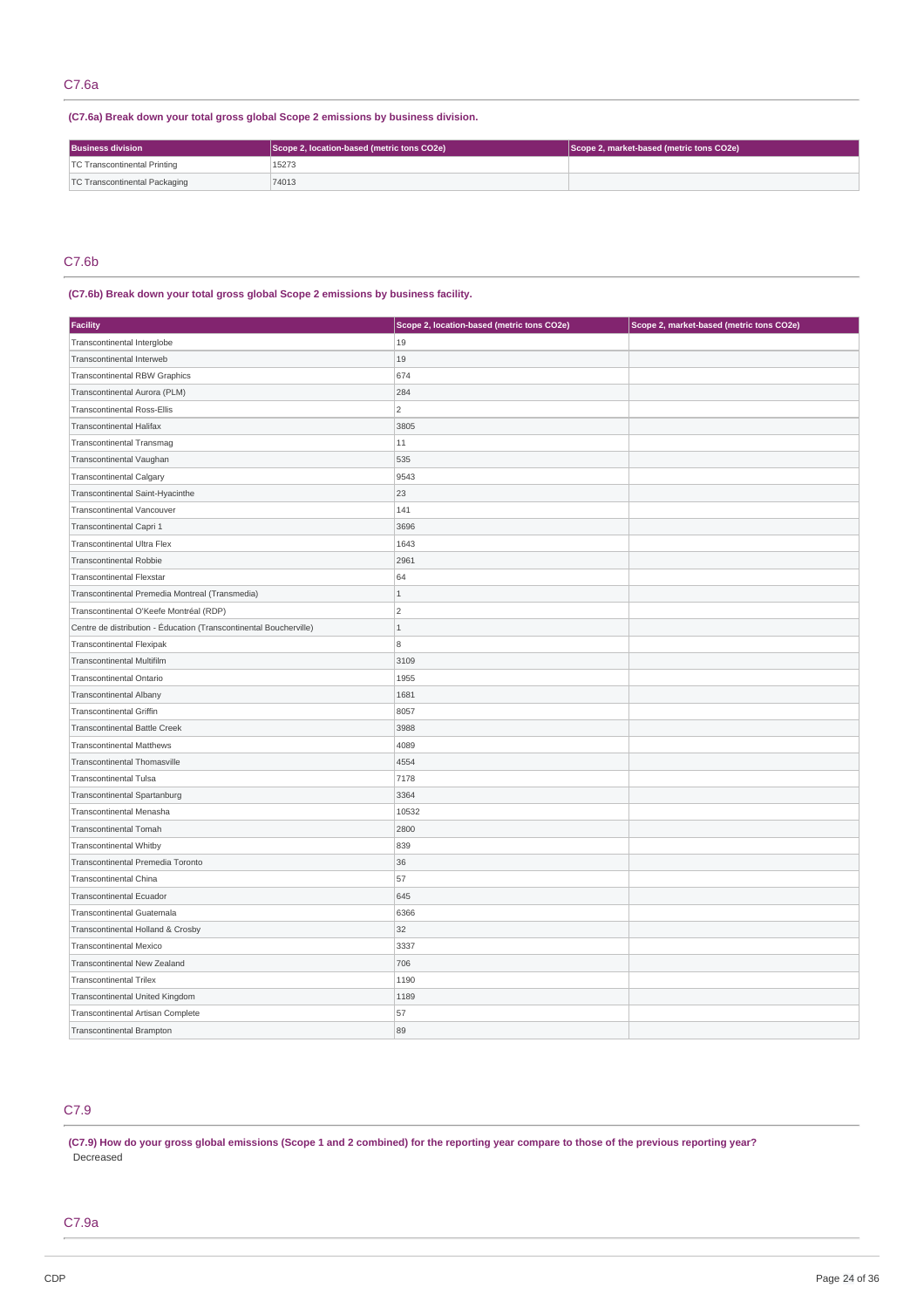(C7.9a) Identify the reasons for any change in your gross global emissions (Scope 1 and 2 combined), and for each of them specify how your emissions compare **to the previous year.**

|                                                  | Change in Direction<br>emissions of change<br>(metric<br>tons<br>CO <sub>2</sub> e) |                                                    | <b>Emissions</b><br>value<br>(percentage) | Please explain calculation                                                                                                                                                                                                                                                                                                                                                                                                                                                                                                                                                                                                                                                |
|--------------------------------------------------|-------------------------------------------------------------------------------------|----------------------------------------------------|-------------------------------------------|---------------------------------------------------------------------------------------------------------------------------------------------------------------------------------------------------------------------------------------------------------------------------------------------------------------------------------------------------------------------------------------------------------------------------------------------------------------------------------------------------------------------------------------------------------------------------------------------------------------------------------------------------------------------------|
| Change in<br>renewable<br>energy<br>consumption  | 25                                                                                  | Decreased 0.76                                     |                                           | The percentage of renewable energy has increased in 2020, changing from 22.4% in 2019 to 23.17% in 2020.                                                                                                                                                                                                                                                                                                                                                                                                                                                                                                                                                                  |
| Other<br>emissions<br>reduction<br>activities    | 3200                                                                                | Decreased 1                                        |                                           |                                                                                                                                                                                                                                                                                                                                                                                                                                                                                                                                                                                                                                                                           |
| Divestment                                       |                                                                                     | $<$ Not<br>Applicable<br>$\vert$                   |                                           |                                                                                                                                                                                                                                                                                                                                                                                                                                                                                                                                                                                                                                                                           |
| Acquisitions                                     |                                                                                     | $<$ Not<br>Applicable<br>$\vert$                   |                                           |                                                                                                                                                                                                                                                                                                                                                                                                                                                                                                                                                                                                                                                                           |
| Mergers                                          |                                                                                     | <not<br>Applicable<br/><math>\vert</math></not<br> |                                           |                                                                                                                                                                                                                                                                                                                                                                                                                                                                                                                                                                                                                                                                           |
| Change in<br>output                              |                                                                                     | $<$ Not<br>Applicable<br>$\vert$                   |                                           |                                                                                                                                                                                                                                                                                                                                                                                                                                                                                                                                                                                                                                                                           |
| Change in<br>methodology                         |                                                                                     | $<$ Not<br>Applicable<br>$\vert$                   |                                           |                                                                                                                                                                                                                                                                                                                                                                                                                                                                                                                                                                                                                                                                           |
| Change in<br>boundary                            |                                                                                     | $<$ Not<br>Applicable<br>$\vert$                   |                                           |                                                                                                                                                                                                                                                                                                                                                                                                                                                                                                                                                                                                                                                                           |
| Change in<br>physical<br>operating<br>conditions |                                                                                     | $<$ Not<br>Applicable<br>$\vert$                   |                                           |                                                                                                                                                                                                                                                                                                                                                                                                                                                                                                                                                                                                                                                                           |
| Unidentified                                     |                                                                                     | $<$ Not<br>Applicable<br>$\vert$                   |                                           |                                                                                                                                                                                                                                                                                                                                                                                                                                                                                                                                                                                                                                                                           |
| Other                                            | 16647                                                                               | Decreased 7.9                                      |                                           | The COVID-19 pandemic significantly affected our operations in 2020. This is reflected in our annual greenhouse gas (GHG) emissions, which are down 9.0%<br>compared to last year. The decrease is notably attributable to the temporary closure of some of our printing facilities in Canada: emissions from this sector have<br>indeed fallen by 16.3% in the past year. As a result, the growing demand for consumer products, the Packaging Sector was less affected by the health crisis,<br>with absolute emissions declining by 5.9%. The marked reduction in GHGs in 2020 is therefore mainly caused by the effects of the COVID19 pandemic on our<br>operations. |

### C7.9b

(C7.9b) Are your emissions performance calculations in C7.9 and C7.9a based on a location-based Scope 2 emissions figure or a market-based Scope 2 **emissions figure?**

Location-based

# C8. Energy

# C8.1

**(C8.1) What percentage of your total operational spend in the reporting year was on energy?** More than 0% but less than or equal to 5%

### C8.2

**(C8.2) Select which energy-related activities your organization has undertaken.**

|                                                    | Indicate whether your organization undertook this energy-related activity in the reporting year |
|----------------------------------------------------|-------------------------------------------------------------------------------------------------|
| Consumption of fuel (excluding feedstocks)         | Yes                                                                                             |
| Consumption of purchased or acquired electricity   | Yes                                                                                             |
| Consumption of purchased or acquired heat          | l No                                                                                            |
| Consumption of purchased or acquired steam         | No.                                                                                             |
| Consumption of purchased or acquired cooling       | l No                                                                                            |
| Generation of electricity, heat, steam, or cooling | Yes                                                                                             |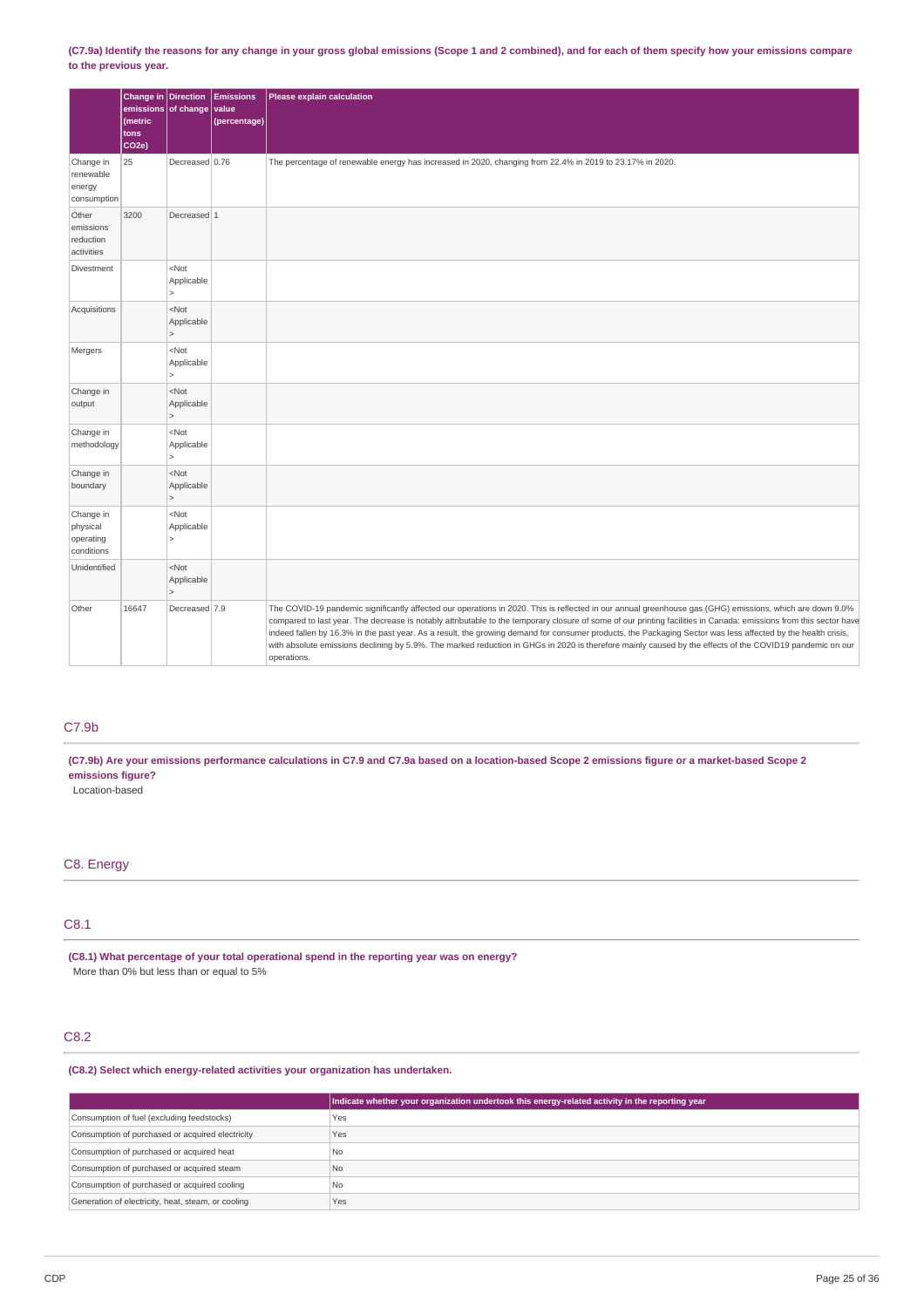# **(C8.2a) Report your organization's energy consumption totals (excluding feedstocks) in MWh.**

|                                                         | <b>Heating value</b>                   |                           | MWh from renewable sources   MWh from non-renewable sources | Total (renewable and non-renewable) MWh |
|---------------------------------------------------------|----------------------------------------|---------------------------|-------------------------------------------------------------|-----------------------------------------|
| Consumption of fuel (excluding feedstock)               | HHV (higher heating value) $ 0\rangle$ |                           | 368171.98                                                   | 368171.98                               |
| Consumption of purchased or acquired electricity        | <not applicable=""></not>              | 169902.36                 | 190289.7                                                    | 365189                                  |
| Consumption of purchased or acquired heat               | <not applicable=""></not>              | <not applicable=""></not> | <not applicable=""></not>                                   | <not applicable=""></not>               |
| Consumption of purchased or acquired steam              | <not applicable=""></not>              | <not applicable=""></not> | <not applicable=""></not>                                   | <not applicable=""></not>               |
| Consumption of purchased or acquired cooling            | <not applicable=""></not>              | <not applicable=""></not> | <not applicable=""></not>                                   | <not applicable=""></not>               |
| Consumption of self-generated non-fuel renewable energy | <not applicable=""></not>              | 115                       | <not applicable=""></not>                                   | 115                                     |
| Total energy consumption                                | <not applicable=""></not>              | 170017.36                 | 558461.68                                                   | 733360.9                                |

## C8.2b

### **(C8.2b) Select the applications of your organization's consumption of fuel.**

|                                                         | Indicate whether your organization undertakes this fuel application |
|---------------------------------------------------------|---------------------------------------------------------------------|
| Consumption of fuel for the generation of electricity   | Yes                                                                 |
| Consumption of fuel for the generation of heat          | Yes                                                                 |
| Consumption of fuel for the generation of steam         | No                                                                  |
| Consumption of fuel for the generation of cooling       | N <sub>o</sub>                                                      |
| Consumption of fuel for co-generation or tri-generation | No                                                                  |

# C8.2c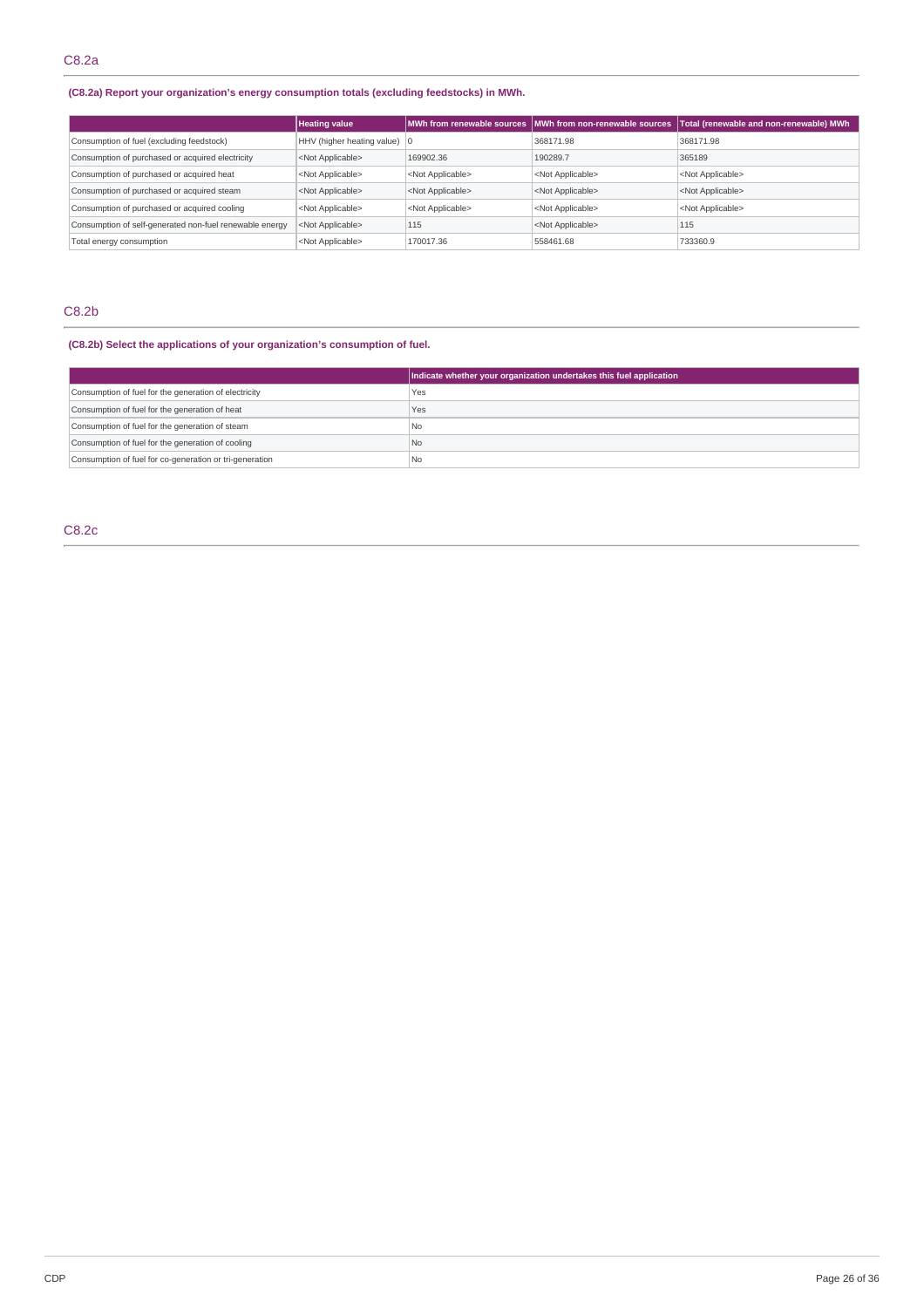**(C8.2c) State how much fuel in MWh your organization has consumed (excluding feedstocks) by fuel type.**

**Fuels (excluding feedstocks)** Natural Gas

**Heating value** HHV (higher heating value)

**Total fuel MWh consumed by the organization** 366216

**MWh fuel consumed for self-generation of electricity** 2000

**MWh fuel consumed for self-generation of heat** 364216

**MWh fuel consumed for self-generation of steam** <Not Applicable>

**MWh fuel consumed for self-generation of cooling** <Not Applicable>

**MWh fuel consumed for self-cogeneration or self-trigeneration** <Not Applicable>

**Emission factor** 1906

**Unit** kg CO2 per m3

#### **Emissions factor source**

Quebec Government: http://www.regie-energie.qc.ca/audiences/3471-01/Memoire/Mem3471\_FCSQ-AGPI-2doc8.pdf

### **Comment**

**Fuels (excluding feedstocks)** Propane Gas

**Heating value** HHV (higher heating value)

#### **Total fuel MWh consumed by the organization** 1956

**MWh fuel consumed for self-generation of electricity** 0

**MWh fuel consumed for self-generation of heat** 1956

**MWh fuel consumed for self-generation of steam** <Not Applicable>

**MWh fuel consumed for self-generation of cooling** <Not Applicable>

**MWh fuel consumed for self-cogeneration or self-trigeneration** <Not Applicable>

**Emission factor** 15.183

**Unit** kg CO2e per liter

#### **Emissions factor source**

Quebec Government: http://www.regie-energie.qc.ca/audiences/3471-01/Memoire/Mem3471\_FCSQ-AGPI-2doc8.pdf

**Comment**

# C8.2d

(C8.2d) Provide details on the electricity, heat, steam, and cooling your organization has generated and consumed in the reporting year.

|                 | (MWh) | Total Gross generation   Generation that is consumed by the<br>organization (MWh) | $\vert$ (MWh) | Gross generation from renewable sources Generation from renewable sources that is consumed by the<br>organization (MWh) |
|-----------------|-------|-----------------------------------------------------------------------------------|---------------|-------------------------------------------------------------------------------------------------------------------------|
| Electricity 115 |       | 115                                                                               | 115           | 115                                                                                                                     |
| Heat            |       |                                                                                   |               |                                                                                                                         |
| Steam           |       |                                                                                   |               |                                                                                                                         |
| Cooling         |       |                                                                                   |               |                                                                                                                         |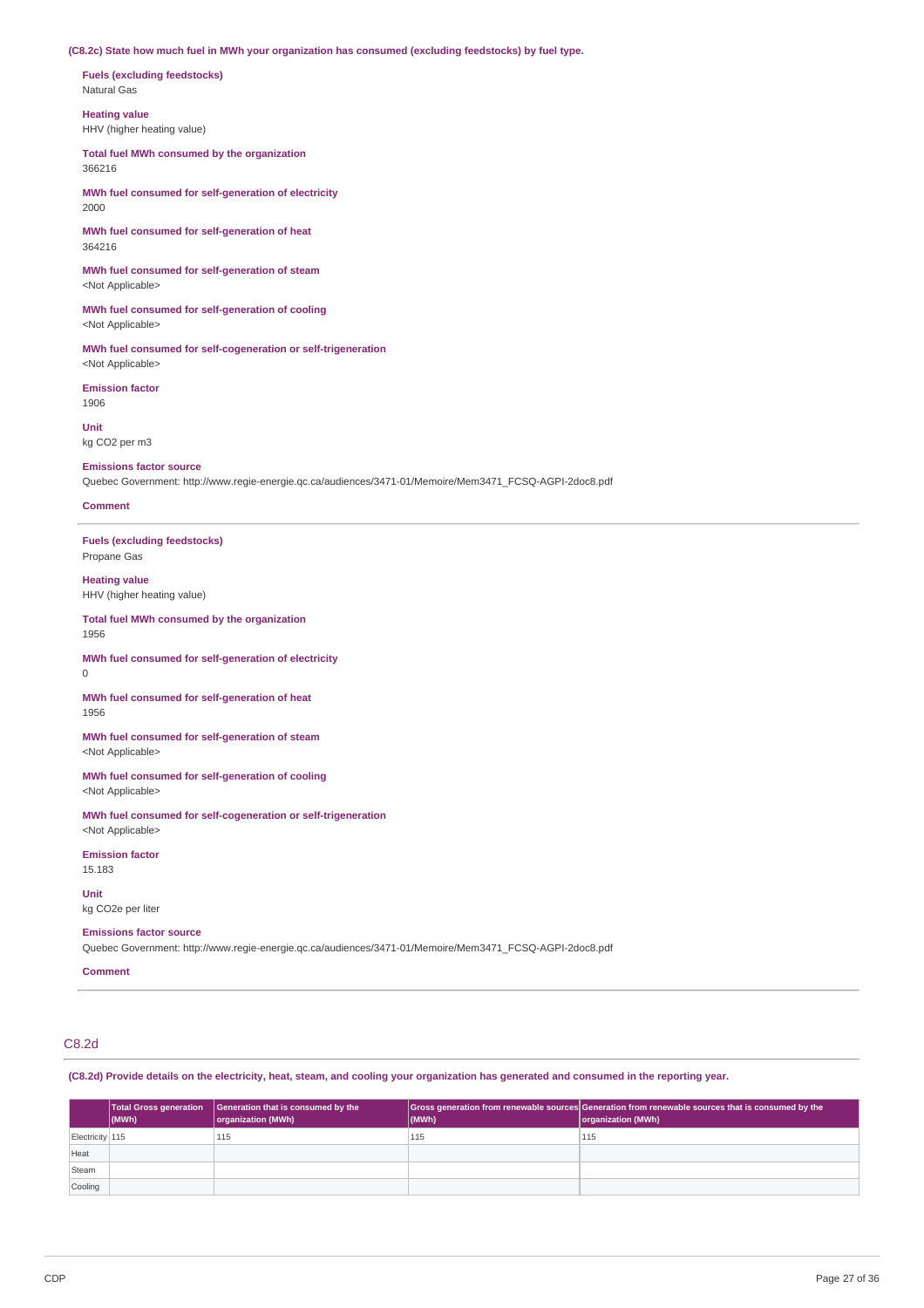# C9.1

**(C9.1) Provide any additional climate-related metrics relevant to your business.**

#### C10. Verification

### C10.1

**(C10.1) Indicate the verification/assurance status that applies to your reported emissions.**

|                                          | Verification/assurance status            |
|------------------------------------------|------------------------------------------|
| Scope 1                                  | No third-party verification or assurance |
| Scope 2 (location-based or market-based) | No third-party verification or assurance |
| Scope 3                                  | No emissions data provided               |

### C10.2

(C10.2) Do you verify any climate-related information reported in your CDP disclosure other than the emissions figures reported in C6.1, C6.3, and C6.5? No, but we are actively considering verifying within the next two years

### C11. Carbon pricing

### C11.1

(C11.1) Are any of your operations or activities regulated by a carbon pricing system (i.e. ETS, Cap & Trade or Carbon Tax)? No, and we do not anticipate being regulated in the next three years

### C11.2

**(C11.2) Has your organization originated or purchased any project-based carbon credits within the reporting period?** No

### C11.3

**(C11.3) Does your organization use an internal price on carbon?** No, and we do not currently anticipate doing so in the next two years

### C12. Engagement

# C12.1

**(C12.1) Do you engage with your value chain on climate-related issues?** Yes, our suppliers Yes, our customers

Yes, other partners in the value chain

### C12.1a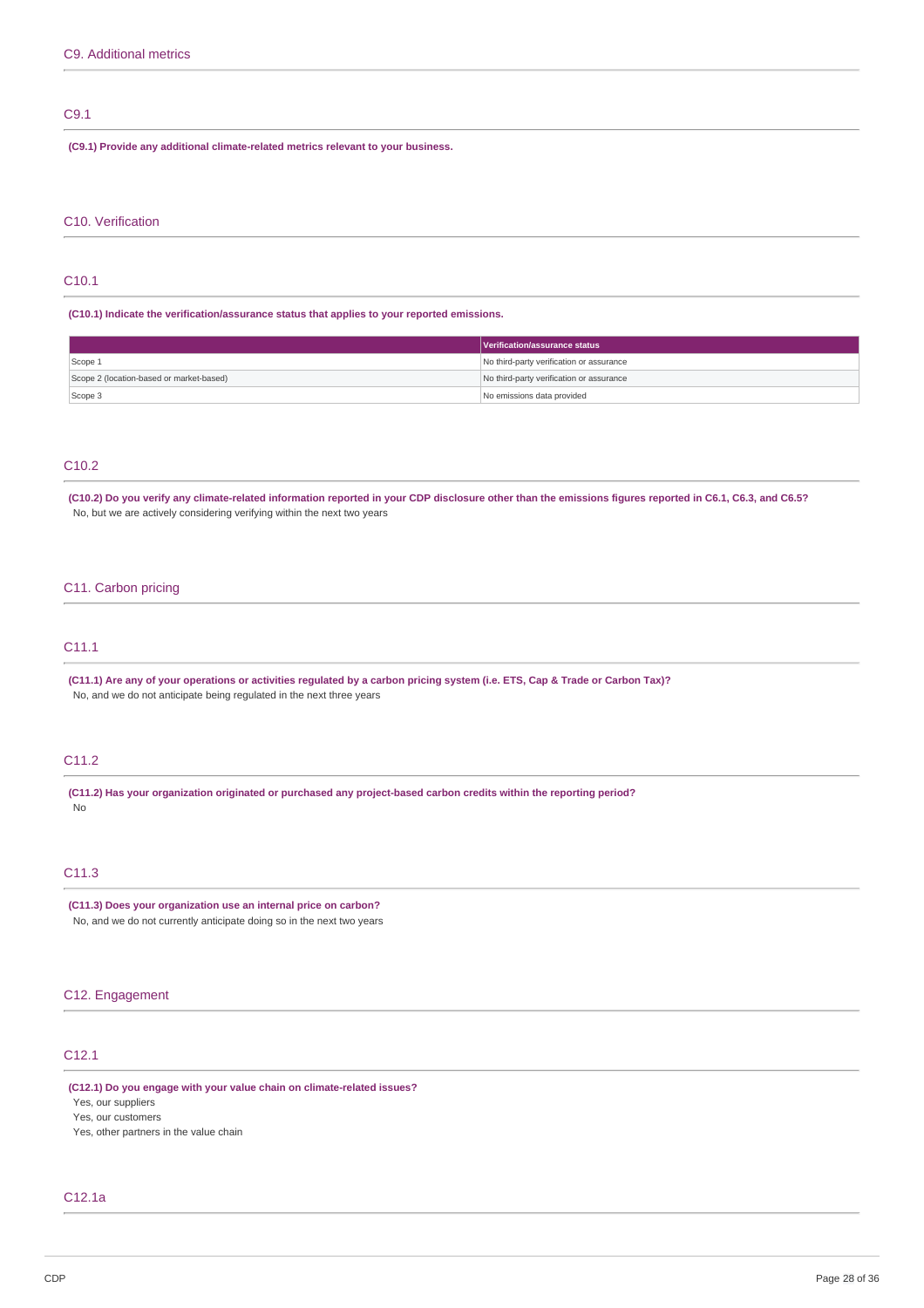#### **(C12.1a) Provide details of your climate-related supplier engagement strategy.**

#### **Type of engagement**

Information collection (understanding supplier behavior)

#### **Details of engagement**

Other, please specify (Our goal is to integrate environmental, social and ethical criteria into our purchasing processes, in addition to traditional performance measures)

#### **% of suppliers by number**

5

**% total procurement spend (direct and indirect)**

54

**% of supplier-related Scope 3 emissions as reported in C6.5**

 $\Omega$ 

#### **Rationale for the coverage of your engagement**

This group of suppliers was chosen for their importance and engagement. The EcoVadis sustainable procurement survey is set up to ask, among others, our suppliers about their CSR compliance, GHG emissions, energy efficiency programs and management. The goal of this process is to integrate environmental, social and ethical criteria into our purchasing practices, in addition to traditional performance measures. The suppliers' responses will allow us to highlight best practices, identify areas for improvement and identify collaboration opportunities to progress towards our sustainable development goals. Regarding the % total procurement spend, we have reached 74% for our Print sector and 34% for our Packaging sector, giving us an average of 54%.

#### **Impact of engagement, including measures of success**

While it is difficult at this point to quantitatively assess the impact of this campaign, this process has led to multiple engaging discussion with our supply chain on sustainability best practices, the importance of quantitative setting targets and our expectations with respect to our suppliers as a good corporate citizen.

#### **Comment**

Responsible procurement was identified as material by our stakeholders during the materiality analysis carried out prior to setting objectives for our 2019-2021 plan. At the end of 2019, we started an evaluation process for our main suppliers, both in our Printing and Packaging sectors, through the EcoVadis platform.

#### $C12.1<sub>b</sub>$

**(C12.1b) Give details of your climate-related engagement strategy with your customers.**

**Type of engagement** Collaboration & innovation

# **Details of engagement**

Run a campaign to encourage innovation to reduce climate change impacts

#### **% of customers by number**

3

#### **% of customer - related Scope 3 emissions as reported in C6.5**

### **Portfolio coverage (total or outstanding)**

<Not Applicable>

#### **Please explain the rationale for selecting this group of customers and scope of engagement**

TC Transcontinental has been running innovation sessions with packaging customers to educate them on the value of flexible packaging, including its lower embedded carbon emissions. Those innovation sessions also include promotion of our low-carbon sustainable packaging options, such as packaging that is recyclable, compostable or made from recycled content. TC Transcontinental also created the TC University program, where customers and partners are invited in our facilities to learn more about the flexible packaging world, see equipment and discuss about the environmental advantages of flexible packaging.

### **Impact of engagement, including measures of success**

While it is difficult to quantitatively assess the impact of this engagement, this process has led to multiple new product development projects and changes in packaging structures, rendering reduction in greenhouse gas emissions embedded in our customers' packaging.

### C12.1d

#### **(C12.1d) Give details of your climate-related engagement strategy with other partners in the value chain.**

Solving the challenges of sustainability requires action across the value chain and collaboration between all stakeholders. Therefore, TC Transcontinental has joined multiple industry associations, such as Ameripen, CPIA, CIAC, FPA, PAC, APR and SPC, to participate on collaborative projects and initiatives. TC Transcontinental is also a founding member of the Circular Plastics Taskforce (CPT), a collaboration effort between consumer product companies, packaging producers and an industry association helping build a circular economy for post-consumer plastics in Canada.

TC Transcontinental is also committed to global large-scale initiatives. In March 2019, TC Transcontinental became the first Canadian-based manufacturer to join the Ellen MacArthur Foundation's New Plastics Economy Global Commitment. In June 2020, TC Transcontinental joined the United Nations Global Compact, a voluntary initiative through which signatory companies commit to aligning their approach to social responsibility with universal principles of human rights, labour standards and environmental protection.

Finally, TC Transcontinental supports various large-scale conservation projects in Canada and regularly participates in round table discussions and informational meetings with Canopy, a non-for-profit environmental organization working on forest issues. Large-scale forests are considered highly valuable for biodiversity and carbon sequestration.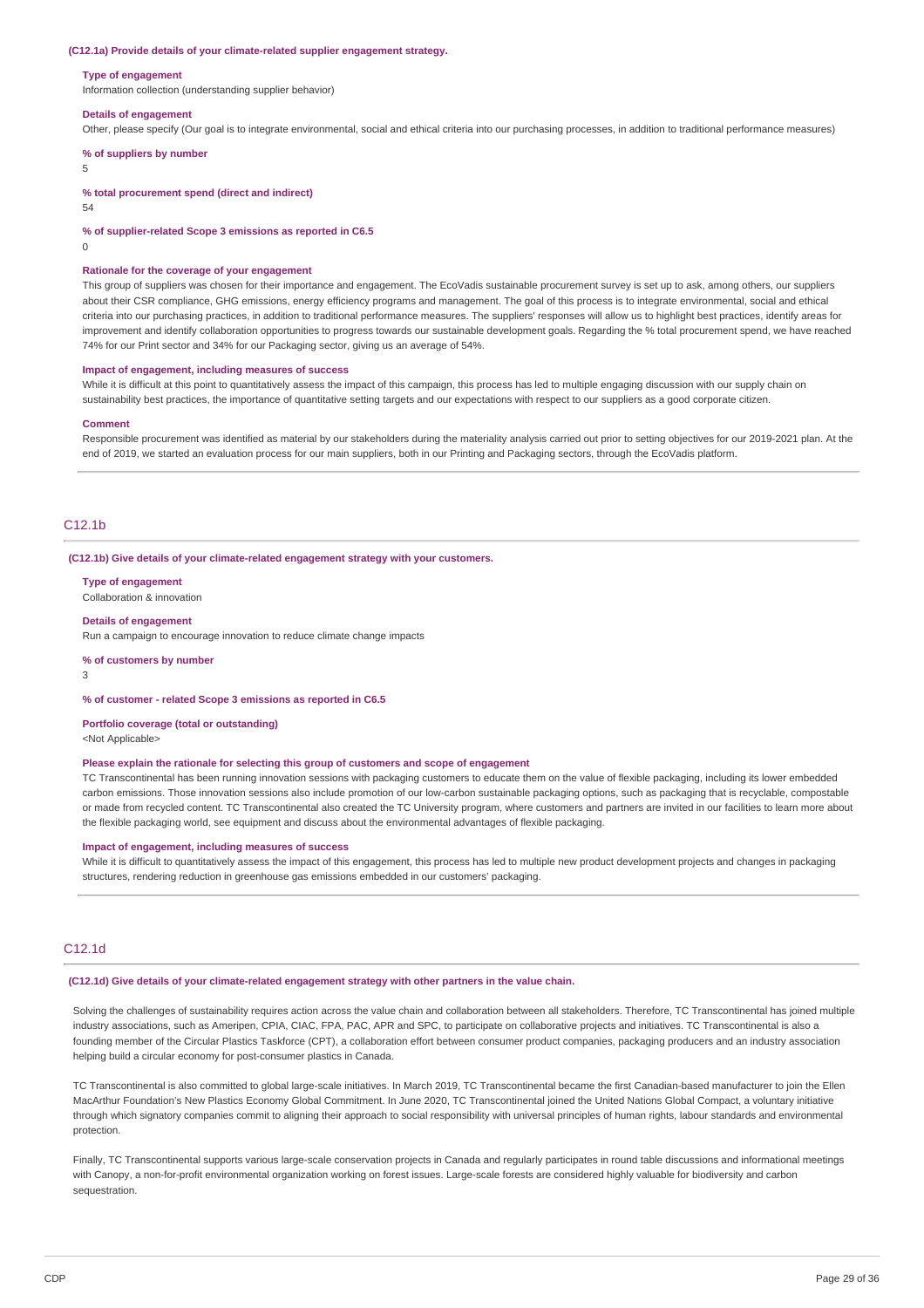### C12.3

(C12.3) Do you engage in activities that could either directly or indirectly influence public policy on climate-related issues through any of the following? Trade associations

### C12.3b

**(C12.3b) Are you on the board of any trade associations or do you provide funding beyond membership?** Yes

#### C12.3c

(C12.3c) Enter the details of those trade associations that are likely to take a position on climate change legislation.

#### **Trade association**

Chemistry Industry Association of Canada (CIAC)

**Is your position on climate change consistent with theirs?** Consistent

#### **Please explain the trade association's position**

The Chemistry Industry Association of Canada communicates the advantages of plastics in product protection, shelf-life extension and resource conservation throughout a product's life-cycle. They also represent the plastic industry during consultations on policies and regulations that can impact production or end-of-life of plastics. For example, the CIAC has presented the plastic's industry position by participating in consultations with the government and other industry groups regarding the Ontario Climate Change Action Plan, which could increase costs of all fuels as well as feedstocks used in plastic production.

#### **How have you influenced, or are you attempting to influence their position?**

Because TC Transcontinental currently shares the CIAC position on climate change, no influence on this matter has yet been done through our presence on the Board. We believe in creating a circular economy for plastics and hope to engage the plastic industry towards this vision.

### C12.3f

(C12.3f) What processes do you have in place to ensure that all of your direct and indirect activities that influence policy are consistent with your overall climate **change strategy?**

TC Transcontinental's climate change strategy is fully embedded in our corporate strategic planning process behind a shared vision. The Corporation has clearly articulated a corporate sustainability strategy with smart goals that have been presented at all levels across the organization and communicated largely externally. We are sharing presentation tools with our teams in order to deliver a consistent message to our stakeholders. An internal Plastic Risk Management Group has also been created: its role is to identify current and upcoming regulations that can affect the Corporation and suggest Corporate stances on these regulations, as well as adequate mitigation strategies.

### C12.4

(C12.4) Have you published information about your organization's response to climate change and GHG emissions performance for this reporting year in places **other than in your CDP response? If so, please attach the publication(s).**

#### **Publication**

In voluntary sustainability report

**Status**

# Complete

#### **Attach the document**

2020 CSR Report\_Key Performance Indicators.pdf TC\_Overview\_Graphs\_CSR\_Progress\_Report\_2020.pdf TC\_2020\_CSR\_Progress\_Report.pdf

#### **Page/Section reference**

p. 6-7 https://tctranscontinental.com/sites/default/files/RSE/2021/TC\_2020\_CSR\_Progress\_Report.pdf https://tctranscontinental.com/sites/default/files/RSE/2021/TC\_Overview\_Graphs\_CSR\_Progress\_Report\_2020.pdf https://tctranscontinental.com/sites/default/files/RSE/2021/2020%20CSR%20Report\_Key%20Performance%20Indicators.pdf

#### **Content elements**

Governance Strategy Risks & opportunities Emissions figures **Emission targets** Other metrics

#### **Comment**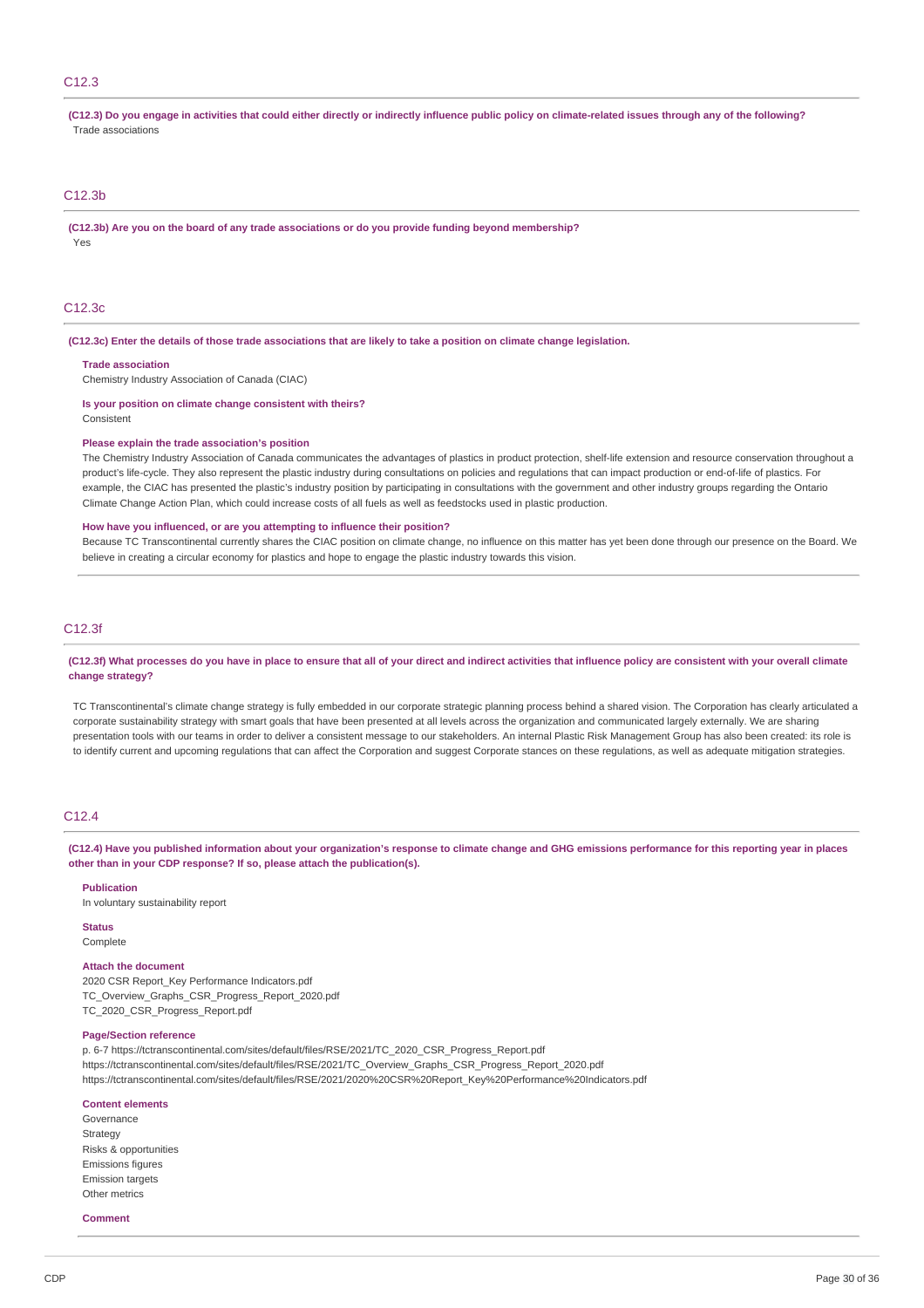### C15. Signoff

### C-FI

(C-FI) Use this field to provide any additional information or context that you feel is relevant to your organization's response. Please note that this field is optional **and is not scored.**

# C15.1

**(C15.1) Provide details for the person that has signed off (approved) your CDP climate change response.**

|       | Job title                              | Corresponding job category      |
|-------|----------------------------------------|---------------------------------|
| Row 1 | Chief Strategy & CSR Officer<br>.<br>. | Other C-Suite Officer<br>.<br>. |

### SC. Supply chain module

### SC0.0

**(SC0.0) If you would like to do so, please provide a separate introduction to this module.**

### SC0.1

**(SC0.1) What is your company's annual revenue for the stated reporting period?**

|                  | Annual Revenue |
|------------------|----------------|
| Row <sub>1</sub> | 0000000<br>.   |
|                  |                |

### SC0.2

**(SC0.2) Do you have an ISIN for your company that you would be willing to share with CDP?** Yes

## SC0.2a

**(SC0.2a) Please use the table below to share your ISIN.**

|         | ISIN country code (2 letters) | <b>ISIN numeric identifier and single check digit (10 numbers overall)</b> |
|---------|-------------------------------|----------------------------------------------------------------------------|
| $Row_+$ |                               | 8935783024                                                                 |

### SC1.1

(SC1.1) Allocate your emissions to your customers listed below according to the goods or services you have sold them in this reporting period.

**Requesting member** The Coca-Cola Company **Scope of emissions** Scope 1 **Allocation level** Facility **Allocation level detail**

Transcontinental Griffin. Transcontinental Whitby and Transcontinental Ontario

**Emissions in metric tonnes of CO2e** 1511

**Uncertainty (±%)**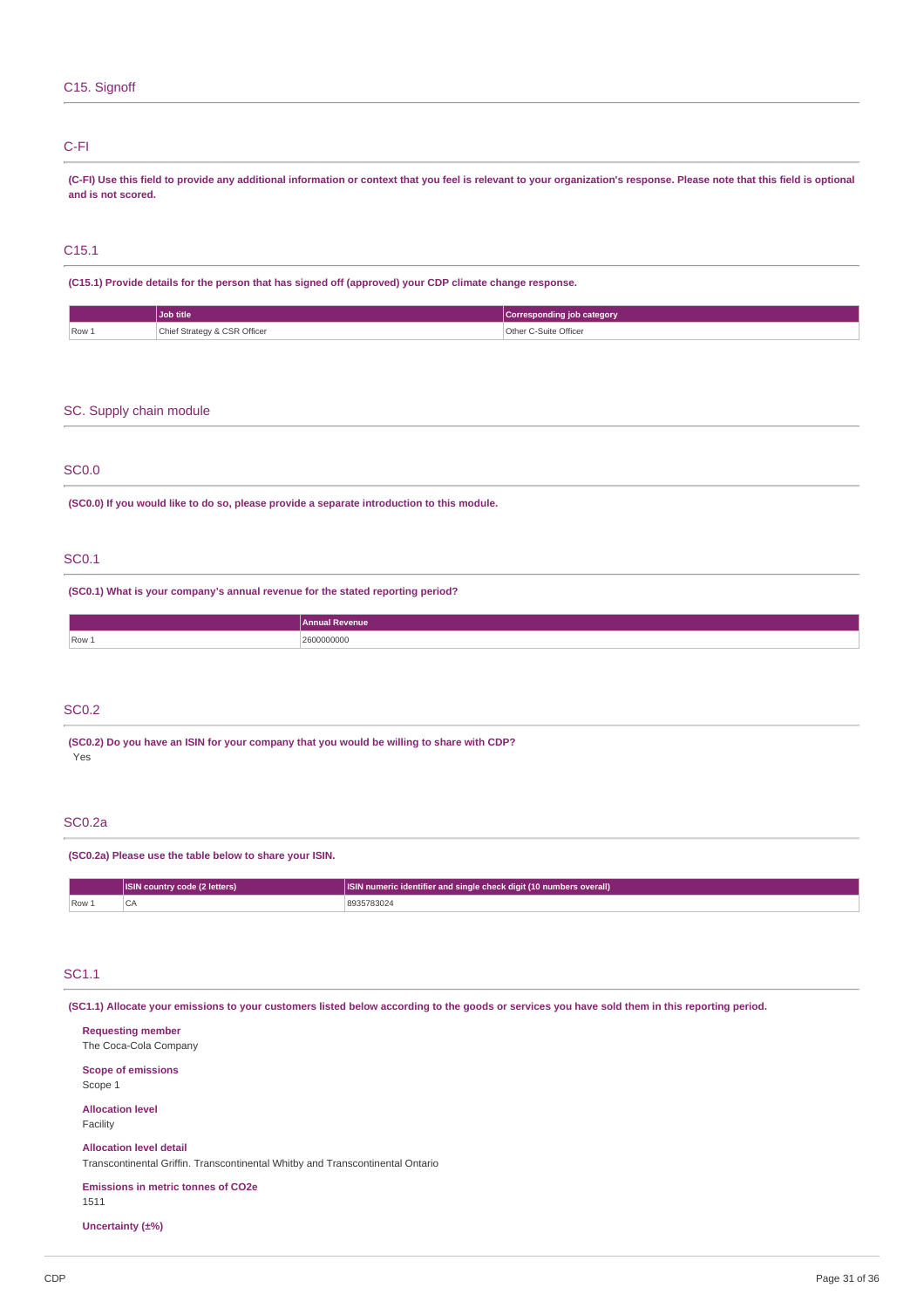#### **Major sources of emissions**

The Scope 1 emissions come from our consumption of natural gas and destruction of VOC emissions at the Transcontinental Griffin. Transcontinental Whitby and Transcontinental Ontario facilities, where Coca Cola's products are manufactured.

**Verified**

No

### **Allocation method**

Allocation based on the market value of products purchased

Please explain how you have identified the GHG source, including major limitations to this process and assumptions made

**Requesting member**

The Coca-Cola Company

**Scope of emissions** Scope 2

**Allocation level** Facility

**Allocation level detail** Transcontinental Griffin. Transcontinental Whitby and Transcontinental Ontario

**Emissions in metric tonnes of CO2e** 4005

#### **Uncertainty (±%)**

#### **Major sources of emissions**

The Scope 2 emissions come from our consumption of electricity at the Transcontinental Griffin. Transcontinental Whitby and Transcontinental Ontario facilities, where Coca Cola's products are manufactured.

**Verified**

#### No

**Allocation method**

Allocation based on the market value of products purchased

Please explain how you have identified the GHG source, including major limitations to this process and assumptions made

**Requesting member** Mastercard Incorporated

**Scope of emissions** Scope 1

**Allocation level** Facility

**Allocation level detail** Transcontinental PLM

**Emissions in metric tonnes of CO2e**

11

**Uncertainty (±%)**

#### **Major sources of emissions**

The Scope 1 emissions come from our consumption of natural gas and destruction of VOC emissions at the Transcontinental PLM facility, where Mastercard's products are manufactured.

### **Verified**

No

**Allocation method**

Allocation based on the market value of products purchased

Please explain how you have identified the GHG source, including major limitations to this process and assumptions made

**Requesting member**

Mastercard Incorporated

**Scope of emissions** Scope 2

**Allocation level** Facility

**Allocation level detail** Transcontinental PLM

**Emissions in metric tonnes of CO2e**

3

**Uncertainty (±%)**

#### **Major sources of emissions**

The Scope 2 emissions come from our consumption of electricity at the Transcontinental PLM facility, where Mastercard's products are manufactured.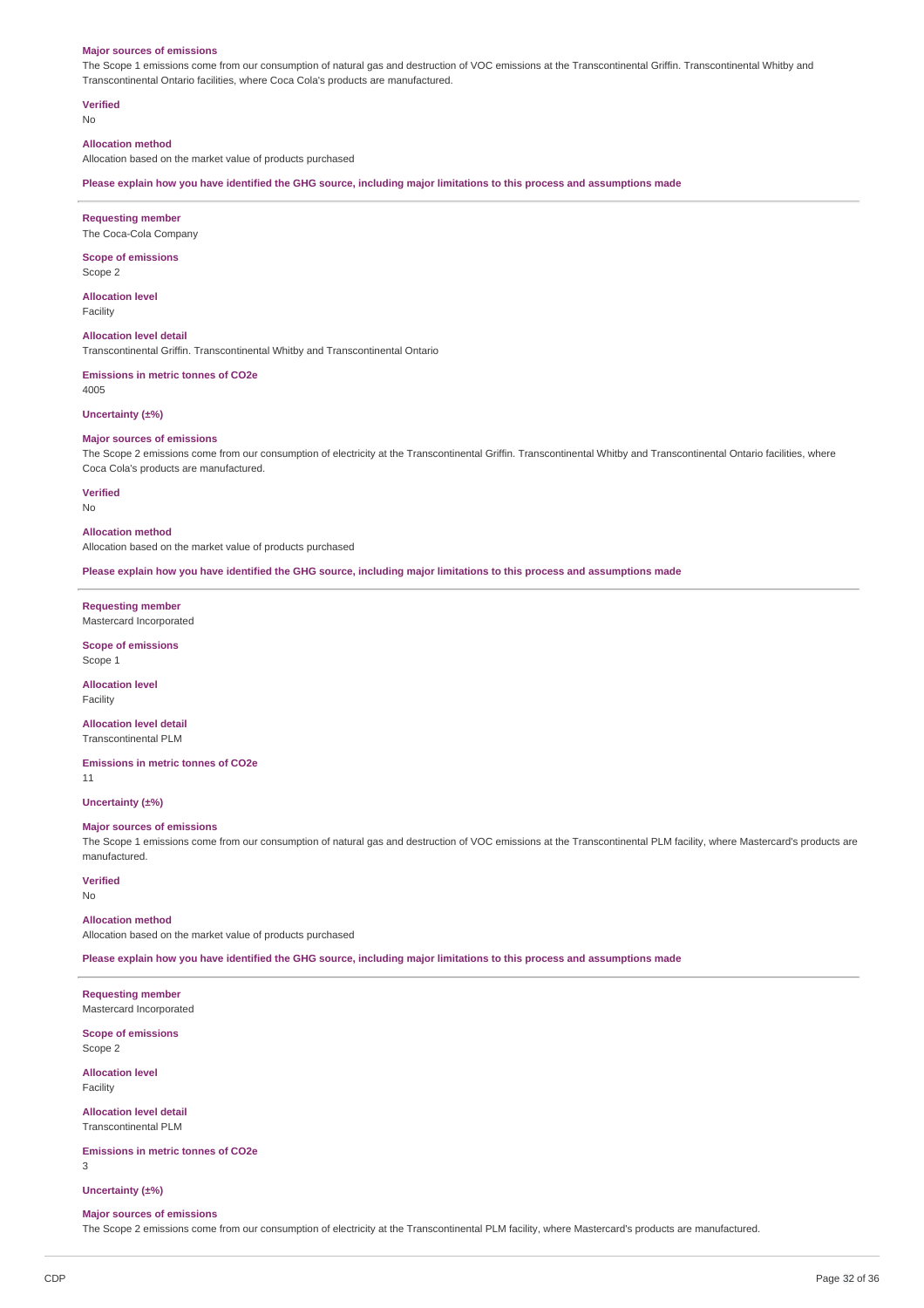#### **Verified**

No

#### **Allocation method**

Allocation based on the market value of products purchased

Please explain how you have identified the GHG source, including major limitations to this process and assumptions made

**Requesting member** Kellogg Company

**Scope of emissions** Scope 1

#### **Allocation level** Facility

#### **Allocation level detail**

Transcontinental Battle Creek and Transcontinental Flexstar

**Emissions in metric tonnes of CO2e**

723

### **Uncertainty (±%)**

#### **Major sources of emissions**

The Scope 1 emissions come from our consumption of natural gas and destruction of VOC emissions at the Transcontinental Battle Creek and Transcontinental Flexstar facilities, where Kellogg's products are manufactured.

**Verified**

### Please select

### **Allocation method**

Allocation based on the market value of products purchased

Please explain how you have identified the GHG source, including major limitations to this process and assumptions made

**Requesting member** Kellogg Company

#### **Scope of emissions** Scope 2

**Allocation level** Facility

#### **Allocation level detail**

Transcontinental Battle Creek and Transcontinental Flexstar

### **Emissions in metric tonnes of CO2e**

638

### **Uncertainty (±%)**

### **Major sources of emissions**

The Scope 2 emissions come from our consumption of electricity at the Transcontinental Battle Creek and Transcontinental Flexstar facilities, where Kellogg's products are manufactured.

**Verified** No

#### **Allocation method**

Allocation based on the market value of products purchased

Please explain how you have identified the GHG source, including major limitations to this process and assumptions made

### **Requesting member**

HP Inc

**Scope of emissions** Scope 1

**Allocation level** Facility

**Allocation level detail** Transcontinental United Kingdom

**Emissions in metric tonnes of CO2e** 1639

#### **Uncertainty (±%)**

#### **Major sources of emissions**

The Scope 1 emissions come from our consumption of natural gas and destruction of VOC emissions at the Transcontinental United Kingdom facility, where HP's products are manufactured.

### **Verified**

No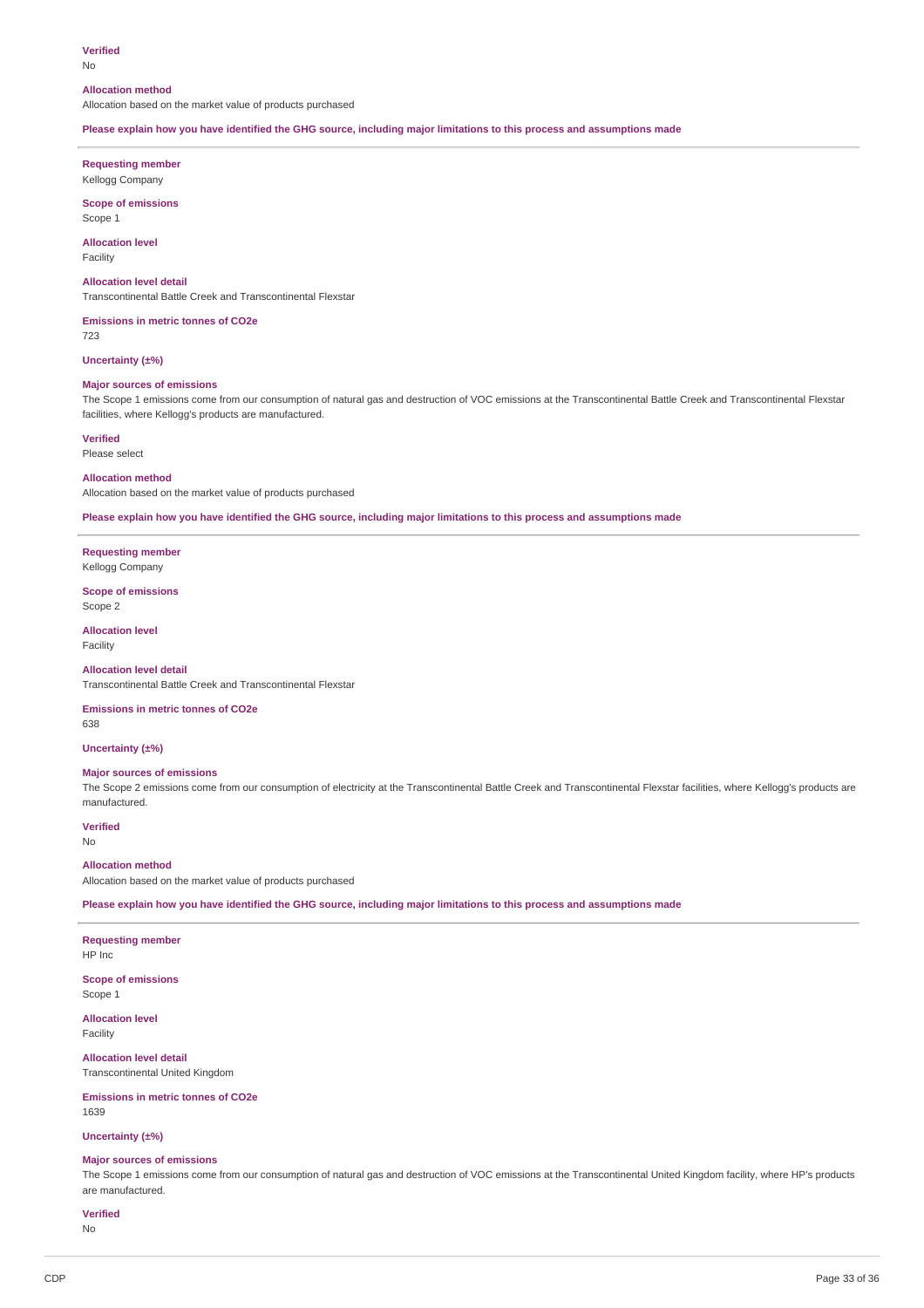#### **Allocation method**

Allocation based on the market value of products purchased

#### Please explain how you have identified the GHG source, including major limitations to this process and assumptions made

**Requesting member**

HP Inc

**Scope of emissions** Scope 2

**Allocation level** Facility

**Allocation level detail** Transcontinental United Kingdom

**Emissions in metric tonnes of CO2e**

**Uncertainty (±%)**

### **Major sources of emissions**

The Scope 2 emissions come from our consumption of electricity at the Transcontinental United Kingdom facility, where HP's products are manufactured.

**Verified**

No

#### **Allocation method**

Allocation based on the market value of products purchased

Please explain how you have identified the GHG source, including major limitations to this process and assumptions made

#### **Requesting member** Capital One Financial

**Scope of emissions**

Scope 1

**Allocation level** Facility

**Allocation level detail** Transcontinental PLM

**Emissions in metric tonnes of CO2e** 32

**Uncertainty (±%)**

### **Major sources of emissions**

The Scope 1 emissions come from our consumption of natural gas and destruction of VOC emissions at the Transcontinental PLM facility, where Capital One's products are manufactured.

### **Verified**

No

#### **Allocation method**

Allocation based on the market value of products purchased

Please explain how you have identified the GHG source, including major limitations to this process and assumptions made

#### **Requesting member** Capital One Financial

**Scope of emissions** Scope 2

**Allocation level** Facility

**Allocation level detail** Transcontinental PLM

**Emissions in metric tonnes of CO2e**

9

#### **Uncertainty (±%)**

#### **Major sources of emissions**

The Scope 2 emissions come from our consumption of electricity at the Transcontinental PLM facility, where Capital One's products are manufactured.

### **Verified**

No

#### **Allocation method**

Allocation based on the market value of products purchased

Please explain how you have identified the GHG source, including major limitations to this process and assumptions made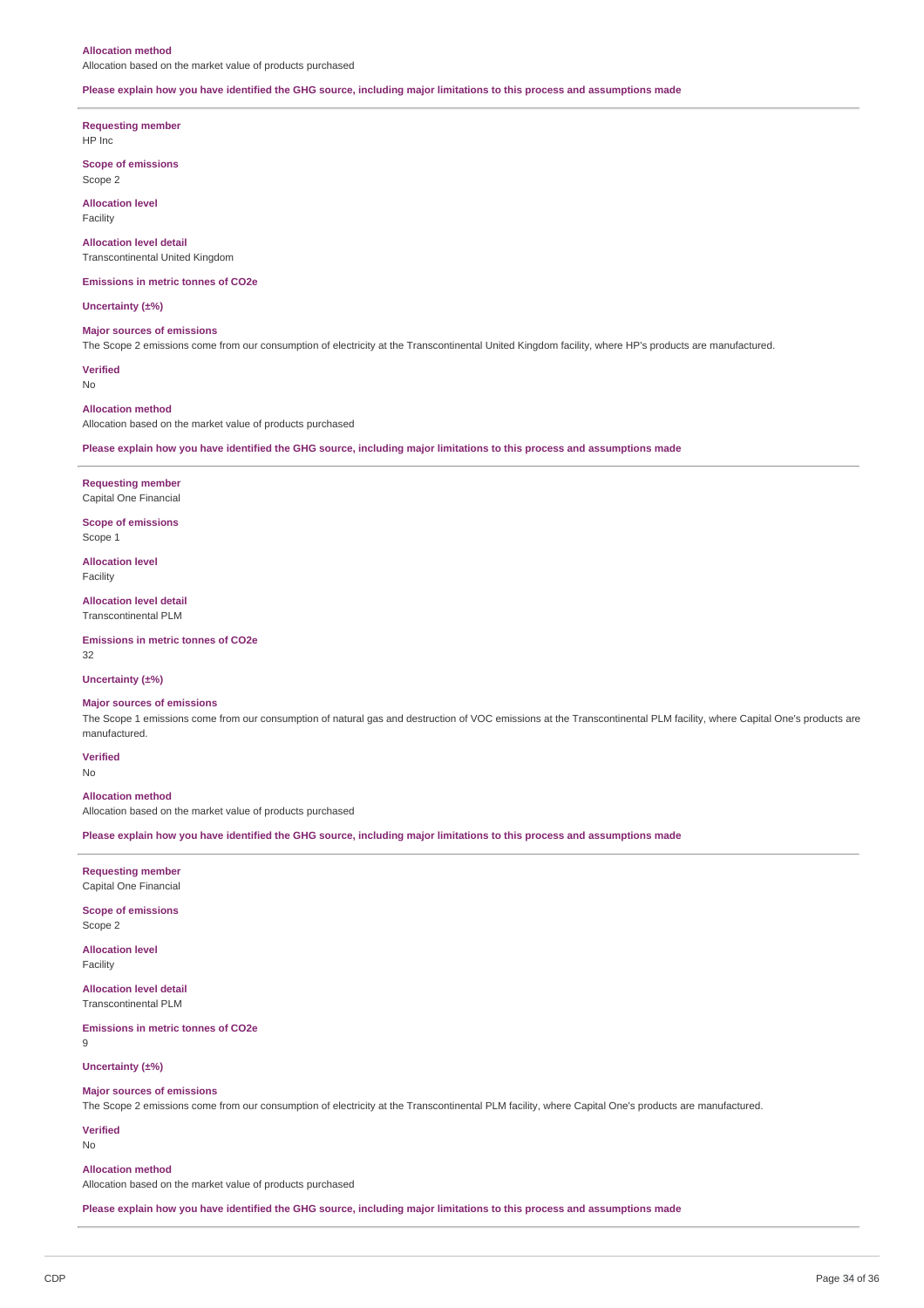### SC1.2

### **(SC1.2) Where published information has been used in completing SC1.1, please provide a reference(s).**

# SC1.3

(SC1.3) What are the challenges in allocating emissions to different customers, and what would help you to overcome these challenges?

| Allocation challenges   Please explain what would help you overcome these challenges                                                                                                       |  |
|--------------------------------------------------------------------------------------------------------------------------------------------------------------------------------------------|--|
| We face no challenges   TC Transcontinental can easily provide emissions per facility. We can also allocate emissions in each facility to the corresponding clients, using sales revenues. |  |

### SC1.4

**(SC1.4) Do you plan to develop your capabilities to allocate emissions to your customers in the future?** No

### SC1.4b

**(SC1.4b) Explain why you do not plan to develop capabilities to allocate emissions to your customers.**

The current process is efficient and is proven to work.